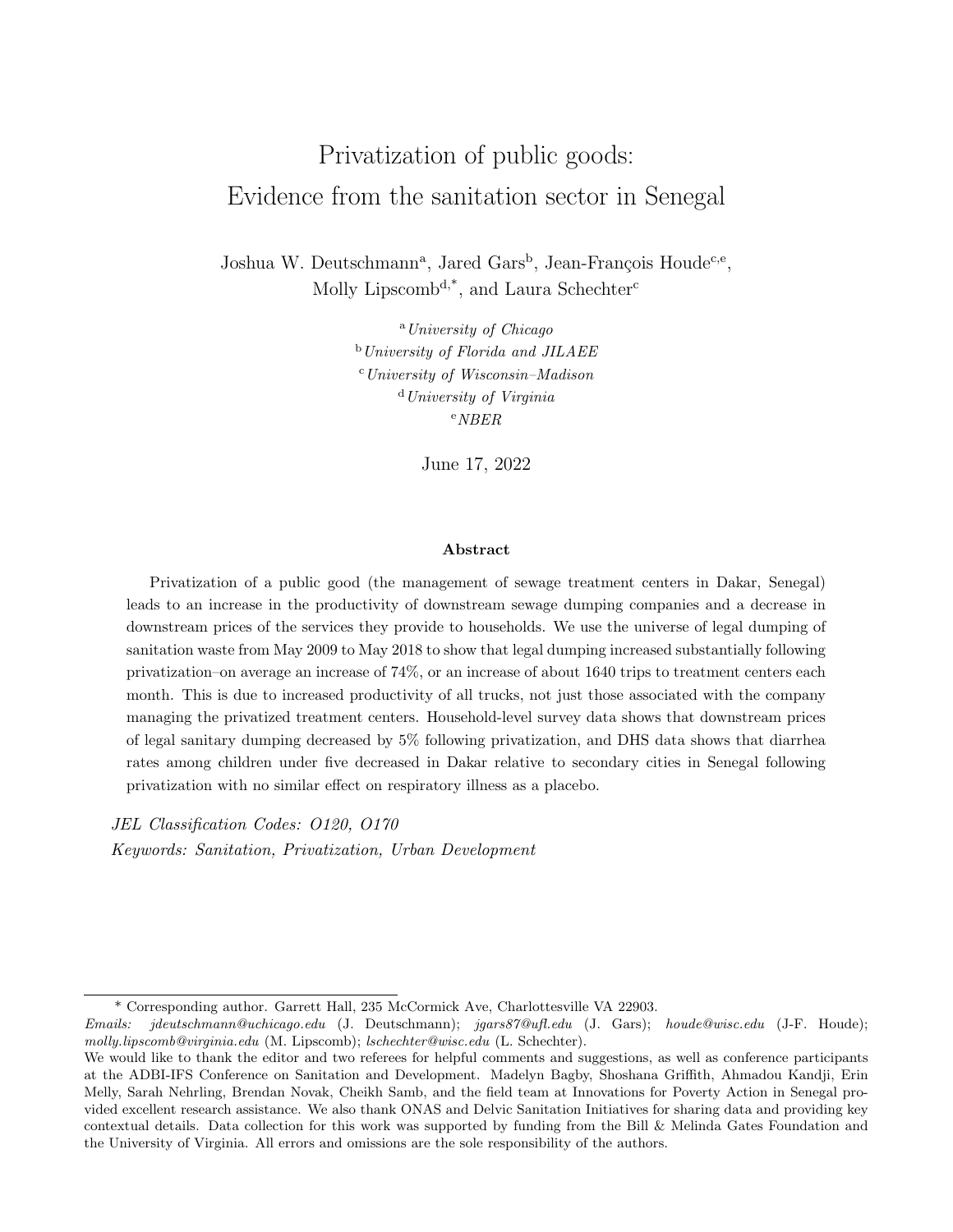## 1 Introduction

Public utilities in developing countries are often poorly managed and fall into disrepair due to low state managerial capacity and poorly designed incentive systems. Since public utilities provide key services, the impact of poor management can be substantial. Upstream inefficiencies can raise prices and reduce supply downstream. One response to the difficulty of government management of utility services has been to privatize the services or operate them through public-private partnerships, potentially increasing efficiency and reducing costs.

Privatization may lead to improvement or deterioration in service provision. On the one hand, privatization can improve the efficiency of the utility and the quality of the services it provides if the government lacks the capacity to adequately manage it [\(Hart et al.,](#page-30-0) [1997\)](#page-30-0), or if the government has political objectives which lead to non-meritocratic hiring practices, corruption, or unsustainably low pricing [\(Galiani,](#page-29-0) [2022\)](#page-29-0). On the other hand, private companies may take advantage of the natural monopoly and ignore health externalities, raising prices [\(Chong and de Silanes,](#page-29-1) [2004;](#page-29-1) [Megginson and Netter,](#page-31-0) [2001\)](#page-31-0). Because it is not possible for the government to contract on all aspects of service provision, privatization may result in lower quality or less extensive service provision. Incentives may be further impacted by the government's inability to credibly commit to privatization beyond a relatively short time period [\(Galiani,](#page-29-0) [2022\)](#page-29-0).

When the acquiring firm is already operating in the industry, privatization also allows that firm to gain direct access to a key input. Vertical integration can lead to efficiency gains, for example by increasing the incentive of the operator to invest in higher service quality or reduce prices. However, to the extent that firms have market-power, a vertically integrated operator can also fully or partially prevent or "foreclose" access to the utility for competing firms, for example by raising the access price or reducing quality. The empirical evidence on the net effect of vertical integration is mixed. While some papers have confirmed the presence of foreclosure effects by raising rivals' costs [\(Chipty,](#page-29-2) [2001;](#page-29-2) [Luco and Marshall,](#page-30-1) [2020\)](#page-30-1), the general view of antitrust authorities is that efficiency effects tend to dominate (Hortaçsu and Syverson, [2007\)](#page-30-2).

We measure the overall effect of privatization of sewage treatment centers in Dakar, Senegal in November 2013, focusing on the effects on productivity, downstream prices, and health. Outcomes for downstream firms include the intensity of capital use, the propensity to invest in new capital, the territory in which companies work, the number of days they operate in a month, and whether they enter or exit the market. Outcomes for households include the prices paid for downstream services and the incidence of diarrheal disease. Before privatization, the treatment centers were managed by ONAS (the Senegalese National Sanitation Office), a government agency charged with managing Senegal's sanitation sector. Trucks drive to the sewage treatment centers to dump waste which they pumped out of residential latrine pits and septic tanks. The treatment center charges trucks a fee for dumping. The centers then process the waste in holding ponds with some filtration. This is the only legal (and hygienic) form of disposal of sewage waste in Dakar for households without a direct connection to a sewerage system.

In 2012, following complaints by the truckers about long wait times and frequent closures at the treatment centers and encouragement from the Gates Foundation, the Senegalese government decided to privatize their management.<sup>[1](#page-1-0)</sup> They ran a call for bids and selected the company Delvic Sanitation Initiatives, formed from a partnership of two of the largest companies in the sanitation truck sector (Delta

<span id="page-1-0"></span><sup>&</sup>lt;sup>1</sup>The sewage treatment centers were operating far above their designed maximum daily capacity, and maintaining that operation required active management of infrastructure [\(Sene,](#page-31-1) [2017\)](#page-31-1).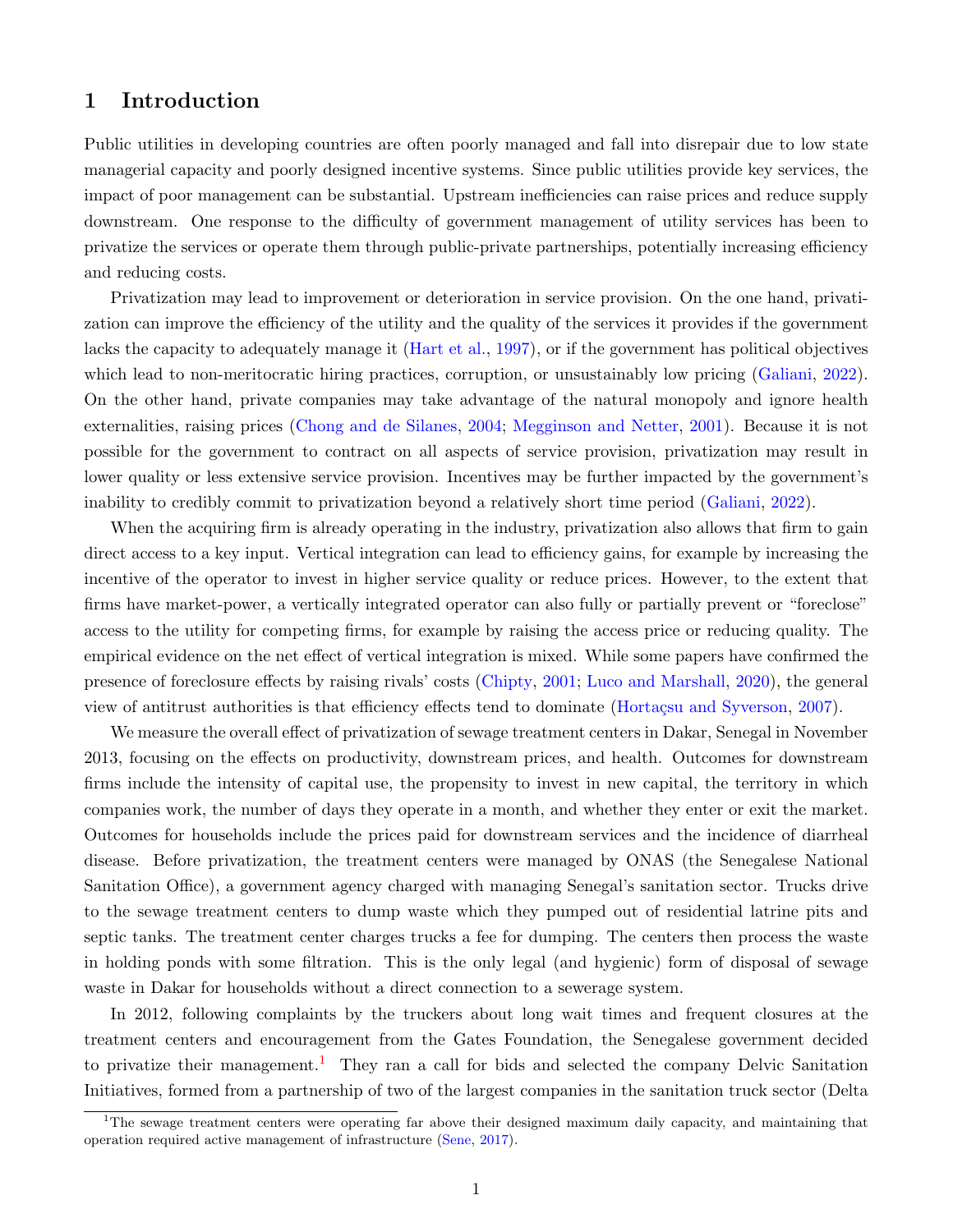and Vicas), to take over management of the centers in 2013 via a public-private partnership.

There are several unique aspects to this context that make it a particularly interesting environment in which to study the impact of privatization. First, most studies measuring the impact of privatization look at industries such as water, electricity, and telecommunications which interact directly with consumers [\(McKenzie and Mookherjee,](#page-30-3) [2003\)](#page-30-3) and focus on the poor incentives that utilities may have in terms of reaching the 'last mile' [\(Ashraf et al.,](#page-29-3) [2016\)](#page-29-3) or investing in maintenance of the network [\(McRae,](#page-30-4) [2015\)](#page-30-4). In our study, the treatment centers do not directly serve consumers but instead are an upstream input into the production of sanitation services. Sewage treatment center management affects the efficiency of trucking companies, which in turn supply sanitation services to consumers downstream. Second, it is rare to have data from before and after privatization on downstream businesses. In this case, the treatment centers collected the license plate of each truck that dumped waste at the center both before and after privatization. We collected and digitized the records from 2009 through 2018. From this data, we can observe how privatization affected truckers. Third, the fee for using these centers is fixed by the government and remains unchanged after privatization, allowing us to study the impacts of privatization absent any price effects discussed above. This allows us to unbundle the impacts of different aspects of privatization, although inasmuch as this type of fixed price after privatization is less common it may decrease the external validity of this study. Finally, most of the literature measuring the impacts of privatization has focused first on Eastern Europe [\(Barberis et al.,](#page-29-4) [1996;](#page-29-4) [Megginson and Netter,](#page-31-0) [2001\)](#page-31-0) and later on Latin America [\(Chong and de Silanes,](#page-29-1) [2004;](#page-29-1) Granados and Sánchez, [2014;](#page-30-5) [McKenzie and Mookherjee,](#page-30-3) [2003;](#page-30-3) [Saiani and](#page-31-2) [de Azevedo,](#page-31-2) [2018\)](#page-31-2). We study privatization in Africa where there is much less evidence [\(Kirkpatrick et al.,](#page-30-6) [2006;](#page-30-6) [Kosec,](#page-30-7) [2014\)](#page-30-7). To our knowledge, this case represents the first study of privatization of sewage treatment centers in Sub-Saharan Africa.

Identification is difficult because privatization occurred at all three treatment centers at the same time. As a result, the primary identification strategy in this paper is an event study. However, we are able to combine several large data sources and evaluate differential impacts of the privatization on various market players using difference-in-differences analysis. We have data on the universe of legal dumping in Dakar over a period of nine years, with the privatization occurring towards the middle of that period, so we are able to see the extent to which the privatization led to temporary versus permanent changes in Dakar's sanitation market. Our data allows us to observe dumping at the truck and company level (on average companies own 2 trucks).

Sanitation companies rely on the treatment centers as part of their supply chain: they need to dump waste at a center between each job, so any blockages at the center level can have substantial impacts on their productivity. Volume at the centers increased substantially following privatization. We see an average increase of 1,644 trips per month from an initial average prior to privatization of 2,224 trips per month.

Prior to privatization, the treatment centers were managed by ONAS, the government agency responsible for sanitation in Senegal, but privatization meant that management of the treatment centers was delegated to a partnership between two sanitation companies. Privatization led to large increases in the productivity of truckers downstream. The average company did 51% more jobs following privatization. The productivity increases were not limited to the companies managing the privatized centers. In fact, if anything, the effects on those two companies were more muted. The increased productivity per truck is therefore not driven by these two vertically integrated downstream companies.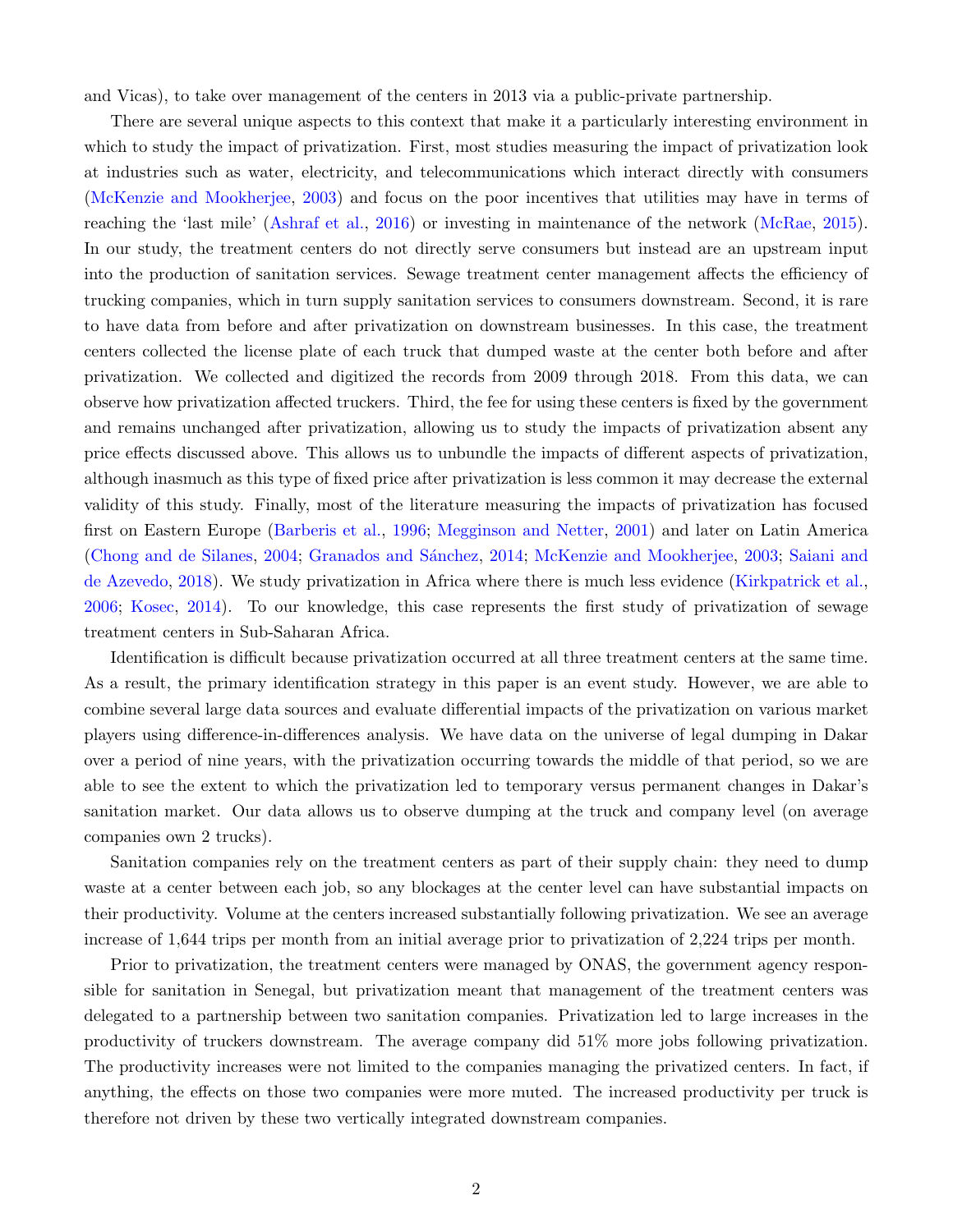We show that the large productivity changes at the company level are due to increased truck-level productivity, increased investment in capital stock, improved management of capital, and changed hours of operations. The highly disaggregated nature of our data (at the truck-dumping level) allows us to estimate the change in activity at the truck level and the extent to which trucks work on weekends. We find that most companies not affiliated with Delvic do not invest in additional trucks following privatization, but their trucks are 12 percentage points more likely be active in a given month. This is an important source of gains in productivity: at baseline, the average company had only 76% of their fleet actively dumping in any given month.[2](#page-3-0) Maintenance issues are often expensive, and parts needed for repair can take time to source, so this is likely due to better continued management of their fleet. Trucks do approximately 58% more trips per month following privatization. Trucks work 3.8 additional days per month on average, work 0.5 more Saturdays and 0.4 more Sundays in a month, and visit more treatment centers per month on average.

Improving the efficiency of the sanitation sector is especially important due to its direct connection with diarrheal diseases, which have important welfare impacts on communities and lasting impacts on children [\(Hammer and Spears,](#page-30-8) [2016\)](#page-30-8). Diarrheal diseases remain a major public health problem in African cities [\(WHO,](#page-31-3) [2017\)](#page-31-3), due in part to rapid urbanization without sufficient investment in sanitation infrastructure. In Senegal, a country where both large and secondary cities struggle to provide basic services, diarrhea is the leading cause of death among children under the age of 5, responsible for 14% of total disabilityadjusted life years [\(Wang et al.,](#page-31-4) [2016\)](#page-31-4). Notably, the fraction of Senegal's population living in urban areas has more than doubled since 1960 and reached 48% in 2020 [\(United Nations,](#page-31-5) [2019\)](#page-31-5), placing more pressure on the sanitation infrastructure.

A household whose latrine or septic tank has filled with waste has two choices to desludge it (i.e., to remove the waste). In our setting, they must do this once or twice a year. They can hire a person to manually shovel the waste out of the pit and leave it on the street or in an open field nearby (a manual desludging ), or they can hire a trucker to pump the waste and take it away in a truck (a mechanized desludging). In the case of a mechanized desludging, the trucker can dump the sewage illegally in nearby canals, vacant lots, or in the ocean, or the trucker can dump the sewage legally at a treatment center. Low truck productivity therefore results in high downstream prices of mechanized desludgings and substitution toward less sanitary manual desludgings, which leads to substantial and enduring health impacts.

Increasing the amount of waste disposed in treatment centers has important impacts on health.<sup>[3](#page-3-1)</sup> The large increase in sanitary dumping of waste at treatment centers that we measure post-privatization would have had a substantial impact on quality of life. We use DHS data to compare the incidence of diarrhea in children under five in Dakar with the incidence in secondary Senegalese cities of similar population density prior to and post privatization. Following privatization, diarrhea rates among children under five decreased in Dakar relative to other Senegalese cities which did not have similar sanitation reforms at the time, suggesting that the increased use of the privatized treatment centers improved health. A similar effect is not seen for respiratory illness which would not be expected to be significantly affected by improvements

<span id="page-3-0"></span><sup>&</sup>lt;sup>2</sup>Part of the low baseline activity may be due to measurement error and trucks doing non-desludging related work such as flood control, but we find large gains in the number of active trucks at the company-month level following privatization, demonstrating that prior to privatization there was substantial excess capacity that was only harnessed once treatment centers were privatized.

<span id="page-3-1"></span><sup>&</sup>lt;sup>3</sup>Manual waste disposal is illegal in many countries, including Senegal, and has strong negative effects on the households engaging in it as well as on their neighbors [\(Deutschmann et al.,](#page-29-5) [2021a;](#page-29-5) [Gertler et al.,](#page-29-6) [2015;](#page-29-6) [Johnson and Lipscomb,](#page-30-9) [2021\)](#page-30-9).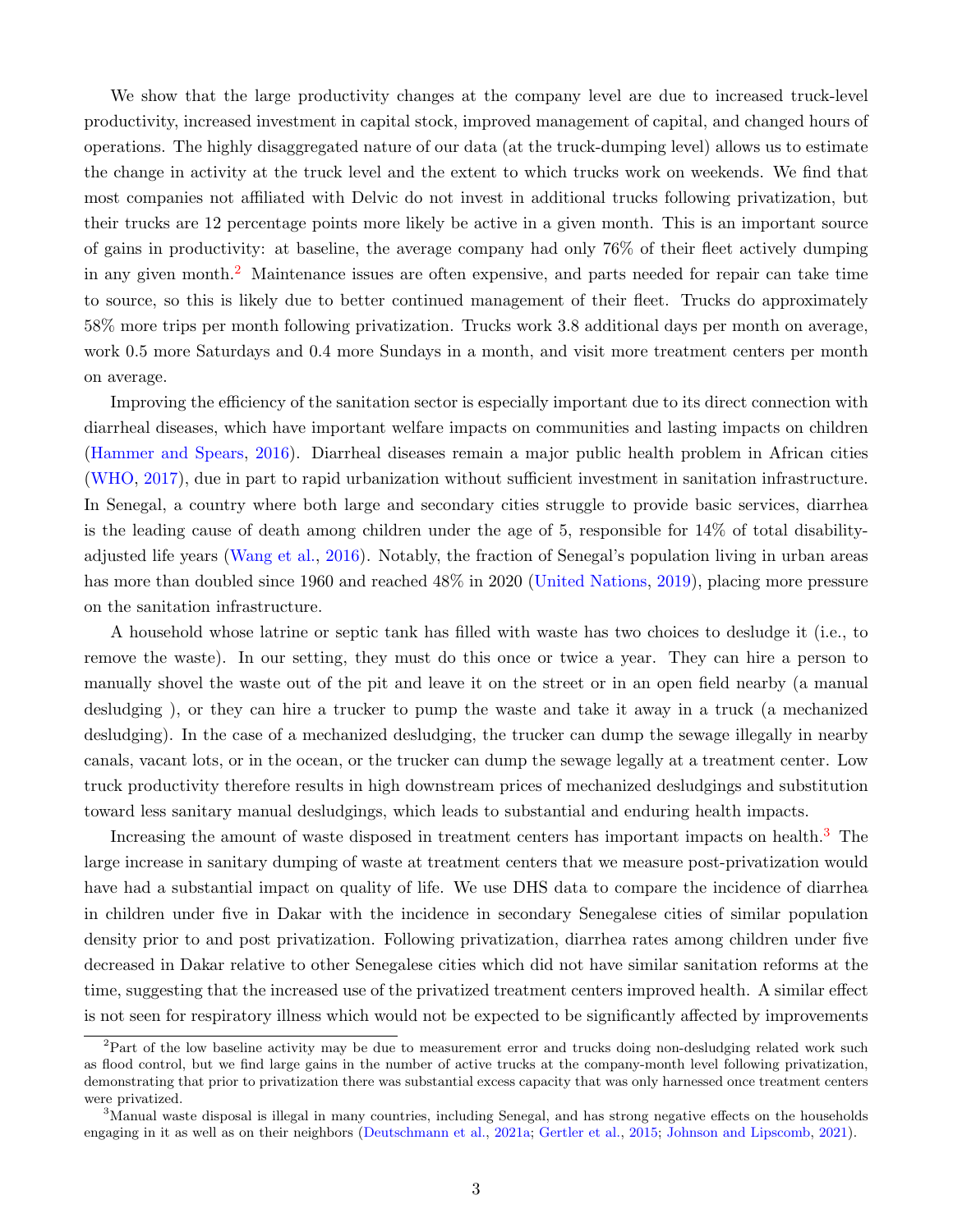in sanitation.[4](#page-4-0)

[Hart et al.](#page-30-0) [\(1997\)](#page-30-0) suggest that outsourcing service provision to private providers can improve quality and reduce costs, but this may crucially depend on the ability of a service provider to affect quality along non-contracted dimensions. Existing work studying the outsourcing of service delivery in a variety of settings [\(Banerjee et al.,](#page-29-7) [2019;](#page-29-7) [Bloom et al.,](#page-29-8) [2006;](#page-29-8) [Loevinsohn and Harding,](#page-30-10) [2005;](#page-30-10) [Romero et al.,](#page-31-6) [2020\)](#page-31-6) underscores the importance of quality observability and enforcement. We study a setting where quality of service provision is observable to end-users (sanitation truckers), along dimensions such as wait times, facility reliability, and operating hours. We provide evidence that privatizing upstream sanitation services resulted in improved downstream service delivery without reductions in observable quality.

Most previous studies of the privatization of sanitation services involve the privatization of water and sewerage systems. Almost all such studies find privatization leads to increases in water and sewerage connections [\(Chong and de Silanes,](#page-29-1) [2004;](#page-29-1) [McKenzie and Mookherjee,](#page-30-3) [2003\)](#page-30-3), although [Kirkpatrick et al.](#page-30-6) [\(2006\)](#page-30-6) find no effect of water privatization in Africa. Some studies go one step further to look at effects on health and again most find improvements in health outcomes, especially in the poorest areas or among the poorest individuals [\(Galiani et al.,](#page-29-9) [2005;](#page-29-9) [Kosec,](#page-30-7) [2014;](#page-30-7) [Saiani and de Azevedo,](#page-31-2) [2018\)](#page-31-2), with one negative effect found by Granados and Sánchez [\(2014\)](#page-30-5). The existing literature shows the positive impacts of privatization of sanitation utilities that provide piped water or sewerage service directly to consumers. This is the only paper we know of looking at the privatization of sanitation in the form of an upstream input: sewage treatment centers.

Despite the lack of evidence on the privatization of sewage treatment centers, these centers are extremely important. According to the World Bank Africa WSS Utility Survey [\(World Bank,](#page-31-7) [2005\)](#page-31-7), among low income (non-fragile) countries in Africa only 26.7 percent of the population had a wastewater connection, 85 percent of wastewater treatment plants were non-functioning, and only 8.5 percent of the wastewater collected in the existing service area was subject to any form of treatment as of 2005. A substantial majority of sewage waste in Africa is collected outside of the piped sewerage network, and must therefore use trucking providers like those we study in this paper. Improving the productivity of these trucks through increasing the managerial capacity and functionality of treatment centers could therefore create significant welfare benefits.

## 2 Background

Dakar has three sewage treatment centers in the Rufisque, Niayes, and Camberene neighborhoods, all of which opened between 2006 and 2008. The treatment centers collect all of the legally deposited waste in the city and there are no other legal locations for trucks to dump sludge in the Dakar area.<sup>[5](#page-4-1)</sup> These treatment centers collect and process waste produced by households without a connection to the sewage network, which included more than 75% of the city's population in 2013 [\(Sene,](#page-31-1) [2017\)](#page-31-1). The centers originally charged truckers 200 CFA (or 40 cents) per cubic meter of waste dumped, and the modal truck holds eight cubic meters of waste. This fee was raised to 300 CFA in early 2010.

<span id="page-4-0"></span><sup>&</sup>lt;sup>4</sup>Higher incidence of diarrhea may lead to higher incidence of respiratory disease, but the primary impact of poor sanitation is through diarrhea [\(Mara et al.,](#page-30-11) [2010\)](#page-30-11). Any impact of sanitation on respiratory disease would make the difference in effects between diarrhea and respiratory disease a lower bound on the total impact.

<span id="page-4-1"></span><sup>5</sup>These are the only legal dumping sites available in Dakar for the majority of the period we study. A fourth center, at Dakar's far north-east edge in Tivaouane Peulh, opened in October 2017.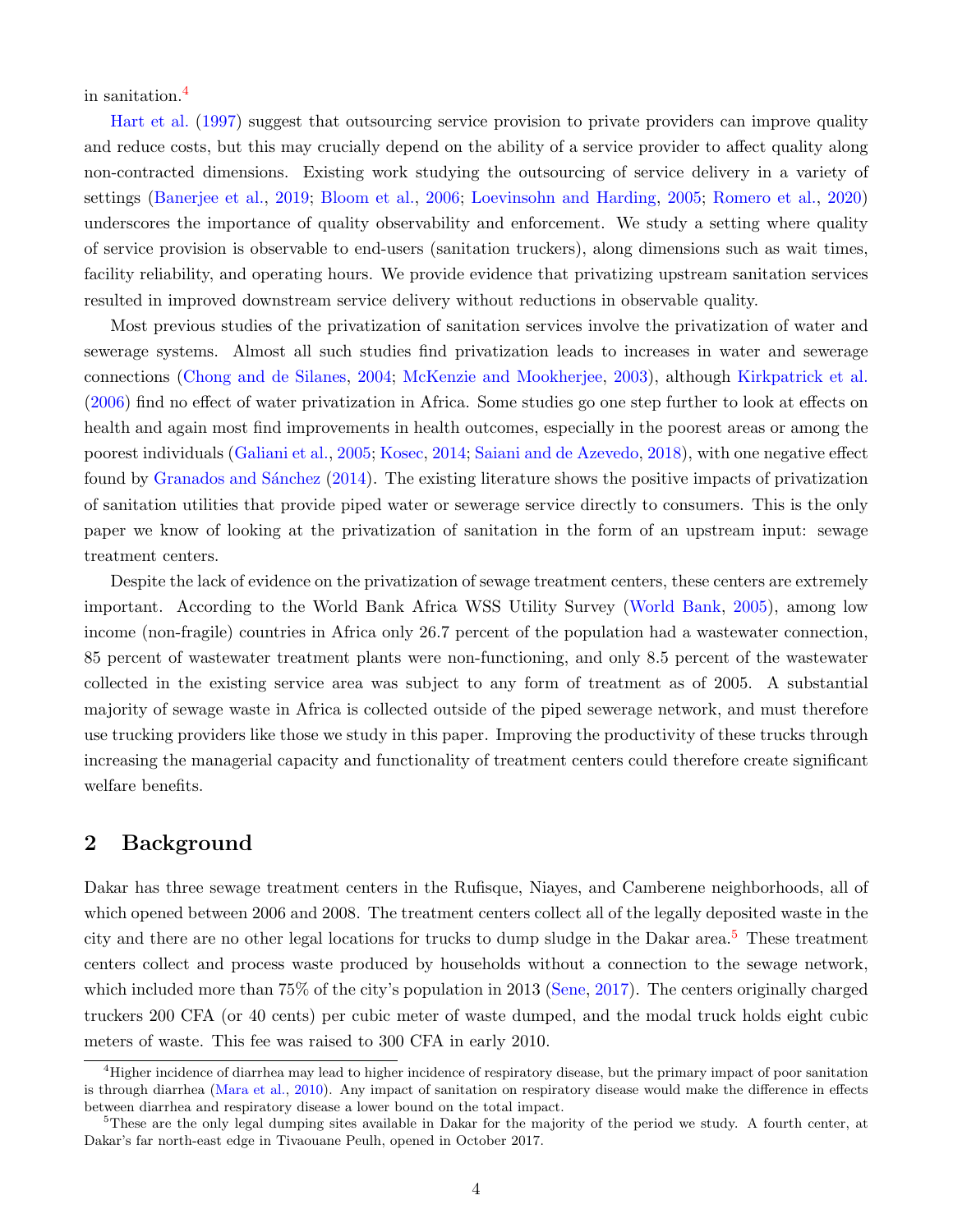Prior to the 2013 privatization, vacuum truck operators complained about the state of the three treatment centers. There were typically long lines of trucks waiting to dump as the dumping process was slow; treatment centers were closed on weekends and often closed early in the afternoon; and one of the centers closed multiple times, sometimes for months at a time, because it was either overwhelmed with sludge or its equipment had broken down.<sup>[6](#page-5-0)</sup> These disruptions restricted the number of jobs that truckers were able to do during a day, especially the number of jobs for which they dumped the sludge legally. Truckers rely on being able to dump their sludge in a timely fashion and continue on to other jobs. Perhaps as a result of these difficulties, illegal dumping was common, with one report estimating that in 2008 about 50% of waste collected was dumped outside of legal dumping sites [\(Gold,](#page-29-10) [2014\)](#page-29-10).

In late 2011, the Senegalese government launched an ambitious program to restructure the market for sanitation services in Dakar, the "Faecal Sludge Market Structuring Programme" (PSMBV). With technical and financial support from the Bill & Melinda Gates Foundation, the program had a particular focus on involving the private sector in all facets of sanitation service provision for households [\(Diop and](#page-29-11) [Mbeguere,](#page-29-11) [2017;](#page-29-11) [Mbeguere et al.,](#page-30-12) [2011\)](#page-30-12). As one component of this program, the government launched a call for proposals for a private enterprise to take over the management of the treatment centers. The winning bid was submitted by Delvic, a new partnership formed between two of the largest waste removal companies in the city (Delta and Vicas).[7](#page-5-1) The Delvic partnership officially began managing the treatment centers in November 2013. This privatization process did not give Delvic ownership of the treatment centers, and major investments in facilities and equipment remained the responsibility of the National Sanitation Office of Senegal (ONAS). Fees charged to truckers to use the treatment centers remained fixed by government regulation and did not change after privatization. The privatization did give Delvic full authority to manage the centers as well as 50% of the net revenue collected from the centers after they had paid ONAS an annual licensing fee. This type of partnership is called an affermage contract, a model of privatization somewhat common in former French colonies [\(Janssens et al.,](#page-30-13) [2011\)](#page-30-13). The private company runs the utility and receives a set portion of the receipts as payment for running the utility, but the government remains the owner of the capital. In return, Delvic was required to make small investments necessary for the operation of the facilities and to ensure that all users had access to the facilities. The annual operating profits of the centers increased from \$7,100 prior to privatization to \$33,300 in 2016 [\(Diop](#page-29-11) [and Mbeguere,](#page-29-11) [2017\)](#page-29-11). In 2013 and 2014, ONAS reportedly earned 150-170% of their pre-privatization 2012 revenue from the revenue-sharing arrangement with Delvic [\(Sene,](#page-31-1) [2017\)](#page-31-1).

According to truck operators surveyed at the time, following privatization there were fewer disruptions to service at the centers and centers were better maintained. Desludging trucks were able to get in and out of the centers faster as they added dumping capacity and reduced wait times (which had commonly been over an hour before privatization). In addition, some centers were open longer hours and on weekends. Finally, truckers appreciated that the centers made restrooms available as they had few other options for places to stop during work hours. Appendix Table [A1](#page-32-0) provides an overview of self-reported changes that truck operators noted at the treatment centers and how they adjusted their behavior following privatization.

<span id="page-5-0"></span> ${}^{6}$ The centers, designed to process about 240 m<sup>3</sup> of sludge per day, were collecting more than four times that amount in 2012 [\(Sene,](#page-31-1) [2017\)](#page-31-1).

<span id="page-5-1"></span><sup>&</sup>lt;sup>7</sup>The public record of the call for proposal launch can be found here: [http://www.marchespublics.sn/index.php?option=](http://www.marchespublics.sn/index.php?option=com_plan&task=viewrealisationentame&idtype=&idautorite=108&year=2012&tagproc=1835163&ref=C_DG_044&Itemid=105) [com\\_plan&task=viewrealisationentame&idtype=&idautorite=108&year=2012&tagproc=1835163&ref=C\\_DG\\_044&Itemid=](http://www.marchespublics.sn/index.php?option=com_plan&task=viewrealisationentame&idtype=&idautorite=108&year=2012&tagproc=1835163&ref=C_DG_044&Itemid=105) [105](http://www.marchespublics.sn/index.php?option=com_plan&task=viewrealisationentame&idtype=&idautorite=108&year=2012&tagproc=1835163&ref=C_DG_044&Itemid=105). Of eight initially interested firms, only the Delvic partnership managed to submit a complete bid for the contract: <https://www.onasbv.sn/app/uploads/2014/07/Rapport-Avancement-Num-2.pdf>.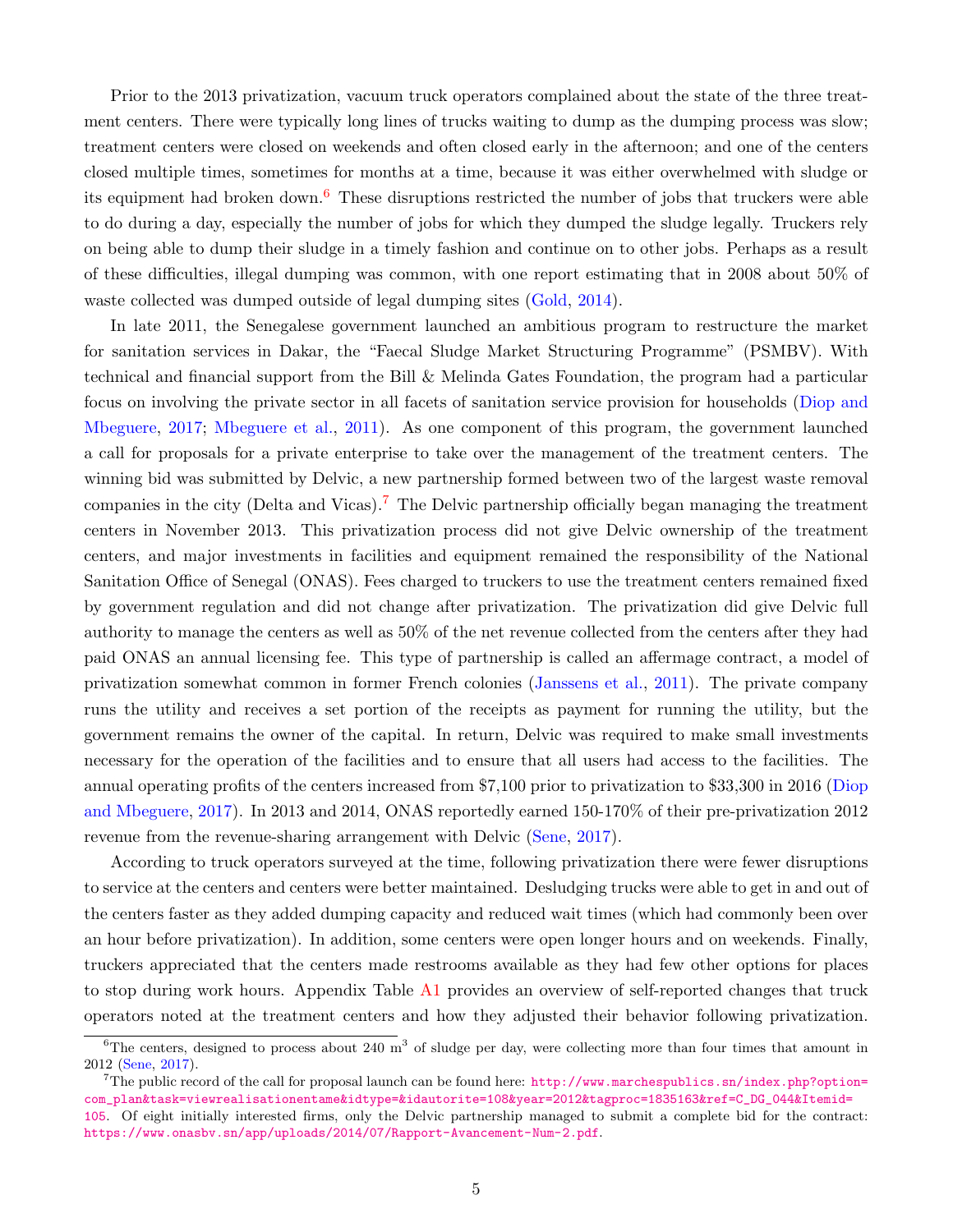More than three quarters of the truckers think the post-privatization changes have been positive, with longer opening hours and more days open topping the list of positive changes. For the quarter who think privatization led to negative changes, the most common complaint is increased dumping costs. While the official dumping cost was not increased following privatization, it is possible that treatment center operators use discretion in terms of when and how to collect payments. Four-fifths of the truckers state that they work more days and/or longer hours after privatization. Prior to privatization, the mean truck completed just 19.4 jobs per month conditional on doing at least one job. After privatization, this increased by 55% to 30.1 jobs per month, suggesting many trucks were operating substantially below full capacity.

The overall impact of privatization on the amount of dumping done at the three treatment centers is shown in Figures [1](#page-7-0) and [2.](#page-8-0) Figure [1](#page-7-0) shows that the total number of dumping trips made and the total volume dumped were quite flat between 2009 and 2013 before privatization. Immediately following privatization, there is a sharp increase in both trips and volume, with a continued increase thereafter until they plateau in 2017. Panel A of Figure [2](#page-8-0) shows that there was an upward trend in the number of trucks active in the market in 2010, after which it platteaued, with a discontinuity when privatization took place. Panel B of Figure [2](#page-8-0) shows a large increase in the intensity of truck usage after privatization. The number of trips per truck per month declined in 2010 and then platteaued prior to privatization.<sup>[8](#page-6-0)</sup> After privatization there was a discrete increase in the intensity of use of trucks followed by a continued increase.

This increase in dumping at the treatment centers may be due to an increase in households' use of mechanized desludging and a decrease in their use of manual desludging. Almost all (98.9%) of the sludge dumped at the treatment centers is categorized as coming from a residence, while only 1% is categorized as coming from industry and 0.1% is categorized as coming from government offices.

The increase in dumping at treatment centers could also be due to a decrease in illegal dumping by trucks. Trucks may dump sewage in nearby sewage drains and canals of which there are a network around Dakar, directly into the ocean, at Yarakh (an unimproved designated dump site which officially closed when the treatment centers opened), or in vacant lots. Dumping at any place other than a treatment center is illegal and carries a substantial fine. According to discussions with the truckers, the threat of being caught is large. The fine for illegal dumping varies between \$400 and \$1,200 (the cost of approximately 16 to 48 household desludgings performed by a truck), though an offending trucker would typically offer a bribe rather than paying the full fine. The welfare impacts of truckers' substituting from illegal dumping to dumping at the treatment centers may be similar to the welfare impacts of households' substituting between manual and mechanized desludging, as illegally dumped sewage may be transported out of the immediate neighborhood of the household, but may still end up dumped close to communities. The increase in the overall amount of waste dumped at treatment centers is therefore a fair estimate of the welfare effects from the privatization policy.

#### <span id="page-6-1"></span>2.1 Other interventions in the sanitation sector and other potential confounders

Privatization of the treatment centers was only one component of the larger PSMBV program that ONAS launched in 2011. One may be concerned that the impacts we attribute to privatization are confounded

<span id="page-6-0"></span><sup>&</sup>lt;sup>8</sup>This decline in 2010 might be an expected result of the increase in the number of active trucks at the same time if demand for mechanized desludging services is inelastic. In other work, we show that the elasticity of demand for mechanized desludging services in Dakar is -2.2 [\(Deutschmann et al.,](#page-29-5) [2021a\)](#page-29-5), which suggests that demand is quite elastic and so that explanation may be less reasonable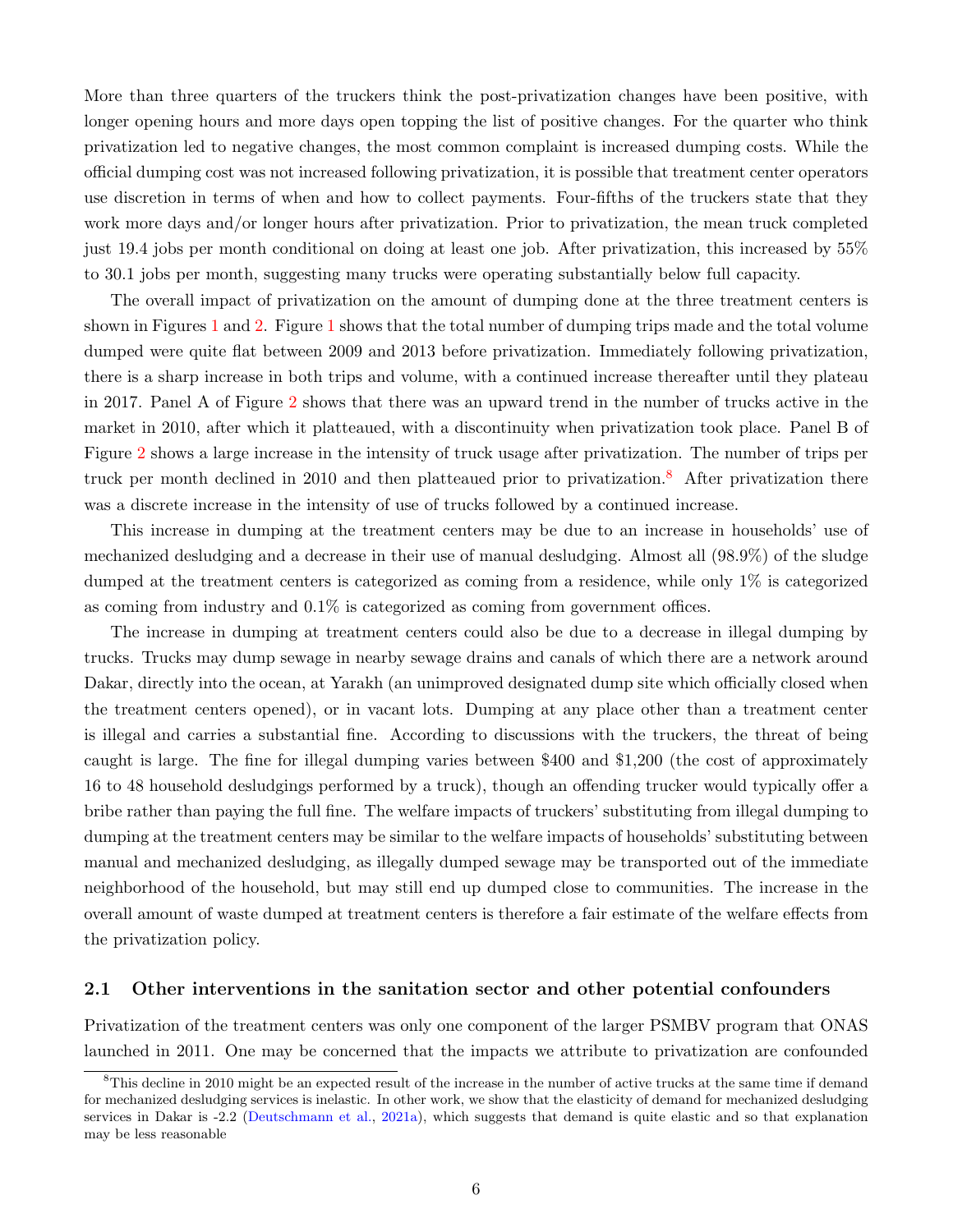<span id="page-7-0"></span>



Panel A. Total trips to treatment centers

Panel B. Total volume dumped at treatment centers



Note: Locally weighted polynomial regressions of the total number of trips and total volume dumped at the month level between May 2009 and May 2018. The y-axis in panel A shows the number of trips made to all treatment centers in each month, while the y-axis in panel B shows the total volume of waste dumped (in  $m<sup>3</sup>$ ) at all treatment centers as measured by the capacity of the trucks visiting, not the actual volume of sludge deposited. The solid vertical line indicates the month of privatization (November 2013). The shaded area indicates 95% confidence bands.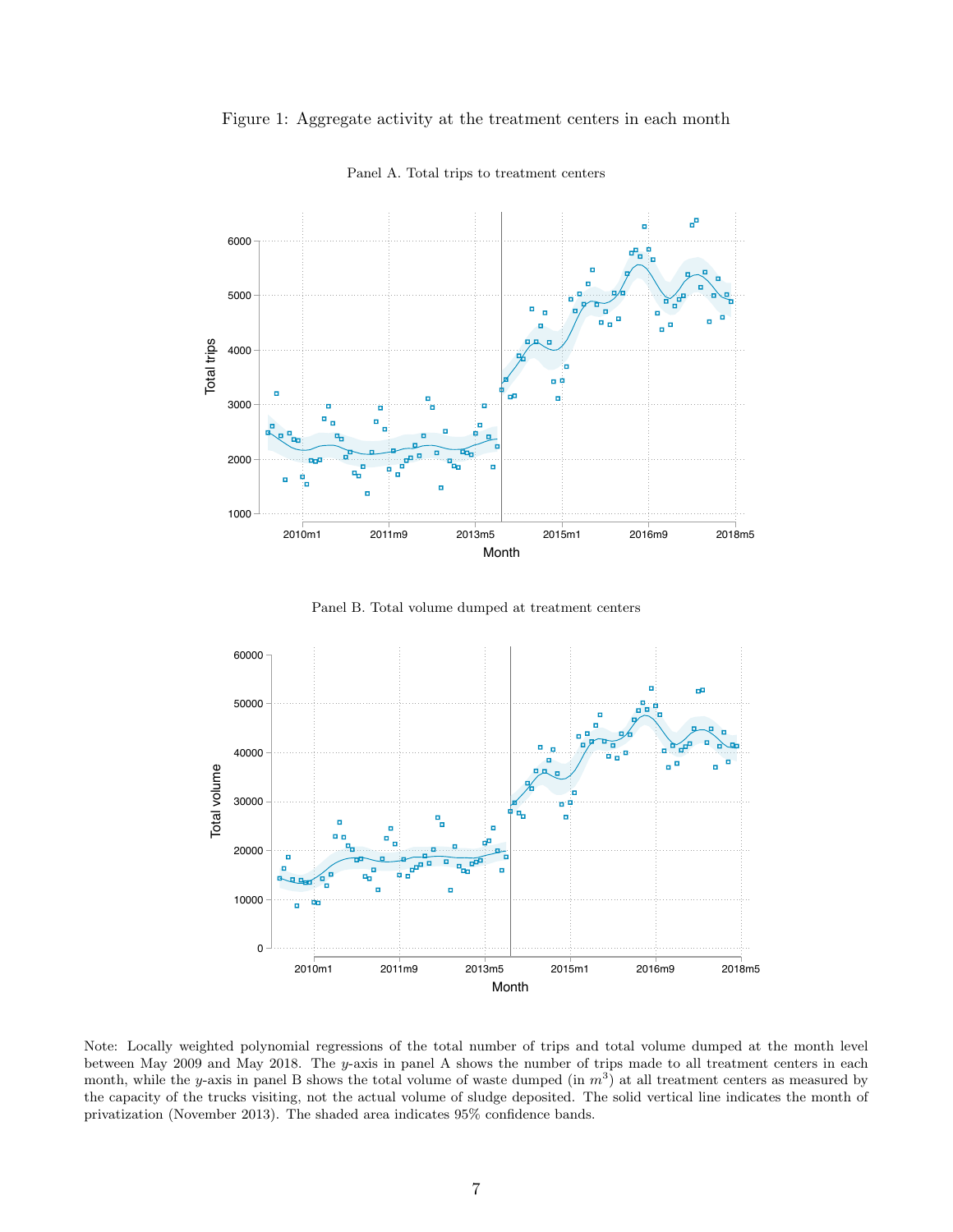<span id="page-8-0"></span>



Panel A. Total trucks that make at least one trip to a treatment center

Panel B. Total trips to any treatment center per truck



Note: Locally weighted polynomial regressions of productivity measures at the month level between May 2009 and May 2018. The y-axis in panel A shows the number of trucks that made at least one trip to any treatment center in each month, while the  $y$ -axis in panel B shows the number of trips per truck that made at least one trip to any treatment center in each month. The solid vertical line indicates the month of privatization (November 2013). The shaded area indicates 95% confidence bands.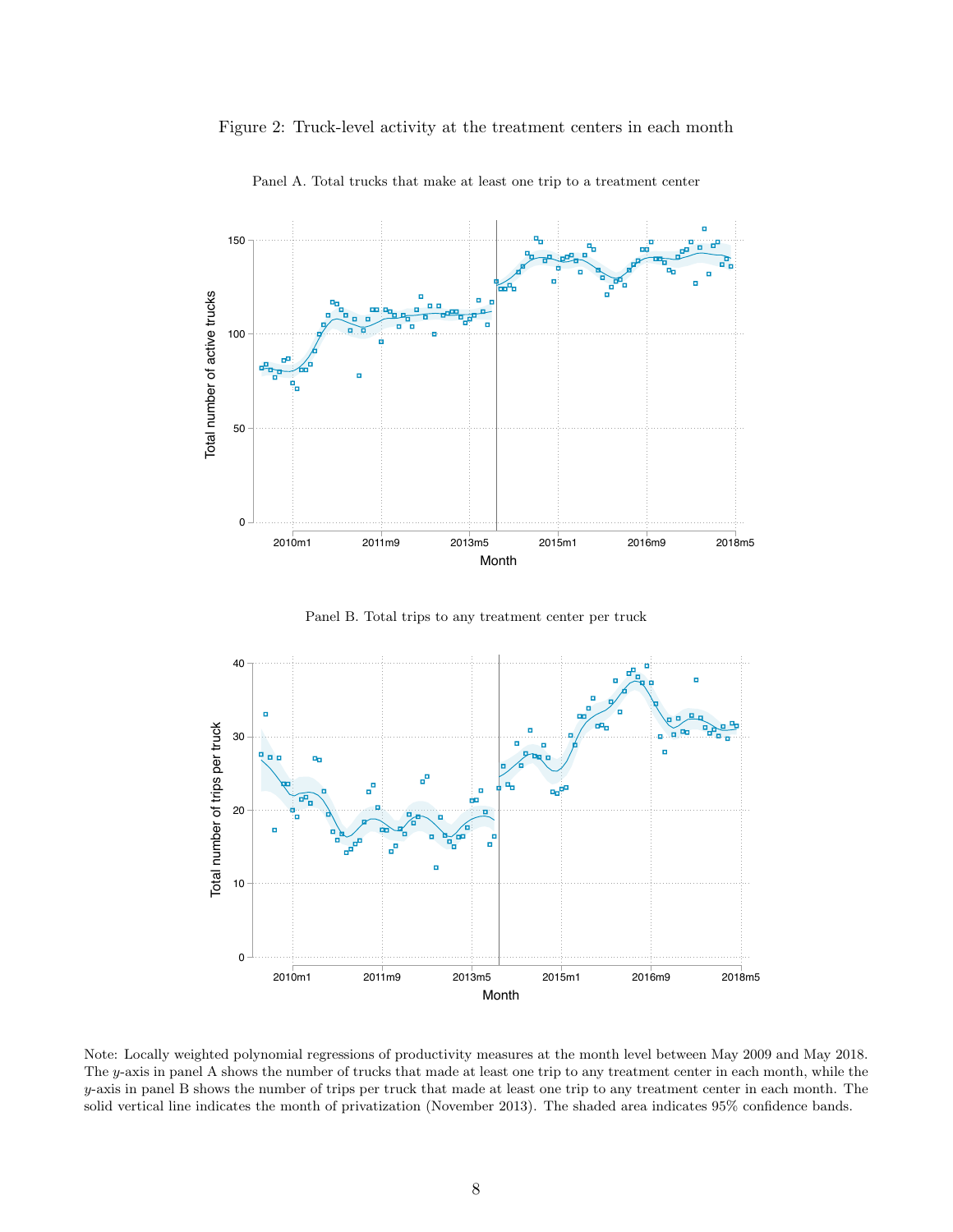with the impacts of other activities related to this larger program. Because we were actively involved in a number of these projects for other research studies, we are able to estimate the maximum impact that each could have had on dumping at the treatment centers. We discuss the key components of the larger ONAS program in order to quantify how much of the effect we identify could have come from the other projects.

Overall, even under our most conservative calculations these projects could only explain a small share of the increase in desludgings, and the timing of most of these projects is months after the privatization so can not explain the immediate large increase we see in Figure [1.](#page-7-0) Only the first intervention we mention, the desludging call center, could explain at most 11% of the increase in volume, while the other interventions we describe can explain much less than that. Appendix Table [A2](#page-33-0) shows a regression version of the results in the figure. In addition to the full time period, we restrict the post-privatization period to be nine, six, and two months after November 2013. The impact on log(trips) in the full sample is 0.55, and declines to 0.52, 0.54, and 0.47 (all statistically significant), respectively when limiting the post-privatization time period to the shorter windows. Thus, the effect of privatization is 85 percent of the total effect within the first two months. This provides evidence that a large share of our estimated effect of privatization on trips is not due to the other programs that occurred in 2014. Appendix Table [A3](#page-33-1) shows that this aggregate increase in trips occurred at all three treatment centers.

Desludging call center In February 2014, ONAS launched a call center to connect households to mechanized desludging operators using auctions [\(Deutschmann et al.,](#page-29-12) [2021b\)](#page-29-12). Even during the period when the call center was most highly advertised, volume at the call center never exceeded 200 auctions per month. The call center can therefore explain no more than 11% of the increase in volume at the treatment center (under the most conservative assumption that all households purchasing a mechanized desludging through the call center would have otherwise used a manual desludging).

Subsidies and mobile money saving program As part of a companion research project, we offered subsidies of different levels to 4100 households starting in late March 2014 to encourage them to sign up to purchase a mechanized desludging, and offered a mobile money savings program to some of the households who accepted our subsidy offer [\(Deutschmann et al.,](#page-29-5) [2021a;](#page-29-5) [Lipscomb and Schechter,](#page-30-14) [2018\)](#page-30-14). There were 348 subsidized mechanized desludgings purchased by 278 households through this intervention. Even with our most conservative calculation that none of these households would have purchased an unsubsidized mechanized desludging without our program, these additional 348 mechanized desludgings between March 2014 and May 2015 could account for at most 1% of the total increase in desludgings following privatization.[9](#page-9-0)

Loan guarantee program As part of the PSMBV program, ONAS established a loan guarantee fund in partnership with the National Bank of Economic Development and the Association of Sanitation Actors of Senegal. This provided a financing mechanism for sanitation companies to invest in new or used trucks to be imported from Europe. The program resulted in 29 trucks entering service in Dakar, with the first

<span id="page-9-0"></span><sup>9</sup>From May to November 2017, ONAS ran a city-wide subsidy program offering households discounts on mechanized desludgings. There were 5350 subsidized desludgings [\(Deutschmann,](#page-29-13) [2022\)](#page-29-13), which represents 14% of all recorded trips to the treatment centers during that time period. The effects of privatization we observe are not concentrated in these months.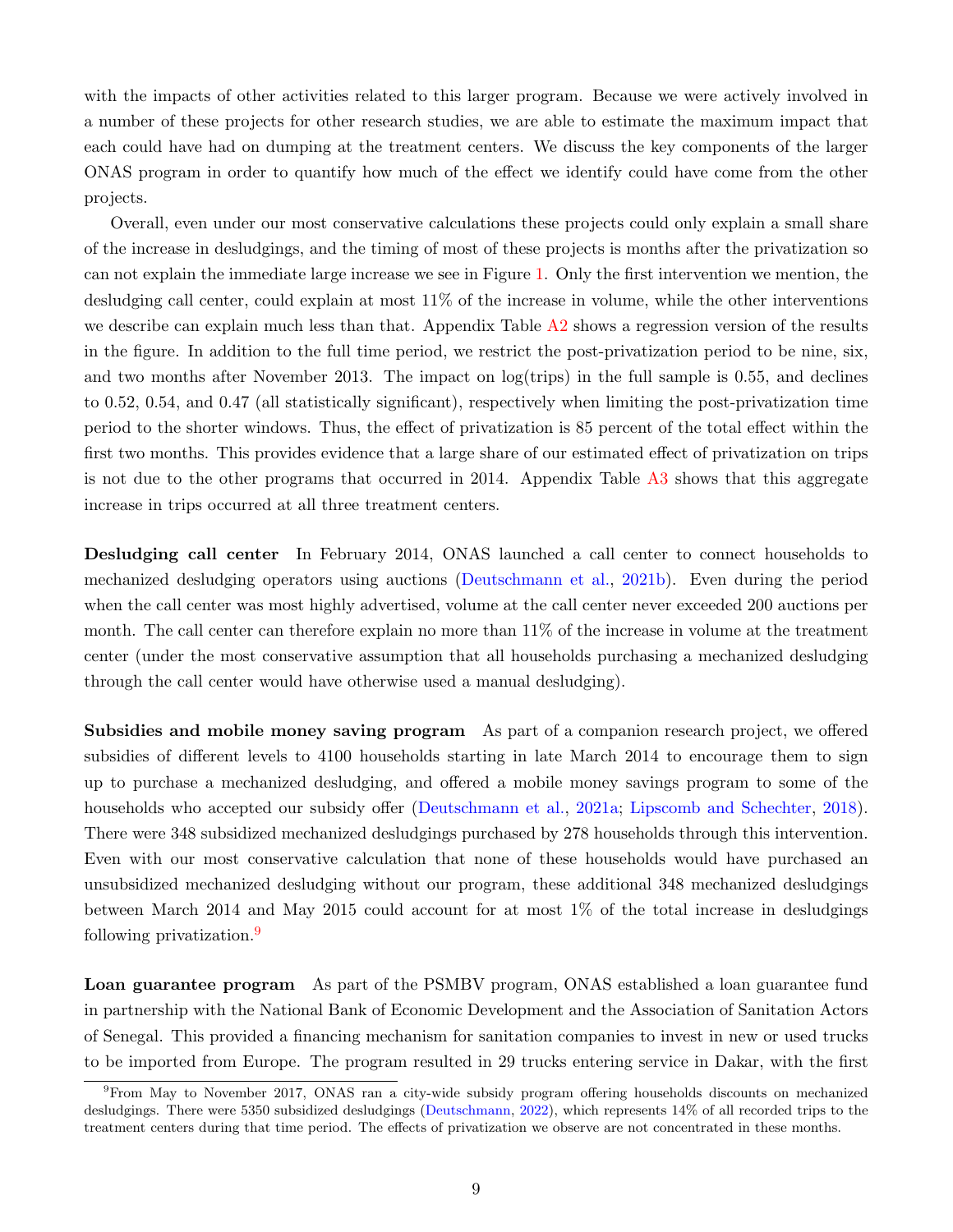trucks arriving in September 2014 [\(Sene,](#page-31-1) [2017\)](#page-31-1). Given that privatization occurred in November of 2013, the timing is off to explain the increase in dumping in the months after privatization. In addition, while this could explain an increase in the number of trucks found in our analysis, our regressions only show a small and insignificant impact of the privatization on the number of trucks in the market. The companies most connected to Delvic (namely Delta and Vicas) add approximately three trucks after privatization, but this capital investment can not be directly attributed to the privatization policy.

Other potential confounders One potential confound is that the accuracy of the documentation of the quantities of sludge arriving at treatment centers may change due to privatization. There are logistical processes in place to minimize misreporting, and little evidence that it took place, as discussed in more detail in the next section. It is also possible that privatization came with an increase in enforcement against illegal dumping and/or manual desludging. However, dumping outside of the treatment centers was illegal long before privatization and in our conversations with truckers and policy makers we did not hear any discussion of changes in enforcement.

It is important to note that we estimate the total effect (direct plus indirect) of privatization rather than simply the direct effect. The improvements we see in child health may capture both direct and indirect effects. Households may witness the improvement in local sanitation directly caused by privatization and react by making further improvements in their own sanitation choices (e.g., better latrines or separated animals). To the extent that privatization led to changes in household behavior, the total impact of privatization is the combination of the direct effect of the privatization of management of the centers as well as any additional indirect effects that came as a reaction to it.

Other potential confounding factors include population or political changes at the same time as privatization. We are not aware of any events which could have caused such a change. The outbreak of war in Mali in 2012 and instability following elections in The Gambia in 2017 may have caused temporary inflows to Senegal, but those events neither coincide in time with the privatization nor did they result in large or lasting changes in Senegal's population. Dakar had the same mayor from 2009 to 2018, and Senegal has had the same president from 2012 through the present (2022). The new national government may have been more amenable to privatization, but to our knowledge the launch of the government's sanitation program began before the presidential election and was not impacted by it.

## 3 Data

Treatment center data Trucks that dump at one of the three treatment centers in Dakar are charged based on the size of their truck under the assumption that the truck is full. The treatment center manager writes a receipt for the dumping fee, and at the same time records basic data including the date, the license plate, and the size of the truck (in cubic meters) in a notebook. The centers did not change their record-keeping process in the year after privatization, only adopting a new computerized data entry system in late 2015. We collected all available records from the three treatment centers in Dakar from May 2009 through October 2018.

Many of the records were handwritten, which we then digitized, and this poses some problems. The 'name' field may show the owner's name, the company's formally registered name, the company's informally used name, or the driver's name. License plates are sometimes only partially recorded and numbers may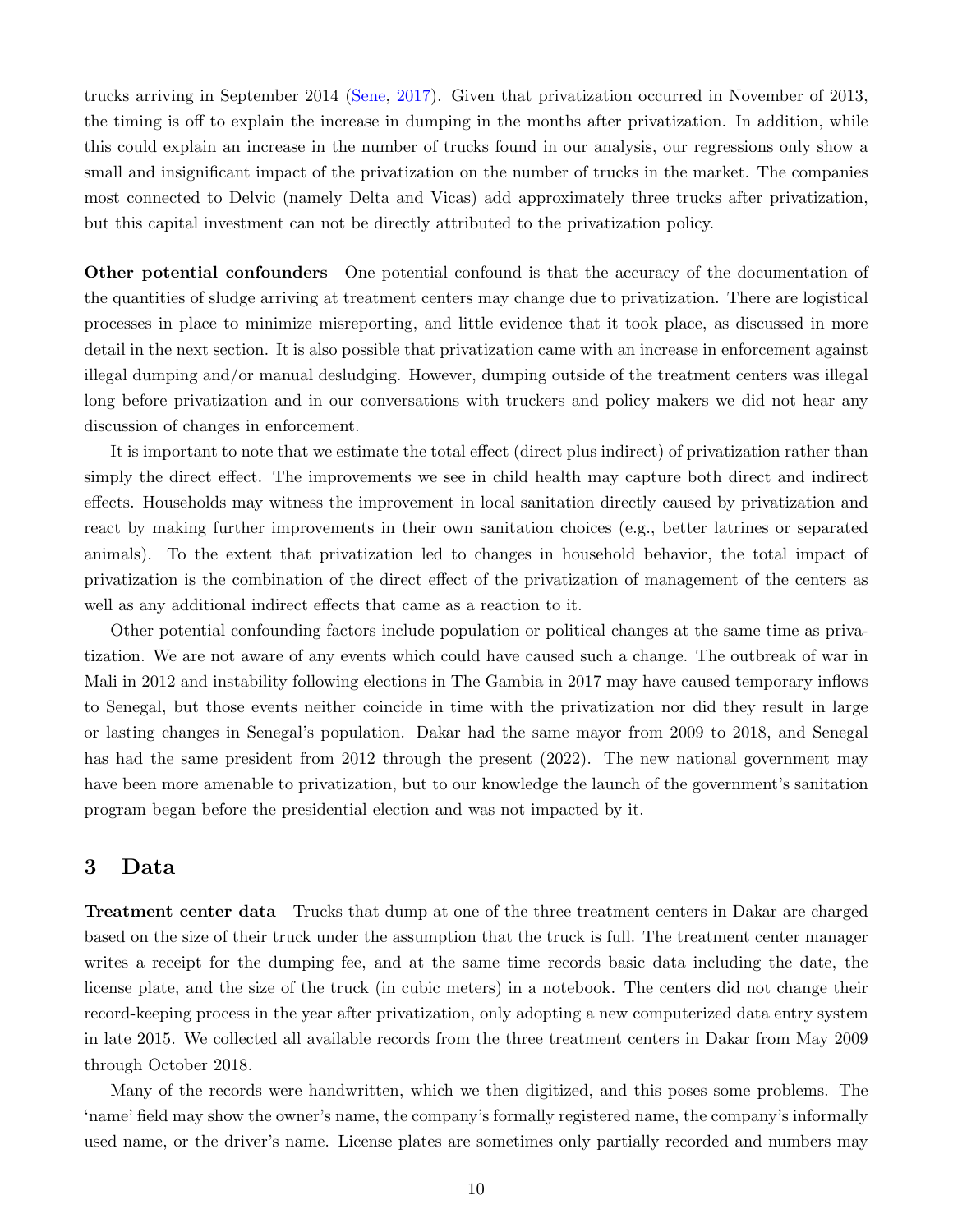be transposed. In addition, license plates are periodically changed, so the same truck may have multiple plates over the years of our data. To the extent possible, we correct license plates and assign the correct company name to each truck. Due to difficulties in cleaning the names and plates, the data contains more license plates and more companies than actually exist. This issue should not be affected by privatization and our company- and truck-level regressions will include either company or license plate fixed effects.

One might be concerned that Delvic, the company selected to manage the privatized treatment centers, would have an incentive to overstate volumes in order to appear particularly efficient and well-run. On the other hand, they might have an incentive to understate volumes so that they do not have to return as much money to the government. To explore this concern, in 2014 we sent two enumerators to each treatment center for three days to keep their own logs. The enumerator logs and the Delvic logs included the same number of dumps. A second concern may be that the managers behaved differently when the enumerators were there, but the volume reported on the days that the enumerators were there were very similar to the volume reported on other days in the same month without enumerator presence. In addition, for several time periods before and after privatization, we observe two distinct data sources: entry logs and payment registers. These are kept by different people, at different locations within the station, and they are handwritten, which would make coordinated misreporting difficult. These two data sources rarely show large discrepancies for a given day, and one does not show systematically greater volume than the other.

In late 2015, the record-keeping procedure at the treatment centers was changed. All three centers transitioned to a new digital platform for recording data. Previously, from 2012 to 2015 the Camberene center recorded visits in an Excel file. The other centers recorded visits on paper before 2015, as did Camberene until 2012. This change affected our ability to match plate and company names between the old and new data. This may cause us to overstate the number of companies in the data, but would not lead to additional jobs.

We can evaluate the potential impact that this change in record keeping had on trips at the centers using Figure [3.](#page-12-0) First, Camberene switched to digital record keeping in 2012. Figure [3](#page-12-0) shows a flat trajectory of trips for Camberene from late 2011 through mid 2013, suggesting that it is unlikely that digital record keeping impacted recorded volume. In addition, if digital record keeping made it easier for centers to record more trips following privatization, we would see a larger increase in trips in late 2015 for the Niayes and Rufisque centers than for Camberene. In fact, the opposite is true.

In addition to understanding the impacts of privatization on capital, capital use, productivity, and working hours of trucks, we are also interested in measuring whether privatization affects the territory in which each trucker works as this may impact the competitiveness of the market. To do so, we consider the number of treatment centers a truck visits in a given month. If privatization improves the reliable availability of treatment centers, truckers may be more willing and able to compete for business in a larger area.

Household survey data We evaluate the downstream impact of privatization using household survey data measuring the date of the household's most recent desludging, the price they paid for the desludging, and whether it was manual or mechanized. In order to control for local differences in wealth, accessibility,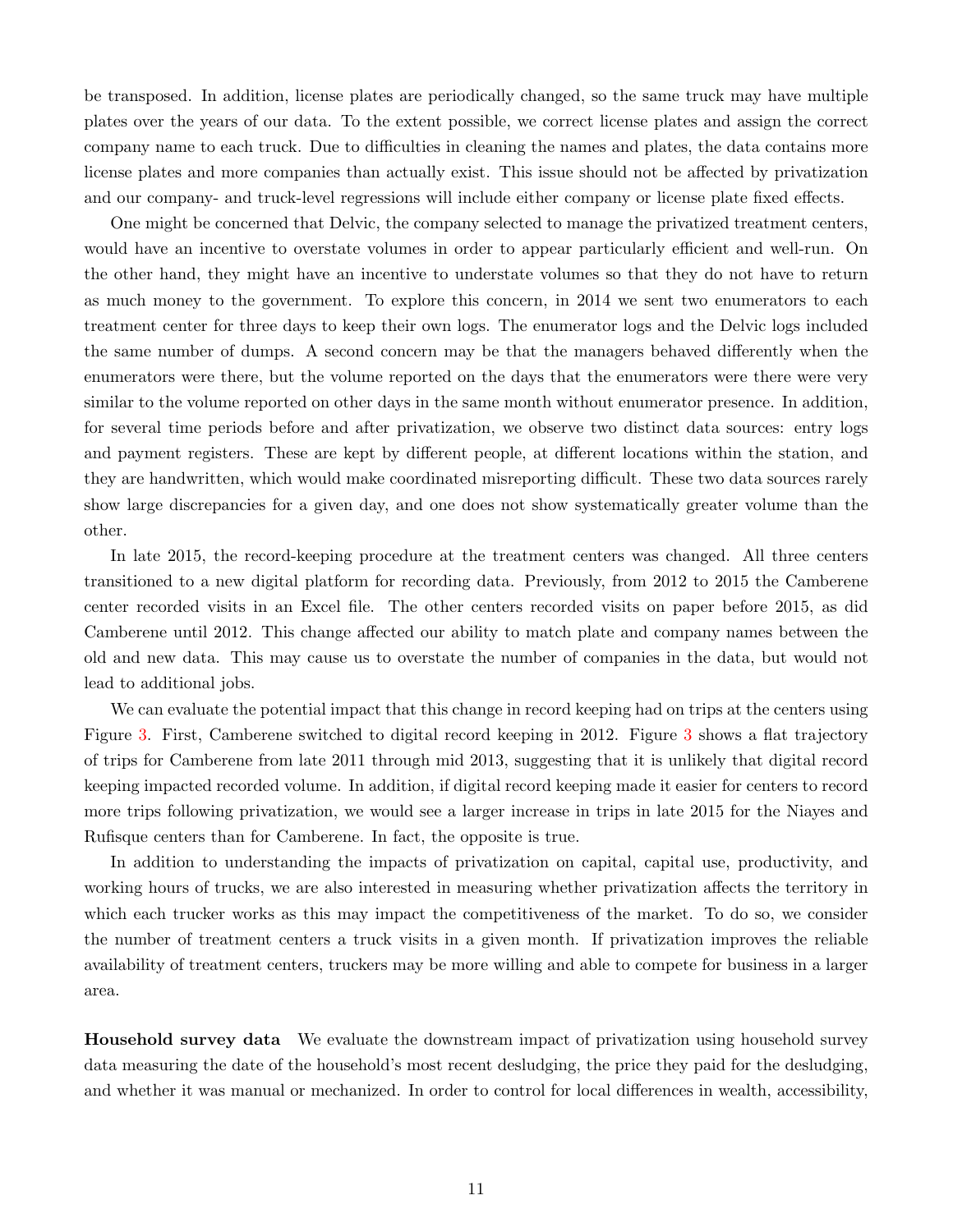#### Figure 3: Trips to each treatment center in each month

<span id="page-12-0"></span>

Note: Locally weighted polynomial regressions of trips to each center at the month level between May 2009 and May 2018. The y-axis shows the number of trips made to each treatment center in each month. The solid vertical line indicates the month of privatization (November 2013). The shaded area indicates 95% confidence bands.

and soil type, we include subzone fixed effects.<sup>[10](#page-12-1)</sup> The sample is representative of the peri-urban Dakar population that is not connected to the sewer network. In total, there are 28 subzones and we survey an average of 127 households per subzone. The surveys took place in Sept-Dec 2012, Feb-May 2014, Jun-Jul 2014, and Mar-Jun 2015.

Households report the details of their most recent desludging, including the price, number of trips it took to complete, and whether it was mechanized or manual. For manual desludgings, the survey further distinguishes between paid manual desludgings (performed by a baay pell) and unpaid desludgings performed by a family member. We ask how long ago the household got its most recent desludging. The bunching of observations at 0 (this month), 3, 6, and 12 months ago suggests that this will not give us precise data on the exact timing of purchases but should give a general sense. We only consider desludgings purchased in the past 12 months to reduce recall bias. Our dependent variables of interest in these regressions are i) whether the household purchased a mechanized desludging given that they desludged their pit, and ii) the price they report paying for a desludging if they get a mechanized desludging. On average, 55% of desludgings are mechanized and the average price of a mechanized desludging is 23,286 CFA, or approximately \$46.

Household health data We estimate the impacts of privatization of waste treatment centers on health outcomes using eight rounds of Demographic Health Surveys (DHS) collected between 2005 and 2019 [\(Agence Nationale de la Statistique et de la Demographie-ANSD/Senegal,](#page-29-14) [2019\)](#page-29-14). We have data on children from a total of 6,828 households in 2005, 2010, 2012, 2014, 2015, 2016, 2017, 2018, and 2019. We consider two indicators of child illness - diarrhea incidence and cough incidence. We measure whether any child in the household under the age of 5 experienced an episode of illness in the two weeks prior to the survey.

The DHS is a nationally representative repeated cross-section that is stratified by region and by urban

<span id="page-12-1"></span> $10$ We constructed subzones by dividing each of the 10 arrondissements in Dakar into five roughly equally sized blocks.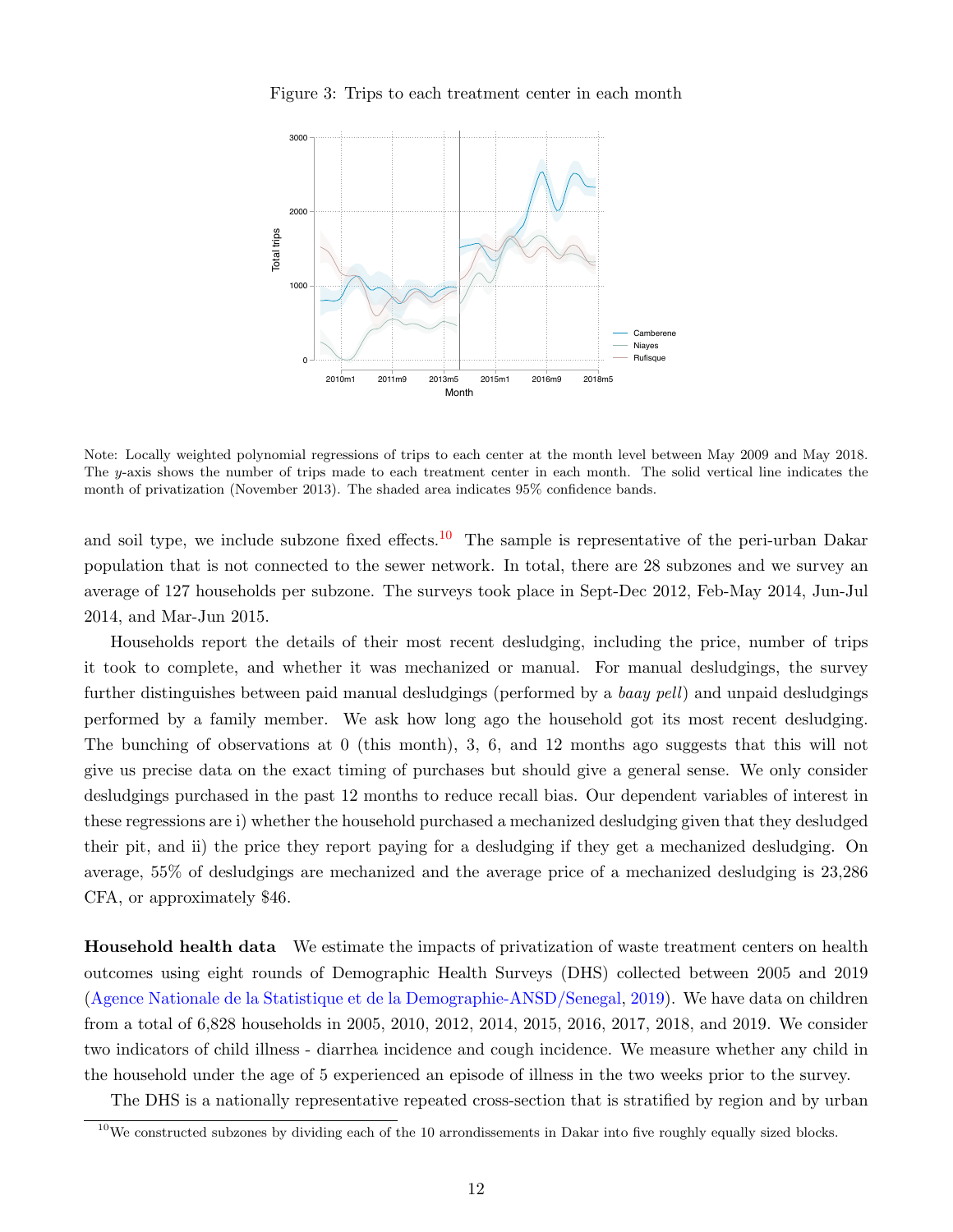vs rural. There are a total of 28 survey strata across 14 regions (one urban and one rural per region). The sample was drawn in two stages. First, within each strata, clusters (census districts) were drawn with probability proportional to the population of the cluster. The number of clusters varies by survey round between 200 and 400. In the second stage, 21 households were drawn from each cluster with equal probability.

In our analysis, we compare disease incidence in Dakar to disease incidence in other areas in Senegal based on two definitions of the control sample. The first definition that we use is Urban which comes from the DHS classification. This classification is based on the official definition of the National Statistical Office and includes 165 communes in Senegal with at least 10,000 inhabitants. The DHS sample does not include information on the specific commune from which an urban cluster is drawn, simply indicating whether they are urban. To construct a control group that is more similar to Dakar in terms of density and population, our second definition (*Cities*) uses the GPS coordinates of clusters to identify only those that are located in one of the seven largest cities in Senegal.<sup>[11](#page-13-0)</sup> Appendix Table  $A4$  provides an overview of the number of households and clusters by survey round and definition. In 2012, for example, there are 153 households in 9 clusters in Dakar. The Urban definition includes 799 households in 42 clusters, while the Cities definition includes 452 households in 15 clusters.

Summary statistics Table [1](#page-14-0) provides summary statistics prior to privatization. We observe 97 companies in the data (the regressions are limited to the sample of companies present prior to privatization), owning an average of 2 trucks with 1.6 (80%) trucks active in an average month. Most (66%) companies are independent owner-operators with a single truck, while 28% are mid-sized (owning 2-5 trucks), and only 6% of companies own more than 5 trucks. Delta and Vicas, the two companies that partnered to form Delvic which manages the privatized treatment center, represent two out of the 97 companies.

Companies do an average of 35 (and trucks an average of 19) trips in months in which they do at least one trip. The fact that trucks can do from a minimum of 1 trip in a month to a maximum of 143 suggests that many trucks are not close to their capacity constraints. We see that 77% of trucks are 'active' (having made at least one trip to a treatment center) in an average month but they only work an average of 9.4 days per month. However, there are trucks that worked 26 days in a month. Trucks worked less than one Saturday per month and almost never worked on Sundays prior to privatization in months in which they dumped at least once.

Truck operators commonly favor a specific territory. The average trucker visits the same center for 92% of their monthly trips and goes to 1.54 treatment centers in a month. The treatment center that received the most visits prior to privatization was Camberene (45%), followed by Rufisque (32%) and Niayes (23%). Figure [3](#page-12-0) shows the total number of monthly trips to each treatment center. The share of truckers that favored each center is roughly equivalent to the total share of trips that each center receives. This may reduce travel costs, but may also mean that some areas are less competitive than others.

Panel D of Table [1](#page-14-0) shows summary statistics from the household survey data. Roughly half of the desludgings prior to privatization are mechanized, and households pay an average of 23,000 CFA (or approximately \$46) per desludging. Panel E reports the average pre-privatization health outcomes from

<span id="page-13-0"></span><sup>&</sup>lt;sup>11</sup>We have also considered a *Density* definition according to which clusters must have a population density that is at least as large as the lowest population density sampled point in Dakar. In practice, the Cities definition and the Density definition result in a nearly identical sample.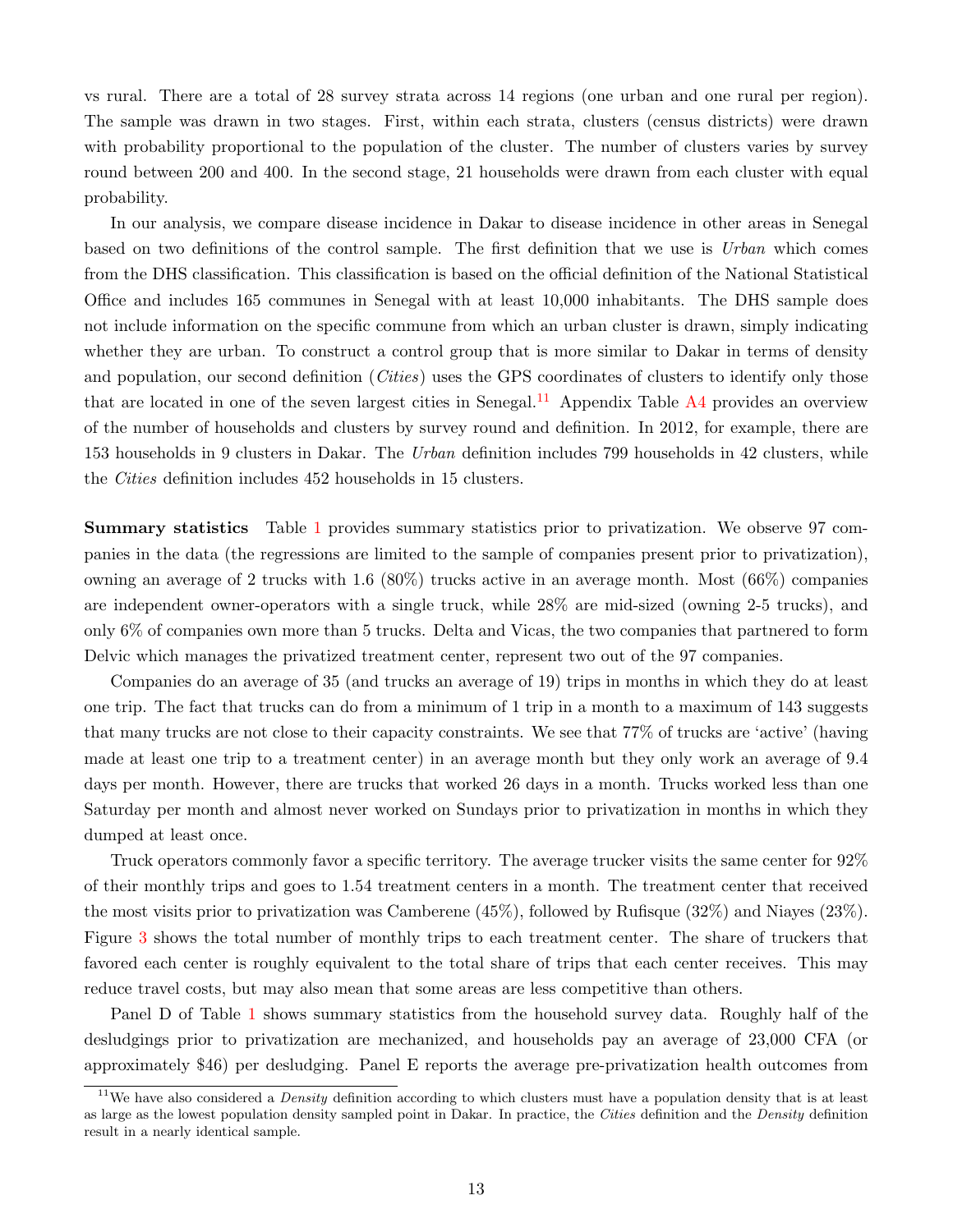<span id="page-14-0"></span>

|                                       | $\overline{(1)}$ | $\overline{(2)}$ | $\overline{(3)}$ | $\overline{(4)}$ | (5)            |
|---------------------------------------|------------------|------------------|------------------|------------------|----------------|
| Variable                              | Obs              | Mean             | Std. Dev.        | Min              | Max            |
| Panel A: Company characteristics      |                  |                  |                  |                  |                |
| Trucks owned                          | 97               | 1.99             | 1.98             | 1                | 12             |
| Share trucks active                   | 97               | 0.80             | 0.20             | $\overline{0}$   | $\mathbf{1}$   |
| Own 1 truck                           | 97               | 0.66             | 0.48             | $\overline{0}$   | $\mathbf{1}$   |
| Own 2-5 trucks                        | 97               | 0.28             | 0.45             | $\theta$         | $\mathbf{1}$   |
| Own $5+$ trucks                       | 97               | 0.06             | 0.24             | $\theta$         | $\mathbf{1}$   |
| Delvic                                | 97               | 0.02             | 0.14             | $\theta$         | 1              |
| Panel B: Company level data (Monthly) |                  |                  |                  |                  |                |
| P(Active)                             | 3489             | 0.85             | 0.36             | $\theta$         | 1              |
| Ln(Trips)                             | 2971             | 2.83             | 1.25             | $\overline{0}$   | $\overline{7}$ |
| Ln(Volume)                            | 2971             | 4.94             | 1.25             | $\mathbf{1}$     | 9              |
| Ln(Trucks owned)                      | 3489             | 0.42             | 0.66             | $\overline{0}$   | $\overline{2}$ |
| <b>Trips</b>                          | 2971             | 35.39            | 57.34            | 1                | 718            |
| Trips/truck                           | 2971             | 18.18            | 16.00            | $\mathbf{1}$     | 103            |
| Volume                                | 2971             | 291.30           | 451.13           | $\overline{4}$   | 5591           |
| Trucks owned                          | 3489             | 2.02             | 1.95             | $\mathbf{1}$     | 12             |
| Panel C: Truck level data (Monthly)   |                  |                  |                  |                  |                |
| P(Active)                             | 7031             | 0.77             | 0.42             | $\theta$         | $\mathbf{1}$   |
| Ln(Trips)                             | 5412             | 2.45             | 1.13             | $\overline{0}$   | 5              |
| Ln(Volume)                            | 5412             | 4.58             | 1.11             | $\mathbf{1}$     | $\overline{7}$ |
| <b>Trips</b>                          | 5412             | 19.43            | 18.81            | $\mathbf{1}$     | 143            |
| Volume                                | 5412             | 159.91           | 150.22           | $\overline{2}$   | 1000           |
| Days worked                           | 5412             | 9.35             | 6.17             | 1                | 26             |
| Work Saturday                         | 5412             | 0.65             | 1.06             | $\overline{0}$   | 4              |
| Work Sunday                           | 5412             | 0.06             | 0.27             | $\overline{0}$   | $\overline{4}$ |
| ${\cal N}$ stations                   | 4778             | 1.54             | 0.67             | 1                | 3              |
| Panel D: Household Data (Desludgings) |                  |                  |                  |                  |                |
| Pr(Mechanized)                        | 3392             | 0.52             | 0.50             | $\overline{0}$   | $\mathbf{1}$   |
| Price per trip (CFA)                  | 1872             | 23285.64         | 7954.71          | 10000            | 50000          |
| Ln(Price per trip)                    | 1872             | 9.99             | 0.36             | 9                | 11             |
| Panel E: Household Data (Health)      |                  |                  |                  |                  |                |
| Diarrhea(Dakar)                       | 844              | 0.36             | 0.48             | $\overline{0}$   | 1              |
| Diarrhea (Other urban)                | 3610             | 0.27             | 0.44             | $\boldsymbol{0}$ | $\mathbf{1}$   |
| Diarrhea (Other cities)               | 2484             | 0.27             | 0.44             | $\theta$         | $\mathbf{1}$   |
| Cough(Dakar)                          | 844              | 0.41             | 0.49             | $\theta$         | $\mathbf{1}$   |
| Cough (Other urban)                   | 3610             | 0.31             | 0.46             | $\overline{0}$   | $\mathbf{1}$   |
| Cough (Other cities)                  | 2484             | 0.31             | 0.46             | $\overline{0}$   | $\mathbf{1}$   |

Table 1: Summary statistics (pre-privatization)

Note: Company and truck level variables (Panels A-C) are based on transaction data from all dumpings reported at treatment centers in Dakar between May 2009 and November 2013 (pre-privatization). The household data in Panel D includes retroactive desludging observations that took place between October 2011 and November 2013. The sample includes each household's most recent desludging if it took place both in the year before the survey and prior to privatization. The price of mechanized desludging is winsorized at the bottom at 10,000 CFA and at the top at 50,000 CFA. Summary statistics for the household health data are calculated using three rounds of the Demographic and Health Survey (2005, 2010, and 2012).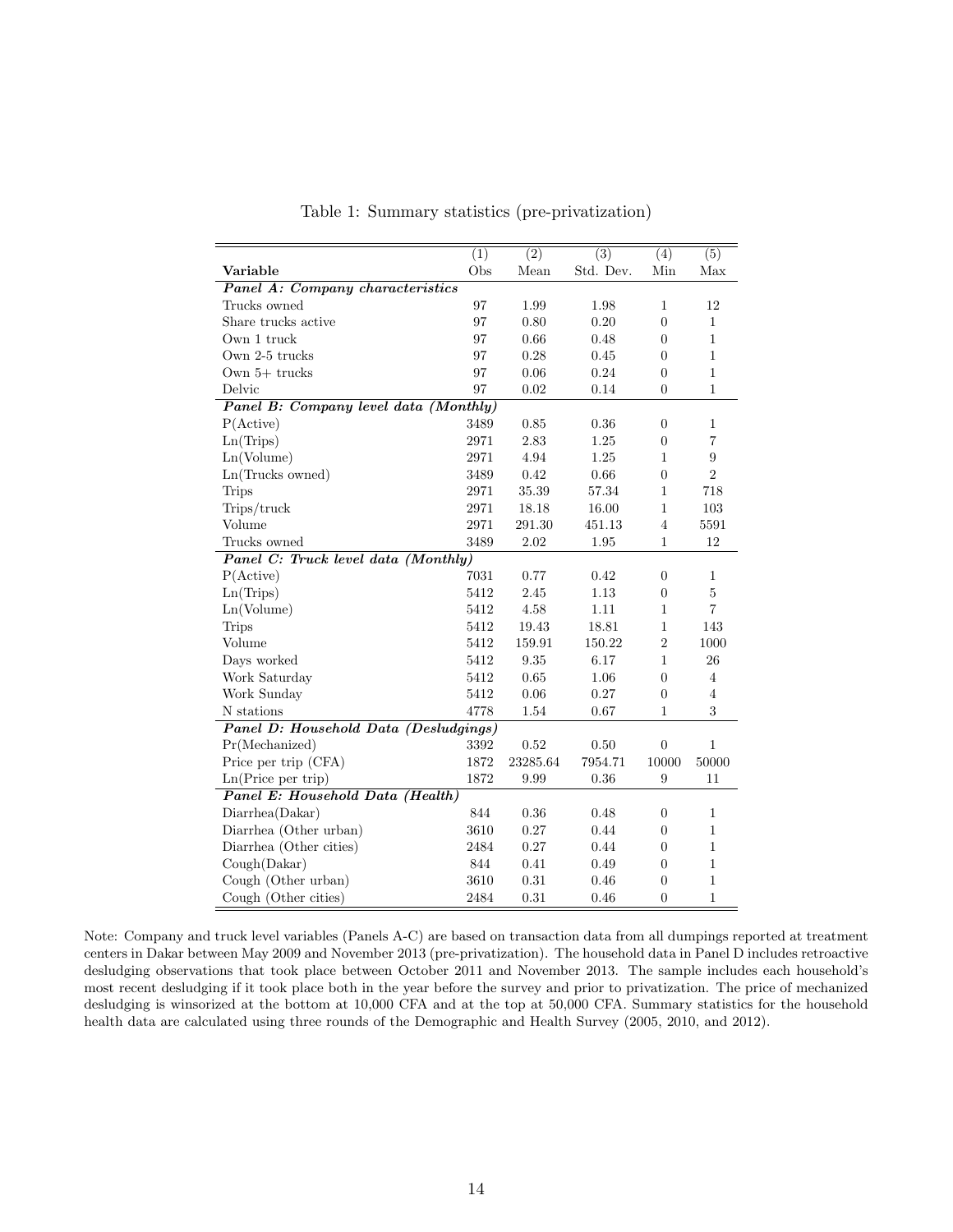the DHS. Amongst households with at least one child under the age of 5 years, 36% in Dakar had at least one incidence of diarrhea in the two weeks prior to the survey, compared to 27% in other urban areas and 27% in other cities. Similarly, rates of cough are higher in Dakar (41 vs 31%).

Timeline of center opening days/hours Figure [4](#page-16-0) shows the total number of trips that occur in a week at each center on Saturdays (panel A) and Sundays (panel B). Prior to privatization, the center in Camberene began opening for limited hours on Saturdays in May 2011 and then expanded their opening hours on Saturdays in the weeks following privatization. The centers in Niayes and Rufisque remained closed on Saturdays prior to privatization, with the exception of a period of two months in 2011 in which the center in Niayes was open with limited hours. The centers in Camberene and Niayes also opened with limited hours on Sundays in July 2013 and April 2014, respectively. However, the center in Rufisque remained closed on Sundays following privatization.

## 4 Empirical strategy

#### 4.1 Conceptual framework and predictions

Our objective is to evaluate the effect of treatment center privatization on the supply of mechanized desludgings which dump waste at those treatment centers. Treatment center operators can affect the quantity of legal desludging performed in the market by making investments that improve the productivity of the centers, increasing the number of potential trucks that can dump each day. For instance, the operator can take actions that improve the maintenance of the center and manage its capacity in order to reduce the risk of overflowing, which can cause facility closures and congestion. They can also choose to open later in the evening and on weekends. Frequent down-times at the treatment centers have a direct effect on the number of legal mechanized desludgings that suppliers can perform. In addition to the dumping fee charged by the treatment center (which was regulated during our time period), the cost of desludging is directly proportional to the time required to dump sludge at a treatment center. As a result, truckers respond to down-times, congestion, and lack of convenient weekend and late afternoon openings by reducing their overall supply, or by dumping the sludge illegally. From a theoretical perspective, the effect of privatization on productivity is ambiguous. Before discussing our empirical strategy, it is useful to discuss the mechanisms that can lead to changes in the quantity and price of legal mechanized desludgings.

On the one hand, privatization of natural monopolies can lead to a misallocation of resources due to the presence of moral hazard and agency costs. In addition, standard models predict that privatization can lead to inefficiencies and poor performance when operators have private information about key inputs that affect the productivity of the treatment center. While the inputs of the new operators are not easily observable, the performance of the treatment centers is. We can measure performance using simple metrics such as the number of hours per day they are open, or the number of trucks that visit per day. This should in principle alleviate moral hazard concerns.

On the other hand, there exists a large economic literature showing that privatization of natural monopolies can lead to efficiency gains. [Viscusi et al.](#page-31-8) [\(2005\)](#page-31-8) argue that the reversal of the trend towards nationalization of the 1980s and 1990s led to efficiency gains in the management of assets; particularly in the energy, telecommunications, and transportation sectors. [Galiani et al.](#page-29-9) [\(2005\)](#page-29-9) show efficiency gains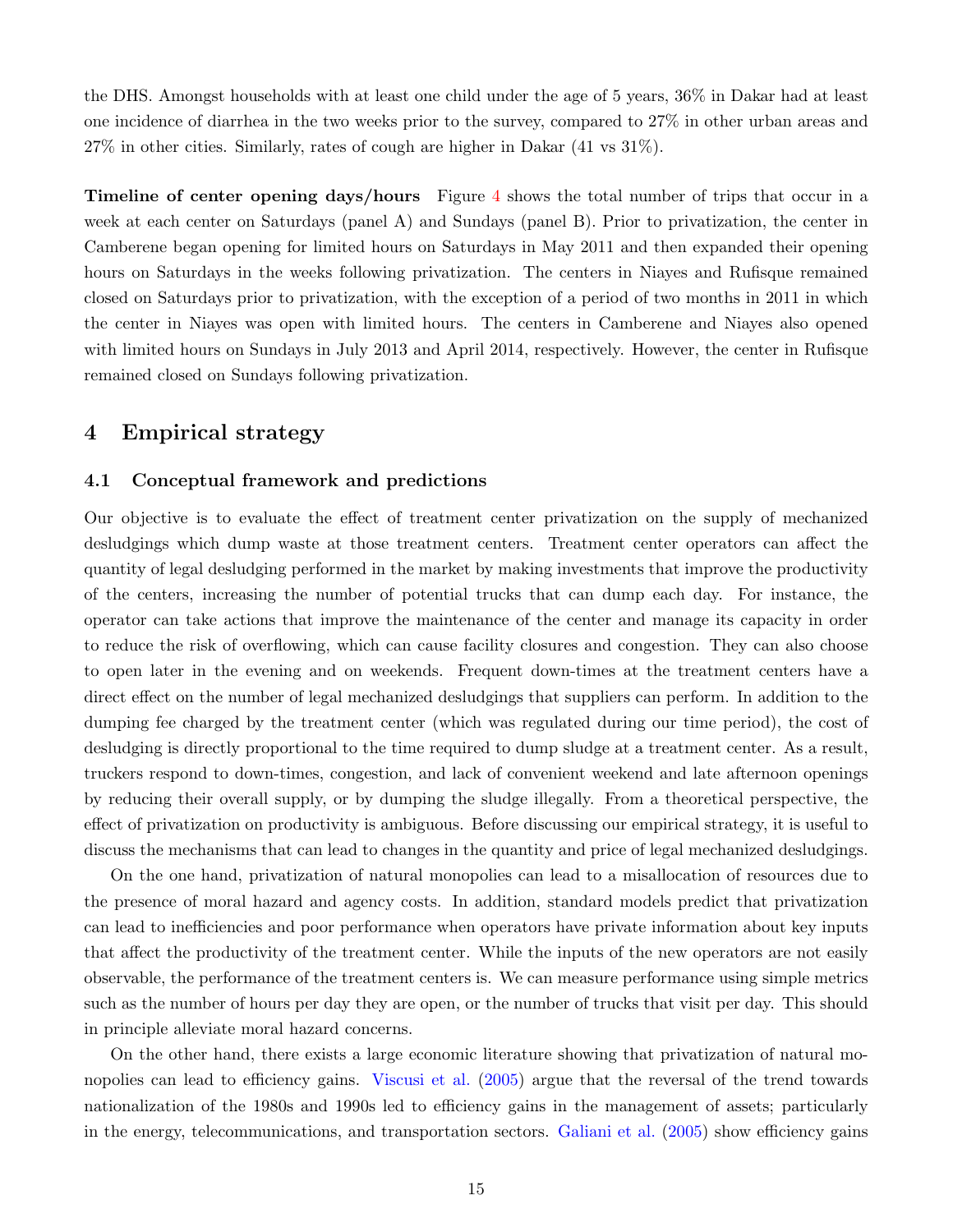<span id="page-16-0"></span>Figure 4: Total trips to each treatment center on Saturday and Sunday in each week



Panel A. Total trips to treatment centers on Saturday

Panel B. Total trips to treatment centers on Sunday



Note: Locally weighted polynomial regressions of the total number of trips on weekend days at the week level between May 2009 and May 2018. The y-axis in panel A shows the total number of trips made to each treatment center on Saturday. The y-axis in panel B shows the total number of trips made to each treatment center on Sunday. The solid vertical line indicates the month of privatization (November 2013). The shaded area indicates 95% confidence bands.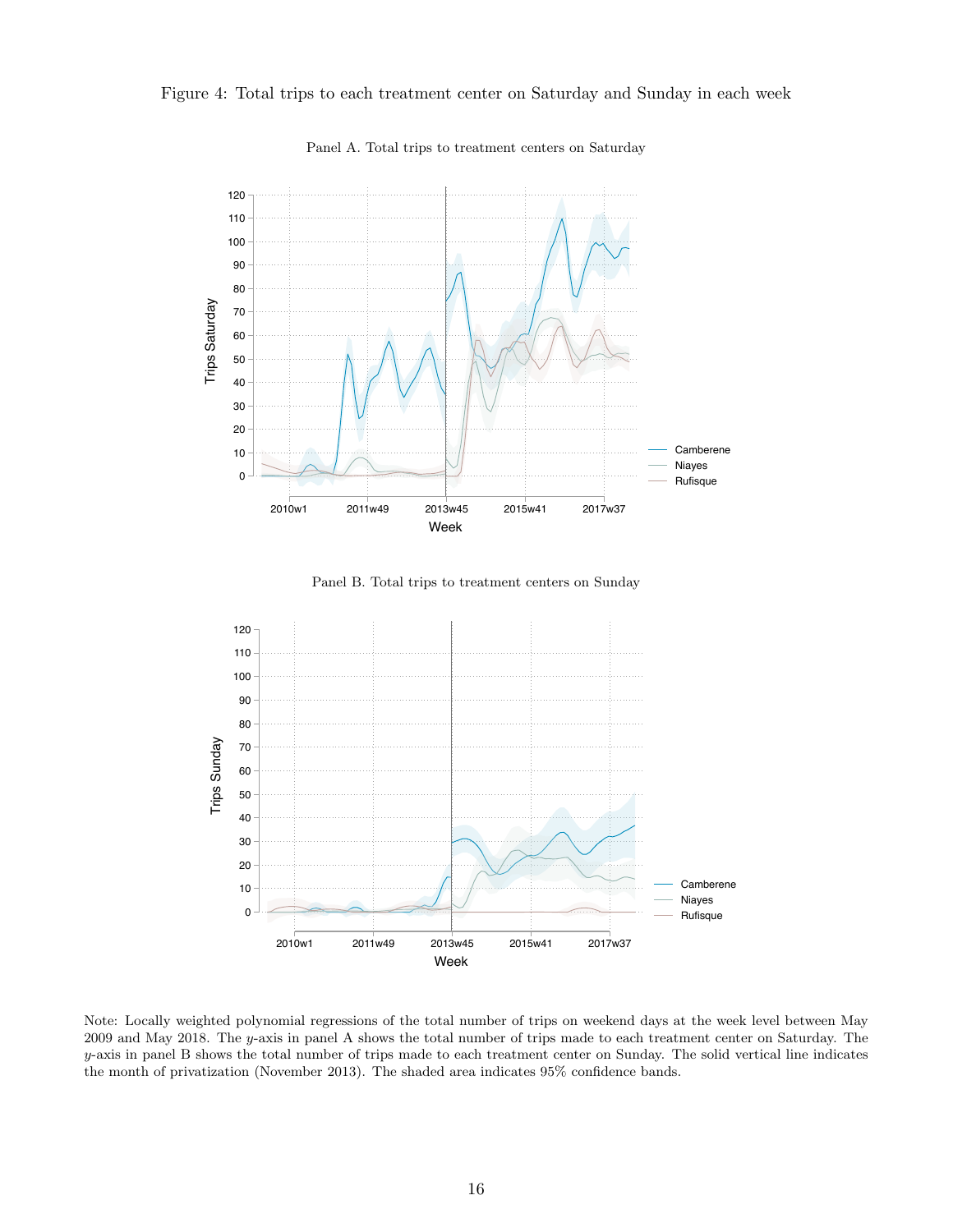in the water sector in Argentina due to privatization. Staff was cut by 48% and the company went from sustaining losses to becoming profitable. The main mechanism invoked is that government-run enterprises are motivated by factors that are often unrelated to cost minimization or revenue maximization.

The delegation of the treatment centers to management by the partnership of Delta and Vicas represents a potentially large change in the operator's objective function, relative to that of a government-run enterprise, since the new owners are also the largest suppliers of mechanized desludging in the city. As a result of privatization, the two companies became vertically integrated, controlling assets at both ends of the supply chain. A vertically integrated operator directly benefits from improvements in the productivity of the treatment center, since it has a direct impact on the profitability of its own retail operation, and indirectly affects the profitability of its upstream operation by increasing the supply from other retail operators. In other words, since Delta and Vicas earn profits from both their downstream and upstream operations, they have a private incentive to increase the volume of sludge dumped at the treatment center. In contrast, a non-integrated utility earns profits only from the operation of the treatment center, and therefore does not internalize any effects that reducing dumping costs may have on the profitability of downstream firms. In this situation, the effect of privatization would depend crucially on the compensation of the privately owned operator, and agency frictions could lead to inefficiencies.

A third factor determining the sign of the effect of privatization on market supply is related to the ability of the new integrated owner to limit access to rival downstream providers. In particular, we may be concerned that Delta and Vicas will engage in 'input foreclosure.' A vertically integrated supplier has an incentive to favor their own trucks in order to gain a competitive advantage in the retail market. Input foreclosure can also be partial. For example, the upstream supplier (the treatment center operator) can raise the cost of accessing the treatment center to non-integrated downstream firms relative to integrated downstream firms. Dumping fee discrimination is unlikely to occur in our context, since the government retained control over the 'sticker' price of accessing the treatment centers. However, it is possible that Delta and Vicas trucks received special treatment post-privatization, for instance by allowing drivers to pay the (cumulative) dumping fees at the end of the month (instead of per visit), or by opening a special lane for integrated suppliers. Both actions would lead to a more pronounced reduction in downstream desludging costs for trucks affiliated with Delta and Vicas.

The goal of our empirical analysis is to shed light on the relative importance of these three mechanisms. Since we do not have access to direct measures of investments by the treatment center operators, we evaluate the effect of privatization on productivity by measuring changes in the number of trips made by different operators. Since privatization did not lead to a reduction in the dumping fee, we interpret any increase in the average number of trips as a result of the reduction in congestion and down-times. To measure the overall impact of privatization, we start our analysis by measuring changes in the total number of trips to treatment centers taken by trucks. We then exploit variation across firms to test the hypothesis that privatization led to larger productivity gains for the vertically integrated suppliers.

We use different measures of company and truck supply to conduct our analysis. We first present results at the company-month level for companies active in the industry before privatization. We estimate impacts on the extensive margin including the number of trucks and the intensive margin including the productivity of those trucks (i.e. trips per truck per month). The intensive margin truck-level results are the most direct way to observe the impact of privatization on truckers' ability to complete more jobs.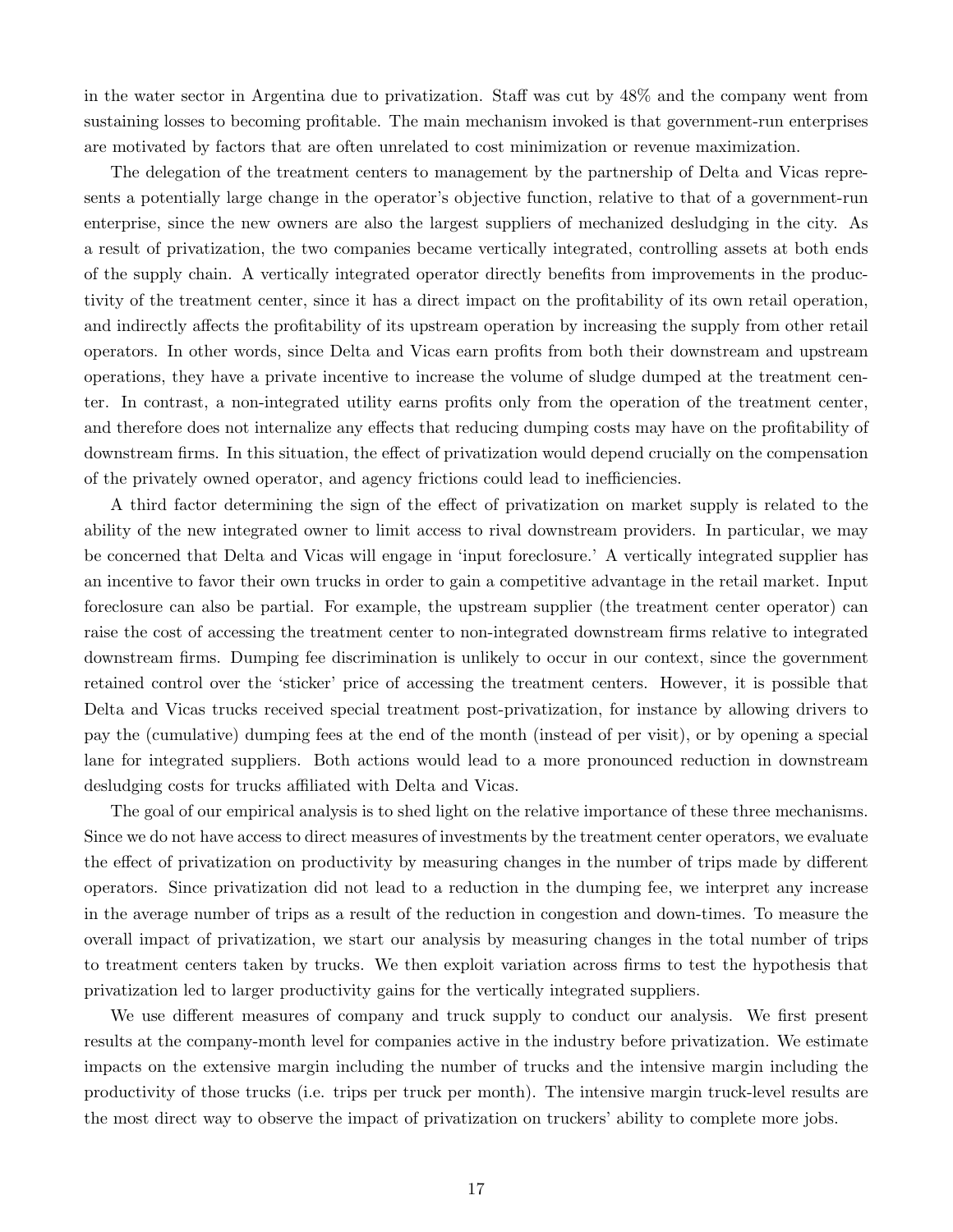We next consider several ways in which privatization may have impacted the way that the truckers were able to perform their work: the number of trips per day that the truck works, the number of days worked per month, the number of Saturdays and Sundays that trucks work (which tend to be more convenient for clients), and the regional concentration of their jobs as measured by the number of treatment centers they visit. We briefly discuss effects on entry and exit, though our data makes it difficult to say a lot about this.

Finally, we estimate the welfare impacts of privatization on households by using household survey data from peri-urban Dakar. This allows us to estimate changes in the propensity to use mechanized desludging and household-level prices of mechanized desludgings. We also use DHS data to compare child health outcomes in Dakar to other secondary cities in Senegal prior to and after privatization.

## 4.2 Company-level regressions

We begin by estimating the impact of the privatization on companies' productivity and available capital. Outcomes  $Y_{csm}$  are measured for company c in seasonal month s (for example January) in year-by-month  $m$  (for example January 2013). We limit the sample to all companies that were present in the market prior to privatization. We estimate the following specification for all months between May 2009 and May 2018:

<span id="page-18-1"></span>
$$
Y_{csm} = \alpha + \beta_1 PostPrivateization_m[ + \beta_2 DeltaVicas_c* PostPrivateization_m] + X'_m \gamma + \mu_c + \nu_s + \tau_m + \epsilon_{csm}.
$$
 (1)

Outcomes at the company level include productivity (the probability of being active, total trips, and truck volume by company in each month), capital (number of trucks owned by the company), and intensity of use of capital (trips per active truck by company). At the month level, the number of trucks owned by company c is the total number of trucks that belong to that company and are between the first and last month that they appear in the data.<sup>[12](#page-18-0)</sup> The number of active trucks only includes the subset of these trucks that make at least one trip in month m.

The control variable of interest is  $PostPrivateation_m$  which equals 1 in the month of privatization and all months thereafter, and equals 0 prior to privatization. In order to observe whether there are differential impacts of privatization on companies associated with Delta and Vicas, we estimate heterogeneous impacts by including the bracketed part of equation [\(1\)](#page-18-1). This adds the interaction between the post-privatization indicator and whether the company's owners also manage the treatment centers ( $DeltaVicas<sub>c</sub>$ ). This is only equal to 1 for the two companies Delta and Vicas. Month-level controls in X include rainfall and lagged rainfall since pits are more likely to fill up when rains are heavy. We also include in  $X$  an indicator for observations after the treatment center's dumping fee changed. We include a linear monthly time trend  $\tau_m$ . Finally, we include company fixed effects  $\mu_c$  to control for differences in average productivity across companies, and seasonal month fixed effects  $\nu_s$  to control for differences in the weather and other seasonal influences. Standard errors use two-way clustering at the company and month levels. The sample includes all companies that were present in the data prior to privatization and each company has an observation for every month between their first and final appearance in the treatment center data. For many outcomes (except when stated otherwise), the outcome is given a value of 0 for any month in which no trucks owned by that company are observed at any treatment station.

<span id="page-18-0"></span> $12$ To reduce errors associated with the misrecording of license plates, we exclude the first and last ten times that a license plate appears in the data.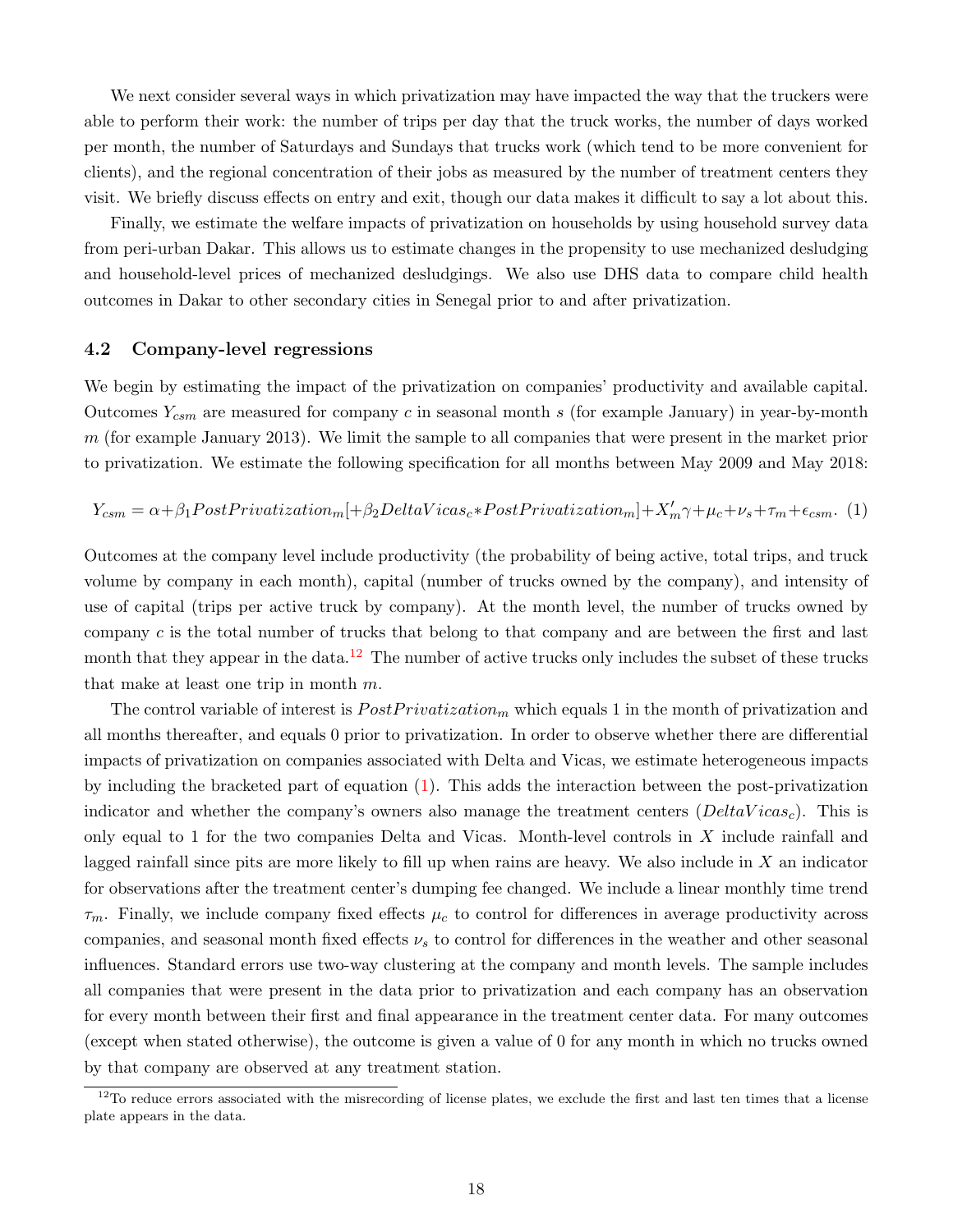#### 4.3 Truck-level regressions

We then turn to the productivity of the trucks, limiting the sample to all trucks i that belong to companies present pre-privatization. We estimate the following specification for all months between May 2009 and May 2018:

<span id="page-19-1"></span>
$$
Y_{icsm} = \alpha + \beta_1 PostPrivateization_m[ + \beta_2 DeltaVicas_c * PostPrivateization_m] + X'_m \gamma + \eta_{ic} + \nu_s + \tau_m + \epsilon_{icsm}.
$$
\n(2)

Outcome variables  $Y_{icsm}$  include whether the truck does at least one job and the number of jobs that the truck does in a month in which it was active (a month in which it performed at least one job). We further consider how many different centers the truck visited that month, how many Saturdays or Sundays the truck worked that month, and the number of days the truck worked in that month. We include the same control variables as in the company-level regressions, in addition to truck fixed effects  $(\eta_{ic})$ . Standard errors use two-way clustering at the truck and month levels. As in the company-level regressions, we test for differential impacts of privatization based on whether Delta or Vicas owns the truck  $(\beta_2)$ .

## 5 Results

#### 5.1 Company-level productivity

We find that privatization had a substantial impact on the productivity of desludging companies. Column (1) of Table [2](#page-20-0) shows that companies were 7 pp more likely to do at least one trip in a month after privatization. According to column (3), after privatization desludging companies did 51% more jobs per month, or 8 more jobs per truck per month according to column  $(5).<sup>13</sup>$  $(5).<sup>13</sup>$  $(5).<sup>13</sup>$  Privatization has a differential impact on Delta and Vicas relative to other companies. Before privatization, Delta and Vicas were relatively more active than other companies, each conducting 115 jobs per month  $(e^{4.74})$  compared to 16 jobs per month  $(e^{2.76})$  for the other companies. Privatization leads Delta and Vicas to conduct 27% more jobs per month (51.8-24.6 in column (4)), about half the size of the productivity increase for other companies.

Whereas other companies are more likely to be active in a month post-privatization, Delta and Vicas were both already 100% active (doing at least one job in every month) before privatization and continue to be afterwards. Delta and Vicas also show relatively smaller increases in per-truck productivity, with a  $21\%$  increase in the number of jobs per truck per month  $((8.1-3.6)/21)$  compared to a 45% increase for other companies (8.1/18).

A natural question to ask is whether privatization affected the turnover of firms in the market. It is difficult to answer this question convincingly with our data however. First, the number of firms entering and exiting is quite small for statistical analysis, and it is difficult to identify the precise entry or exit date of each company. Second, there is measurement error in the company names due to (1) changes in the way company names were recorded at the end of 2015 and (2) typos in company names during the whole study period.

Perhaps the simplest and most interesting way to address this is to point out the following numbers. During the year prior to privatization (November 2012 - October 2013), we identify four entrants and

<span id="page-19-0"></span><sup>&</sup>lt;sup>13</sup>Results looking at volume in meters cubed rather than in the number of trips can be found in Appendix Table [A5.](#page-34-1)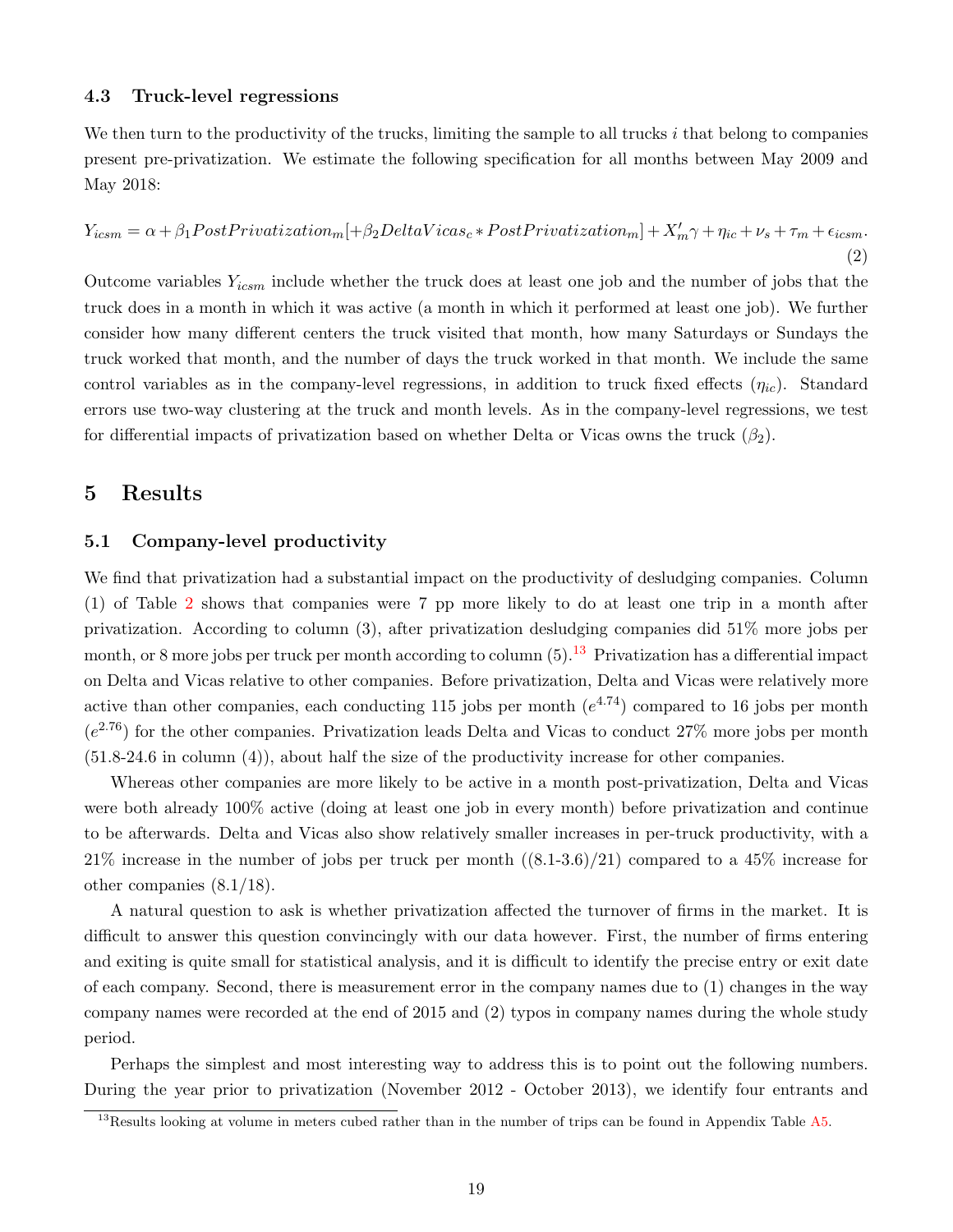|                                                      | (1)        | (2)          | (3)        | (4)        | (5)         | (6)         |
|------------------------------------------------------|------------|--------------|------------|------------|-------------|-------------|
|                                                      | P(Active)  | P(Active)    | Ln(Trips)  | Ln(Trips)  | Trips/truck | Trips/truck |
| Post privatization                                   | $0.0686**$ | $0.0704**$   | $0.510***$ | $0.518***$ | $7.998***$  | $8.122***$  |
|                                                      | (0.0303)   | (0.0305)     | (0.117)    | (0.119)    | (2.572)     | (2.591)     |
| (Post privatization) x (DeltaVicas)                  |            | $-0.0601***$ |            | $-0.246*$  |             | $-3.635*$   |
|                                                      |            | (0.0213)     |            | (0.125)    |             | (2.107)     |
| Constant                                             | $0.896***$ | $0.895***$   | $2.770***$ | $2.767***$ | 19.88***    | $19.84***$  |
|                                                      | (0.0309)   | (0.0310)     | (0.148)    | (0.149)    | (2.604)     | (2.617)     |
| Observations                                         | 6573       | 6573         | 5834       | 5834       | 5834        | 5834        |
| $R^2$                                                | 0.214      | 0.215        | 0.568      | 0.568      | 0.443       | 0.444       |
| <i>p</i> -value Post priv. + Post priv. x Delvic = 0 |            | 0.74         |            | 0.05       |             | 0.12        |
| Sample                                               | Full       | Full         | Full       | Full       | Full        | Full        |
| Mean dep. var. before Nov 2013 (Delvic)              | 1.00       | 1.00         | 4.74       | 4.74       | 21.11       | 21.11       |
| Mean dep. var. before Nov 2013 (Others)              | 0.85       | 0.85         | 2.76       | 2.76       | 18.07       | 18.07       |
| Controls                                             | X          | X            | X          | X          | X           | X           |
| Linear timetrend                                     | X          | X            | X          | X          | X           | X           |
| Month of year FE                                     | X          | X            | X          | X          | X           | X           |
| Company FE                                           | Χ          | Χ            | X          | X          | Χ           | X           |

<span id="page-20-0"></span>Table 2: Monthly probability of being active, log(Trips), and trips per active truck by company

Notes: OLS estimates of equation [\(1\)](#page-18-1). Sample includes observations between May 2009 and May 2018 for companies that existed prior to privatization. Dependent variables are whether the company made at least one trip in that month, the log of the number of trips the company made, and the number of trips divided by the number of trucks that made trips. Observations are at the company-month level. Post privatization equals one for all observations after November 2013. DeltaVicas equals one if the company is Delta or Vicas (the two largest companies that manage the privatized centers). All specifications include a linear time trend and fixed effects for month of year (s) and company (c). Controls include rainfall, lagged rainfall, and an indicator for observations following the dumping fee increase in January 2010. We present p-values of the test that the effect of privatization on Delvic is zero (sum of the privatization and interaction coefficients). Standard errors are clustered by company and month. \* Significant at 10 percent level; \*\* Significant at 5 percent level; \*\*\* Significant at 1 percent level.

five companies that exit. This is compared to an average of 8.5 entries and 5.5 exits per year in the two prior years (2010-2012). During the year after privatization, the number of new entrants was eight, but the number of exits doubled to 12 (with a total of 74 companies in the market just before privatization). Industry turnover then went back to normal in 2015.

This is suggestive evidence that privatization might have triggered the exit of some companies. That said, the overall supply of providers did not decrease. Instead, the data reveals that the number of active trucks increased by 14 from 146 to 160 following privatization, consistent with new capital investments. The years before that saw a stable number of trucks (148 and 147). Companies that exited in the year after privatization were all single-truck operators. To the extent that the size and age of the fleet is a good indicator of productivity, this is consistent with the possibility that privatization of the treatment centers induced a reallocation of business towards more efficient companies, by causing the exit of a group of small firms operating older trucks.

Table [3](#page-21-0) suggests that most companies do not invest in new trucks following privatization. However, Delta and Vicas are significantly more likely than other companies to get new trucks, investing in 3 additional trucks after privatization. Appendix Table [A6](#page-35-0) shows regressions estimating the impact of privatization using shorter time windows. The effect of privatization on truck acquisition is not immediate. The estimated effect within nine months reflects an insignificant 10% increase for Delta and Vicas relative to other firms, which is roughly 38% of the overall estimated effect for the full sample period. The increase within two and six months is even smaller. While we would not expect privatization to have an immediate impact on capital acquisition, we cannot rule out that the total estimated relative effect of privatization on truck acquisition for Delta and Vicas was not also affected by the loan guarantee program that is discussed in Section [2.1.](#page-6-1)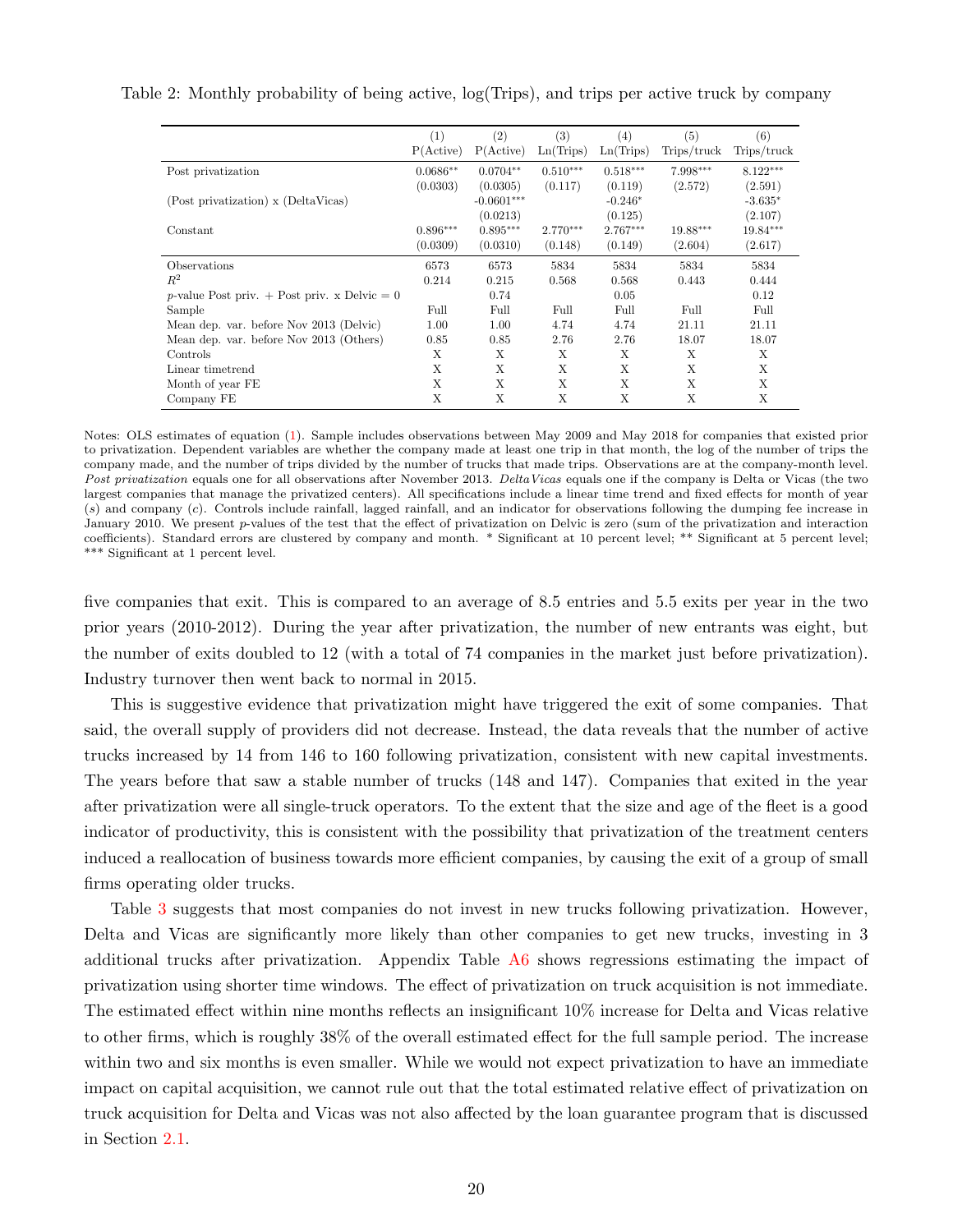<span id="page-21-0"></span>

|                                                      | (1)        | (2)        | (3)         | $\left( 4\right)$ |
|------------------------------------------------------|------------|------------|-------------|-------------------|
|                                                      | Trucks     | Trucks     | Log(Trucks) | Log(Trucks)       |
| Post privatization                                   | 0.0110     | $-0.0801$  | $-0.0143$   | $-0.0221$         |
|                                                      | (0.105)    | (0.113)    | (0.0397)    | (0.0402)          |
| (Post privatization) x (DeltaVicas)                  |            | $3.035***$ |             | $0.260***$        |
|                                                      |            | (0.565)    |             | (0.0786)          |
| Constant                                             | $1.331***$ | $1.365***$ | $0.216***$  | $0.219***$        |
|                                                      | (0.224)    | (0.203)    | (0.0589)    | (0.0586)          |
| Observations                                         | 6573       | 6573       | 6573        | 6573              |
| $R^2$                                                | 0.854      | 0.868      | 0.865       | 0.866             |
| <i>p</i> -value Post priv. + Post priv. x Delvic = 0 |            | 0.00       |             | 0.00              |
| Mean dep. var. before Nov 2013 (Delvic)              | 6.81       | 6.81       | 1.90        | 1.90              |
| Mean dep. var. before Nov 2013 (Others)              | 1.86       | 1.86       | 0.38        | 0.38              |
| Controls                                             | X          | X          | X           | X                 |
| Linear timetrend                                     | Χ          | Χ          | Χ           | X                 |
| Month of year FE                                     | X          | X          | X           | X                 |
| Company FE                                           | X          | Χ          | X           | Χ                 |

Table 3: Number of trucks owned by company and month

Notes: OLS estimates of equation [\(1\)](#page-18-1). Sample includes observations between May 2009 and May 2018 for companies that existed prior to privatization. Dependent variables are the number of trucks owned by company  $c$  in month  $m$  and its log. Observations are at the company-month level. Post privatization equals one for all observations after November 2013. DeltaVicas equals one if the company is Delta or Vicas (the two largest companies that manage the privatized centers). All specifications include a linear time trend and fixed effects for the month of year  $(s)$  and company  $(c)$ . Controls include rainfall, lagged rainfall, and an indicator for observations following the dumping fee increase in January 2010. We present p-values of the test that the effect of privatization on Delvic is zero (sum of the privatization and interaction coefficients). Standard errors are clustered by company and month. \* Significant at 10 percent level; \*\* Significant at 5 percent level; \*\*\* Significant at 1 percent level.

#### 5.2 Truck-level productivity

We investigate the impact of privatization on the probability of a truck being active in a given month and the number of trips done per truck in a month in Table [4.](#page-22-0) This provides us with an estimate of the overall increase in business that companies are able to do with one unit of capital. In columns (1) and (2), we find a positive effect of privatization on the probability of a given truck being active. This suggests that companies are maintaining trucks and keeping them on the streets more following privatization. While privatization may not convince the average company to purchase new trucks, companies do appear to keep their fleet active more of the time. On average, privatization results in each truck doing 10.1 more trips per month seen in column (3). This is an extremely large effect–a  $58\%$  increase relative to the pre-privatization mean seen in column (5). This increase in trips may be because of decreased wait times at the treatment centers, centers being open more hours and days per week, improved maintenance of the center, or faster repairs of damaged trucks.[14](#page-21-1)

Trucks affiliated with Delta and Vicas do not see larger increases in trips per month than trucks affiliated with other companies. In fact, the average truck affiliated with Delta or Vicas is 10% less likely to be active in a month after privatization  $(.116-.217$  in column  $(2)$ ), compared to an increase of  $12\%$  for trucks owned by other companies. Combined with the result in Table [3](#page-21-0) showing that Delta and Vicas invested in new trucks post-privatization, this could indicate a preference among those two companies to use newer trucks, which may be more fuel efficient or reliable, as much as possible.

<span id="page-21-1"></span><sup>&</sup>lt;sup>14</sup>Results looking at volume in meters cubed rather than in the number of trips can be found in Appendix Table [A7.](#page-35-1)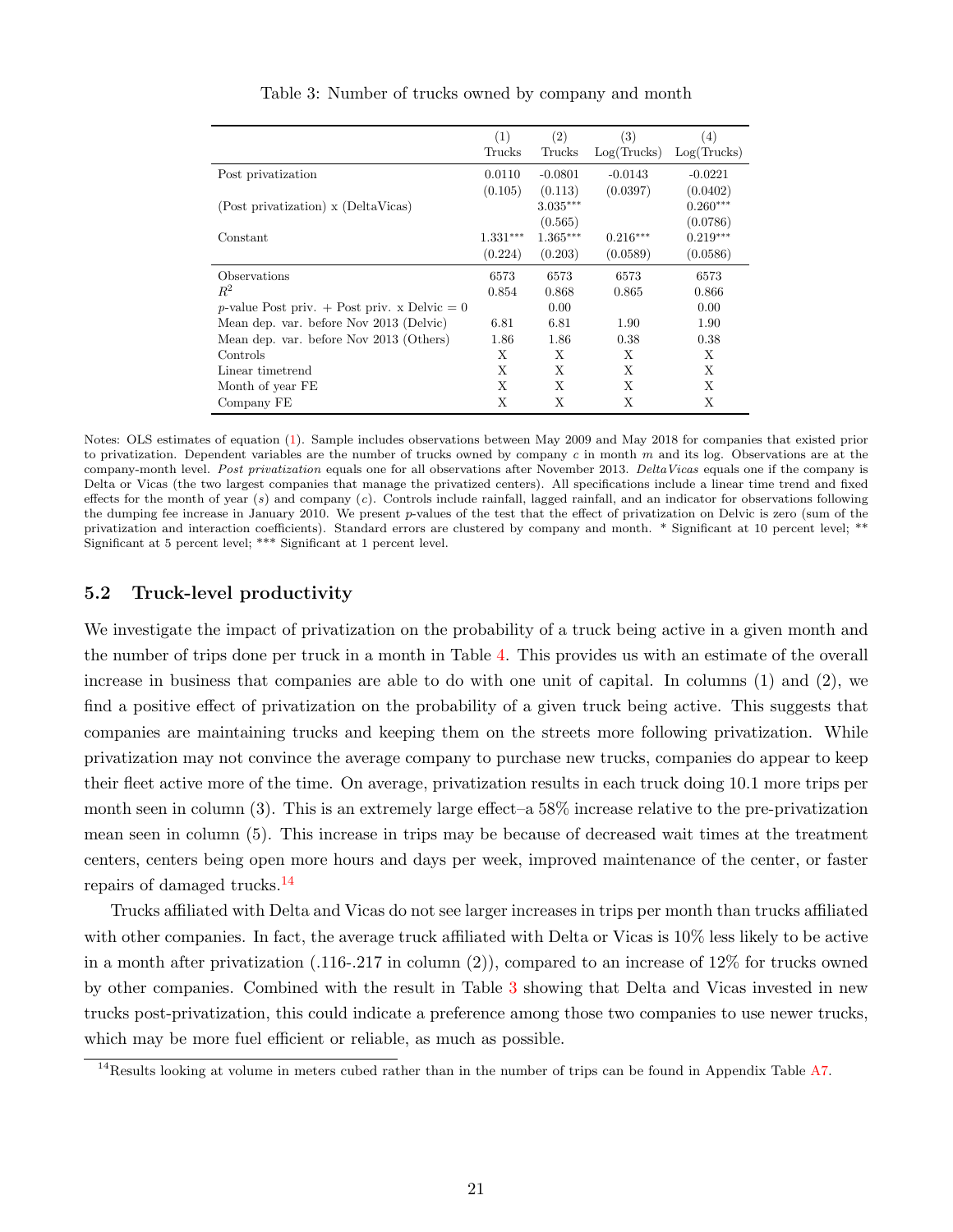<span id="page-22-0"></span>

|                                                      | $\left(1\right)$ | (2)         | (3)          | (4)          | (5)        | (6)        |
|------------------------------------------------------|------------------|-------------|--------------|--------------|------------|------------|
|                                                      | P(Active)        | P(Active)   | <b>Trips</b> | <b>Trips</b> | Ln(Trips)  | Ln(Trips)  |
| Post privatization                                   | $0.0941***$      | $0.116***$  | $10.07***$   | $9.553***$   | $0.580***$ | $0.593***$ |
|                                                      | (0.0241)         | (0.0255)    | (2.026)      | (2.117)      | (0.0794)   | (0.0823)   |
| (Post privatization) x (DeltaVicas)                  |                  | $-0.217***$ |              | 4.767        |            | $-0.119$   |
|                                                      |                  | (0.0561)    |              | (5.018)      |            | (0.140)    |
| Constant                                             | $0.916***$       | $0.915***$  | $23.72***$   | $23.79***$   | $2.718***$ | $2.716***$ |
|                                                      | (0.0299)         | (0.0297)    | (2.659)      | (2.625)      | (0.119)    | (0.119)    |
| Observations                                         | 15308            | 15308       | 12371        | 12371        | 12371      | 12371      |
| $R^2$                                                | 0.224            | 0.229       | 0.481        | 0.482        | 0.394      | 0.394      |
| <i>p</i> -value Post priv. + Post priv. x Delvic = 0 |                  | 0.06        |              | 0.00         |            | 0.00       |
| Mean dep. var. before Nov 2013 (Delvic)              | 0.89             | 0.89        | 20.80        | 20.80        | 2.71       | 2.71       |
| Mean dep. var. before Nov 2013 (Others)              | 0.76             | 0.76        | 19.24        | 19.24        | 2.41       | 2.41       |
| Controls                                             | X                | X           | X            | X            | X          | X          |
| Linear timetrend                                     | Χ                | X           | X            | X            | X          | X          |
| Month of year FE                                     | Χ                | X           | X            | X            | X          | X          |
| Truck FE                                             | X                | Χ           | X            | X            | X          | X          |

Table 4: Monthly probability of being active and log(Trips) by truck

Notes: OLS estimates of equation [\(2\)](#page-19-1). Sample includes trucks observed between May 2009 and May 2018 that belong to companies that existed prior to privatization. Dependent variables are the probability of making at least one trip, the number of trips made, and its log by truck i to any treatment center in month  $m$ . Observations are at the truck-month level. Post privatization equals one for all observations after November 2013. DeltaVicas equals one if the company is Delta or Vicas (the two largest companies that manage the privatized centers). All specifications include a linear time trend and fixed effects for month of year  $(s)$  and truck  $(i)$ . Controls include rainfall, lagged rainfall, and an indicator for observations following the dumping fee increase in January 2010. We present *p*-values of the test that the effect of privatization on Delvic is zero (sum of the privatization and interaction coefficients). Standard errors are clustered by company and month. \* Significant at 10 percent level; \*\* Significant at 5 percent level; \*\*\* Significant at 1 percent level.

### 5.3 Summary and mechanisms

Overall, the previous sections showed that companies and trucks were both more likely to make at least one trip to a treatment center in a month, and also, conditional on doing at least one trip, made more trips in that month. These increases in productivity are not limited to Delta and Vicas. If anything, the effects on the other smaller companies are even larger and more significant both economically and statistically. Although we find some evidence that Delta and Vicas benefited from privatization (e.g., new trucks and slightly more trips per month), we do not find that the company expanded its supply more than other suppliers. Instead, other companies on average increased their monthly output in a higher proportion than Delta and Vicas. This is consistent with important efficiency gains from vertical integration, and limited or zero foreclosure. We also find no support for theories predicting that privatization of natural monopolies causes important productivity losses. This is not to say that agency costs are not present. Instead our results imply that productivity increases caused by profit maximization and vertical integration outweigh any agency costs associated with moral hazard. For instance, it is possible that further improvements in productivity could be realized using more efficient compensation contracts, but our analysis cannot shed light on these potential gains.

Although our data does not allow us to measure investments directly, we can evaluate the effect of privatization on the fraction of days that centers are open and the hours they are open on those days. In addition to being in better repair and less likely to close down under privatization, desludgers report that after privatization treatment centers are open an additional hour per day and are more often open on Saturdays and Sundays.[15](#page-22-1) We test the impact of privatization on the number of Saturdays and Sundays

<span id="page-22-1"></span><sup>&</sup>lt;sup>15</sup>There were some weekend day openings prior to privatization, but those were infrequent and inconsistent.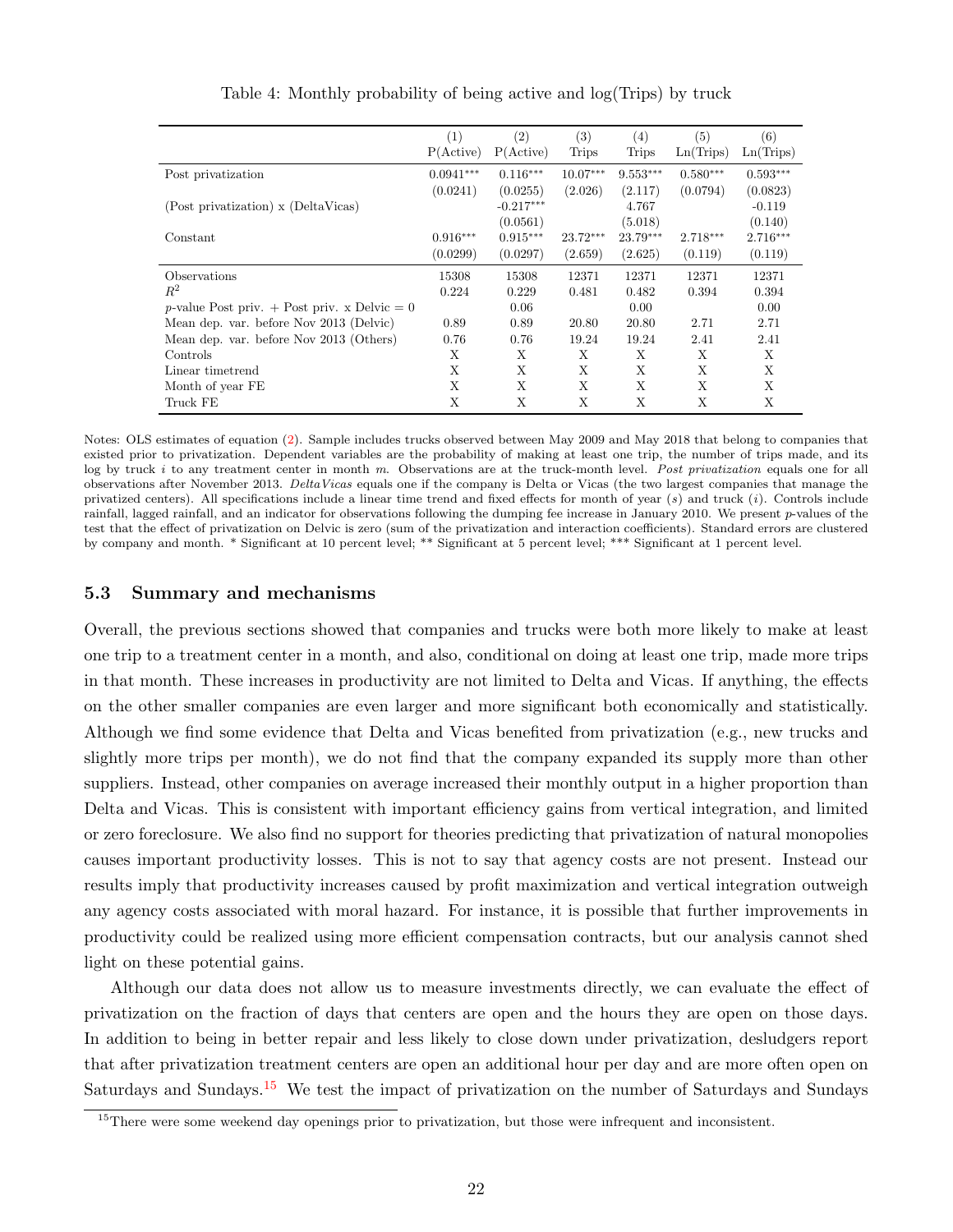<span id="page-23-0"></span>

|                                                      | (1)        | (2)         | (3)        | (4)        | (5)         | (6)         | (7)        | (8)        |
|------------------------------------------------------|------------|-------------|------------|------------|-------------|-------------|------------|------------|
|                                                      | Work Sat   | Work Sat    | Work Sun   | Work Sun   | Days worked | Days worked | N centers  | N centers  |
| Post privatization                                   | $0.549***$ | $0.597***$  | $0.432***$ | $0.441***$ | $3.840***$  | $4.162***$  | $0.188***$ | $0.181***$ |
|                                                      | (0.117)    | (0.119)     | (0.0749)   | (0.0768)   | (0.565)     | (0.587)     | (0.0529)   | (0.0568)   |
| (Post privatization) x (DeltaVicas)                  |            | $-0.465***$ |            | $-0.0834$  |             | $-3.148***$ |            | 0.0545     |
|                                                      |            | (0.187)     |            | (0.141)    |             | (1.197)     |            | (0.0893)   |
| Constant                                             | $0.215*$   | $0.211*$    | 0.0324     | 0.0317     | $9.057***$  | $9.032***$  | $1.595***$ | $1.596***$ |
|                                                      | (0.111)    | (0.112)     | (0.0688)   | (0.0691)   | (0.812)     | (0.820)     | (0.115)    | (0.115)    |
| Observations                                         | 15308      | 15308       | 15308      | 15308      | 15308       | 15308       | 11226      | 11226      |
| $R^2$                                                | 0.416      | 0.418       | 0.387      | 0.387      | 0.417       | 0.419       | 0.424      | 0.424      |
| <i>p</i> -value Post priv. + Post priv. x Delvic = 0 |            | 0.51        |            | 0.02       |             | 0.39        |            | 0.00       |
| Mean dep. var. before Nov 2013 (Delvic)              | 0.71       | 0.71        | 0.05       | 0.05       | 8.71        | 8.71        | 1.97       | 1.97       |
| Mean dep. var. before Nov 2013 (Others)              | 0.48       | 0.48        | 0.05       | 0.05       | 7.02        | 7.02        | 1.47       | 1.47       |
| Controls                                             | Χ          | X           | Χ          | X          | X           | X           | X          | X          |
| Linear timetrend                                     | Χ          | Χ           | Χ          | X          | X           | X           | X          | Χ          |
| Month of year FE                                     | X          | X           | X          | X          | X           | X           | X          | X          |
| Truck FE                                             | X          | X           | X          | X          | X           | X           | Χ          | Χ          |

Table 5: Worked Saturdays, Sundays, and number of days, and centers visited by truck

Notes: OLS estimates of equation [\(2\)](#page-19-1). Sample includes trucks observed between May 2009 and May 2018 that belong to companies that existed prior to privatization. Dependent variables are the number of Saturdays truck  $i$  made a trip to any treatment center in month  $m$ , the number of Sundays truck i made a trip to any treatment center in month  $m$ , the number of days truck i made at least one trip to a treatment center in month  $m$ , and the number of treatment centers that truck i visited in month  $m$  (the sample for that outcome is limited to trucks that made at least three trips in the month). Observations are at the truck-month level. Post privatization equals one for all observations after November 2013. Delta Vicas equals one if the company is Delta or Vicas (the two largest companies that manage the privatized centers). All specifications include a linear time trend and fixed effects for the month of year  $(s)$  and truck  $(i)$ . Controls include rainfall, lagged rainfall, and an indicator for observations following the dumping fee increase in January 2010. We present  $p$ -values of the test that the effect of privatization on Delvic is zero (sum of the privatization and interaction coefficients). Standard errors are clustered by company and month. \* Significant at 10 percent level; \*\* Significant at 5 percent level; \*\*\* Significant at 1 percent level.

that trucks made trips to a treatment center by month in Table [5.](#page-23-0) We find that truckers worked 0.55 more Saturdays in a month post-privatization, and 0.43 more Sundays in a month. Delvic-affiliated trucks increase their Saturday trips by less than other firms – this may be because those trucks already took more advantage of limited station availability on Saturdays, and many of their trucks operate in areas closer to the Camberene station which was more consistently open on Saturdays prior to privatization.

It should be noted that we only observe if a truck operator made a trip to a treatment center and not whether they conducted a latrine desludging. While there is the possibility that, before privatization, truck operators conducted desludgings on Saturdays or Sundays when the dumping sites were closed, interviews with truck operators suggest that the waste is relatively thick directly after a desludging and risks damaging the pump motor if it thickens over time. As a result, storing sludge in trucks overnight is not a common practice. If they did a weekend desludging, they would likely dump the sludge illegally outside a treatment center. On average, trucks dumped sludge at treatment centers an additional 3.8 days a month following privatization than they had prior to privatization, which is an increase of 55%. The increase in the number of days worked is due both to the increases in weekend openings  $(0.55+0.43 \text{ extra weekend days a month})$ , as well as fewer days that trucks are left idle due to lack of work or maintenance.

Prior to privatization, desludgers often cited concerns about treatment centers going offline due to repairs, so they were less willing to serve regions of the city that were farther from their main treatment center. As trucks are parked at a garage that is shared with other truckers who typically use the same treatment center, the drivers receive information quickly on closures at their preferred treatment center, but may be surprised by closures at treatment centers that are farther away. Because gas is a major downstream input cost, the risk of arriving at a closed center might make them less likely to expand their territory to neighborhoods which are more proximate to their non-preferred treatment centers.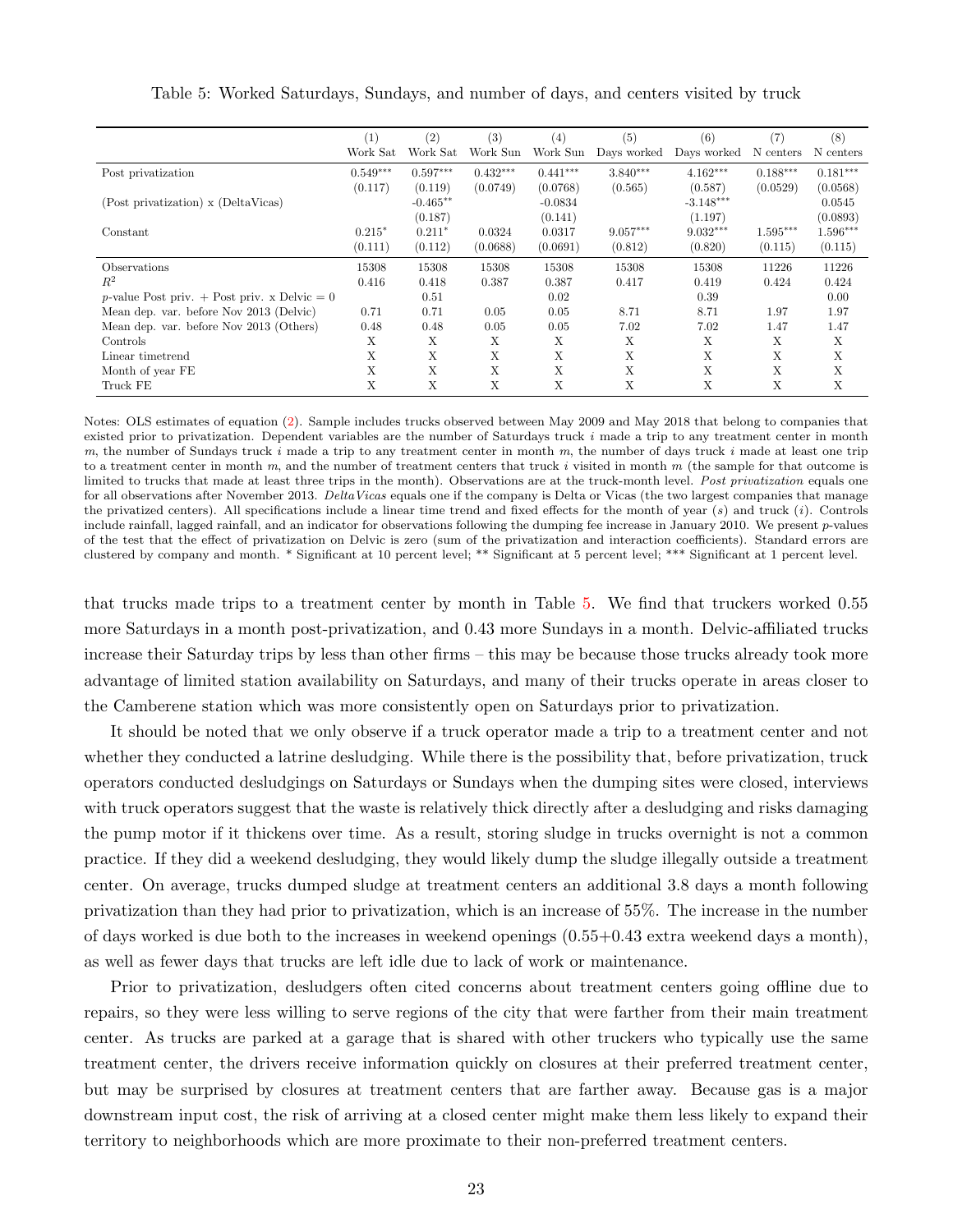We test whether desludgers expand their territory following privatization by estimating the effect of privatization on the number of treatment centers that trucks visit in a month. Table [5](#page-23-0) provides suggestive evidence that following privatization truckers may less consistently work in their own territories. After privatization, trucks increase the number of centers that they visit in a month by 0.19, which represents a 12% increase. This suggests a decrease in the distance cost associated with the supply of downstream desludging services, and a potential increase in the competitiveness of the market through a reduction in spatial differentiation. The increase in competitiveness is borne out through substantial downstream price decreases, as shown in the household regressions below in Table [6.](#page-25-0) The impact is larger for Delta and Vicas–suggesting that they also expand their territory, though the coefficient on the interaction term is insignificant.

## 6 Welfare impacts

We evaluate the extent to which the increased quantity of sludge dumped at treatment centers following privatization was also reflected in a larger reported market share for mechanized desludging among households. We also evaluate whether the potential increase in upstream supply and cost savings were reflected in lower downstream prices for those households. Finally, the main welfare benefit of an increase in dumping at treatment centers, whether due to an increase in mechanized desludgings or a decrease in illegal unsanitary dumping, is in terms of a more sanitary environment. To the extent that sanitation improves, diarrhea rates may also go down. We compare changes in children's diarrhea prevalence reported in Dakar and in secondary cities in Senegal.<sup>[16](#page-24-0)</sup>

#### 6.1 Household utilization and prices

As the ultimate goal of the privatization policy was to improve sanitation in Dakar, we investigate its impacts on the prices that consumers pay for mechanized desludging and the share of mechanized versus manual desludgings that they purchase. We use household surveys conducted before and after privatization to evaluate the impact of privatization on these outcomes. Specifically, we conducted four household surveys in Dakar in Sept-Dec 2012, Feb-May 2014, Jun-Jul 2014, and Mar-Jun 2015. In each survey, we have retrospective data on the households' most recent desludging including the type (mechanized or manual), price the household paid, and the month of the desludging. To reduce recall bias, we consider households' most recent desludging that took place within 12 months of the survey date. In total, we have a sample of 9,033 households across the four surveys, of which 85% purchased at least one desludging in the 12 months prior. As a result, we observe 7,684 desludgings between October 2011 and May 2015. To estimate the impact of privatization on household-level desludging prices and demand for mechanized desludging, we estimate the following specification:

<span id="page-24-1"></span>
$$
y_{izsm} = \alpha + \beta_1 PostPrivateization_m + v_s + \phi_z + \tau_m + \epsilon_{izsm}
$$
\n(3)

<span id="page-24-0"></span><sup>&</sup>lt;sup>16</sup>Other papers looking at the health effects of privatization of water and sewerage find that the poor benefit the most [\(Galiani et al.,](#page-29-9) [2005;](#page-29-9) [Kosec,](#page-30-7) [2014\)](#page-30-7), seemingly due to an increase in connections among these populations. Our setting does not involve connections, but rather truckers dumping in treatment centers rather than in neighborhoods, so we do not expect to find heterogeneous impacts.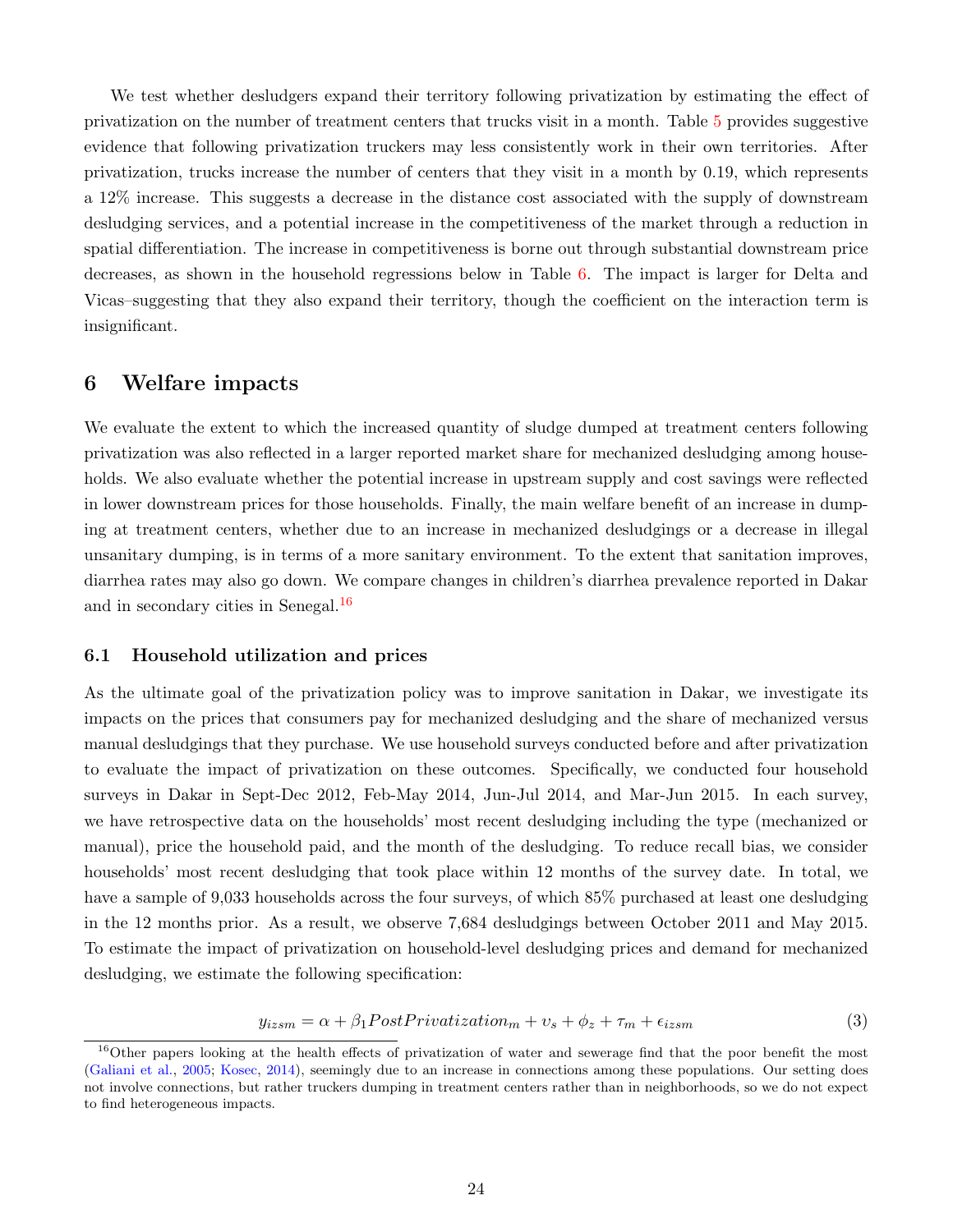where  $y_{izsm}$  is an indicator for whether household i in subzone z purchases a mechanized desludging conditional on purchasing any desludging or the price that they paid for the mechanized desludging in month m. We include month of year and subzone fixed effects  $(v_s \text{ and } \phi_z)$ , a linear monthly time trend  $\tau_m$ , and cluster standard errors at the subzone and month level using two-way clustering. Because we do not have reliable data on which company the household used in the cases when they purchased a mechanized desludging, we do not include a control for *Delta Vicas* or its interaction.

We test the impact of privatization on the share of desludgings done that were mechanized in Table [6.](#page-25-0) Privatization increased the share of mechanized desludgings in the neighborhoods we surveyed by 2.4 pp (4.6%) relative to all available desludgings (Column 1). The price households paid for a mechanized desludging went down by five percent. This suggests that households switched from manual desludgings to mechanized desludging due to increased supply and lower prices. Given the relatively small increase in demand, this is suggestive evidence that the large increase in sludge dumped at the treatment centers was primarily caused by a decrease in illegal dumping by the trucks, alongside a decrease in manual desludgings by households.

|                    | $\left(1\right)$ | $\left( 2\right)$ | $\left( 3\right)$ |
|--------------------|------------------|-------------------|-------------------|
|                    | P(Mech)          | Price             | Ln(Price)         |
| Post privatization | $0.0237***$      | $-1071.0*$        | $-0.0533**$       |
|                    | (0.00625)        | (523.6)           | (0.0238)          |
| Observations       | 7684             | 3840              | 3840              |
| $R^2$              | 0.149            | 0.224             | 0.231             |
| Mean dep. var.     | 0.52             | 23357.52          | 10.00             |
| Rainfall controls  | X                | X                 | X                 |
| Linear timetrend   | X                | X                 | X                 |
| Month of year FE   | X                | X                 | X                 |
| Subzone FE         | X                | X                 | X                 |
| Survey FE          | X                | X                 | X                 |
| Sample             | Last             | Last mech.        | Last mech.        |
|                    | desludging       | desludging        | desludging        |

<span id="page-25-0"></span>Table 6: Share mechanized and mechanized prices reported by households

To the extent that the market is fully competitive, we should expect full pass-through of changes in input costs to the consumer.[17](#page-25-1) Truckers have lower costs if they experience shorter lines at treatment centers, pay fewer bribes due to dumping illegally less often, and drive less far to do illegal dumping. If there is market power, changes in input costs will not be fully passed through. Therefore, our estimate of the impact of privatization on the price downstream households pay for a mechanized desludging provides a lower bound for the impact of privatization on desludger input costs. Table [6](#page-25-0) shows that the average price of a mechanized desludging as reported by households went down by 1071 CFA following privatization. This effect is approximately 5% of the mean price of a mechanized desludging prior to privatization.

Notes: OLS estimates of equation [\(3\)](#page-24-1). Sample includes desludgings reported in the household survey data in the year before the survey between October 2011 and May 2015. Dependent variables are whether the household chose mechanized desludging for that desludging and the price (and log price) paid for the mechanized desludging for household  $i$  in subzone  $z$  in month  $m$ . The price is winsorized at 10,000 and 50,000. Observations are at the household-desludging-month level. Post privatization equals one for all observations after November 2013. All specifications include a linear time trend and fixed effects for the subzone, survey round, and month of year of the desludging. Controls include rainfall and lagged rainfall. Standard errors are clustered by subzone and month. \* Significant at 10 percent level; \*\* Significant at 5 percent level; \*\*\* Significant at 1 percent level.

<span id="page-25-1"></span> $17$ In other work, we find that the market is not fully competitive [\(Houde et al.,](#page-30-15) [2021\)](#page-30-15). To the extent that the market is less than fully competitive, price changes for consumers represent a lower bound on cost changes to suppliers.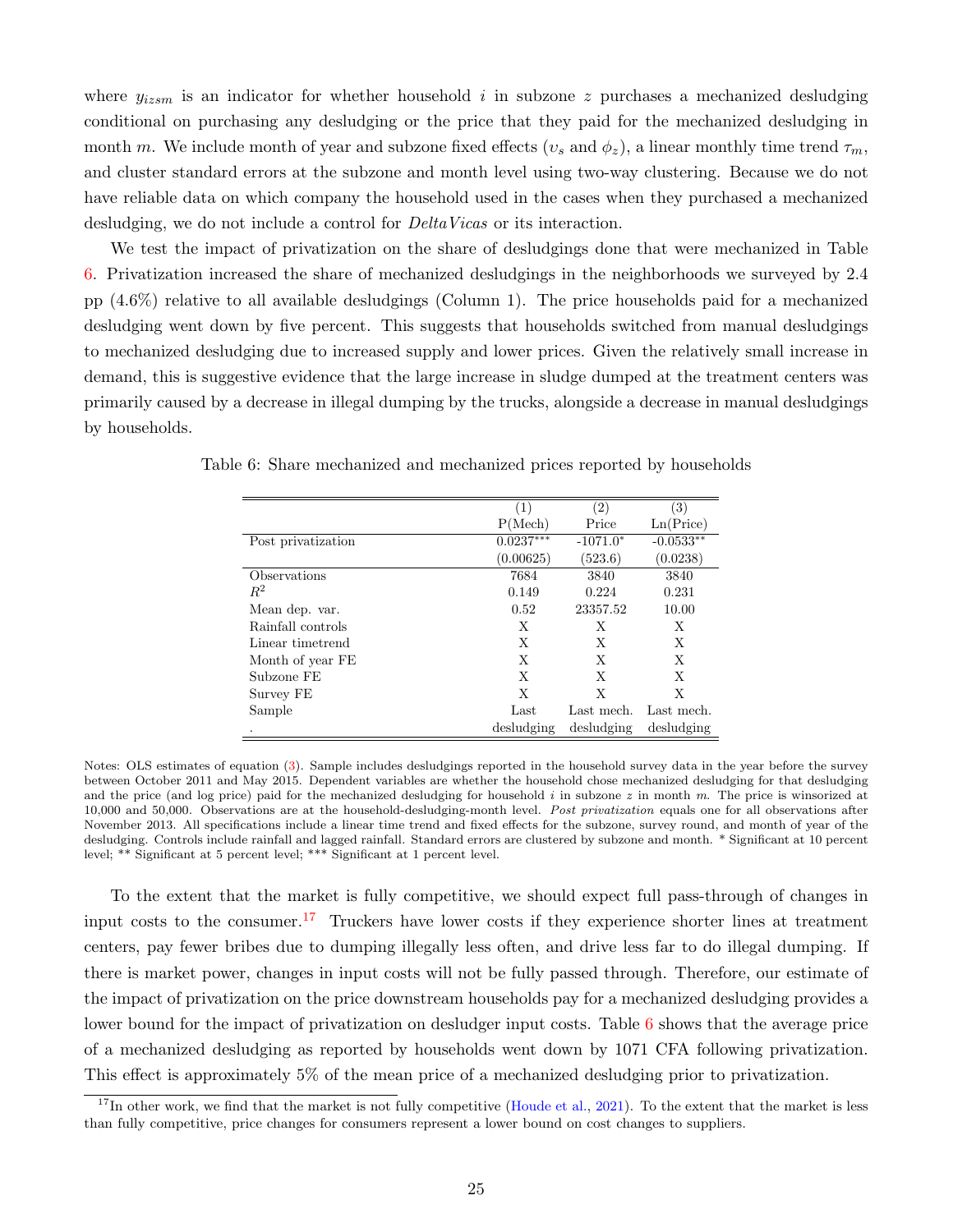#### 6.2 Health outcomes

Improved sanitation, either due to an increase in mechanized desludgings or a decrease in illegal unsanitary dumping, may reduce negative health externalities. We analyze the impact of privatization on the incidence of diarrhea and use the incidence of cough as a placebo test. Improved health can lead to increases in human capital and sustained economic growth.

To estimate the extent to which privatization improved children's health, we estimate panel regressions comparing diarrhea rates in Dakar to those in secondary cities in Senegal. The outcome variable is an indicator variable for any under 5 child in household i experiencing an episode of diarrhea in the two weeks prior to the survey in seasonal month  $s$  and year  $t$  in urban region  $r$ . Our regressions take the form:

<span id="page-26-1"></span>
$$
Illness_{irst} = \sum_{t=2010}^{2019} \beta_t \cdot Dakar_i + \Gamma X_{irst} + \gamma_t + \lambda_s + \nu_r + \epsilon_{irst}.
$$
 (4)

The main control of interest,  $Dakar_i$ , is an indicator variable that equals 1 if the household lives in Dakar, and 0 otherwise. We further control for time-varying household characteristics including the number of children under 5, the household's water source, toilet type, if the toilet is shared with other families, the age and education of the household head, and an index of household wealth. Region fixed effects control for underlying differences in the incidence of illness in each region.<sup>[18](#page-26-0)</sup> The year fixed effects absorb changes in illness incidence that affect all regions, and month fixed effects account for seasonal variation in diarrhea risk. The main coefficients of interest are  $\beta_t$ , which measure the differential change in illness incidence in Dakar (where privatization occurred) in year t relative to households in other urban areas in Senegal. In addition, we identify urban clusters that are located in cities that have a similar population and density to Dakar and estimate equation [\(4\)](#page-26-1) on this subsample. As a falsification test, we also estimate this regression for an alternative outcome (cough incidence), which should be less affected by improved sanitation.

Appendix Figure [A1](#page-37-0) presents trends in child diarrhea and cough incidence in Dakar and the other cities in Senegal. Panels A and B demonstrate that the trend in diarrhea and cough incidence is indeed similar in Dakar relative to other cities in Senegal prior to privatization, including when we control for household conditions that may vary between Dakar and other urban areas. This provides further evidence that the selected cities serve as a suitable control group to Dakar.<sup>[19](#page-26-2)</sup>

Figure [5](#page-28-0) plots the estimated coefficients of equation [\(4\)](#page-26-1) for both diarrhea (Panel A) and cough (Panel B).[20](#page-26-3) The figure reveals that diarrhea incidence declines in Dakar following privatization relative to other urban areas in Senegal, and remains persistently lower thereafter. Privatization is associated with a 22

<span id="page-26-0"></span> $18$ We use region fixed effects instead of strata fixed effects because our sample is limited to urban regions. The DHS data in Senegal followed a stratified sampling method based on the classification of households as urban vs rural as well as by region. Our data includes the city of Dakar (as treatment) and urban clusters that act as controls. We also include an analysis that limits the control clusters to the seven largest cities in Senegal: Diourbel, Kaolack, Louga, Saint-Louis, Tambacounda, Thies, and Ziguinchor. These cities have limited sewerage infrastructure and most have no functioning treatment center for sanitary sludge disposal during the period we study.

<span id="page-26-2"></span><sup>19</sup>Diarrhea incidence in Dakar begins significantly higher than incidence in other cities. [Henderson and Turner](#page-30-16) [\(2020\)](#page-30-16) suggest that diarrhea rates rise with density (after controlling for other factors) despite the fact that safe water and improved sanitation both improve with density. One interpretation provided by [Henderson and Turner](#page-30-16) [\(2020\)](#page-30-16) is that as density rises, the increased access to safe water and improved sanitation is not enough to offset the effect of increased crowding on contamination of food and water.

<span id="page-26-3"></span><sup>&</sup>lt;sup>20</sup>Appendix Table  $\overline{AB}$  presents the results for an event study regression only comparing before and after in Dakar. Appendix Table [A9](#page-36-1) reports the corresponding difference-in-differences estimates, with and without controls, for both the full urban sample and the subsample that includes only cities with a sufficiently high population density.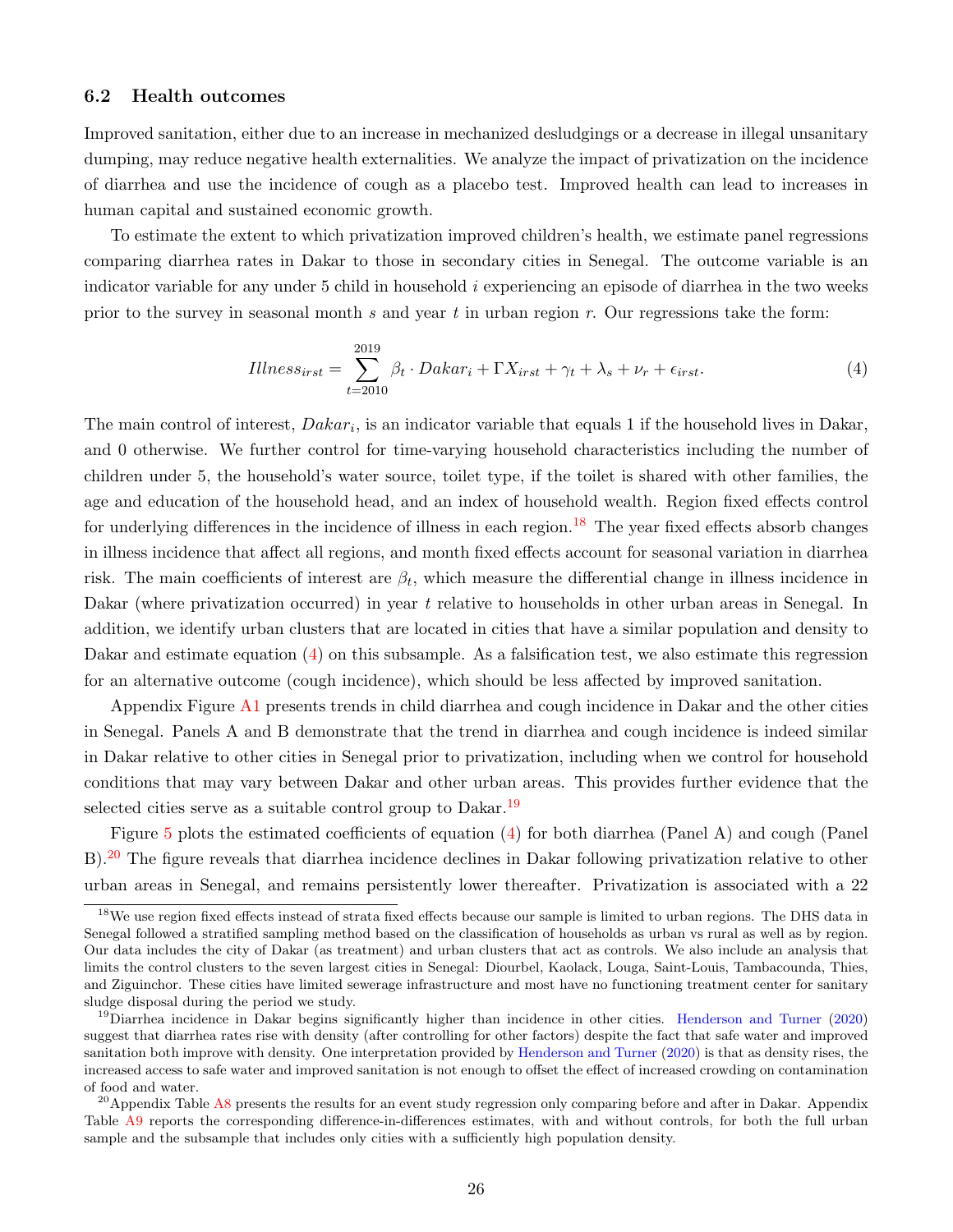percentage point decline in diarrhea incidence relative to other urban areas in Senegal. In contrast, we find little effect of privatization on the incidence of cough.

## 7 Conclusion

Effective oversight of public goods is difficult, and poor government management can lead to negative impacts on downstream sectors. Maintenance issues, wait times, and unpredictability can impact productivity, leading to higher input costs and higher downstream prices. In sectors such as sanitation in which there are substantial health externalities from lack of access, the welfare effects of poor management can be significant.

We show that Senegal's privatization of the management of its sewage treatment plants led to a substantial increase in the amount of legal sewage treatment dumped at treatment centers. Our data does not allow us to clearly decompose this effect between the increase in the use of mechanized desludging and the decrease in illegal dumping by trucks. However, both practices result in similar poor disposal of sewage and result in negative health impacts in urban communities.

We show suggestive evidence of an impact from privatization on water borne diseases. While there are other policies and unobservable factors that may have simultaneously reduced diarrhea in Dakar relative to other regions, the immediate and persistent effect in the years directly following privatization suggest that the large increase in sanitary waste disposal likely contributed to improved health outcomes in the city. The impact of privatization on welfare is therefore quite large.

Downstream small businesses benefit from improved efficiency of key input factors. We show that the average downstream trucking company did more jobs per month. This effect is both from the ability to do more jobs per day, and because companies use their capital more intensively–trucks are actively engaged in the market a larger proportion of months in the year and and trucks work more of the month.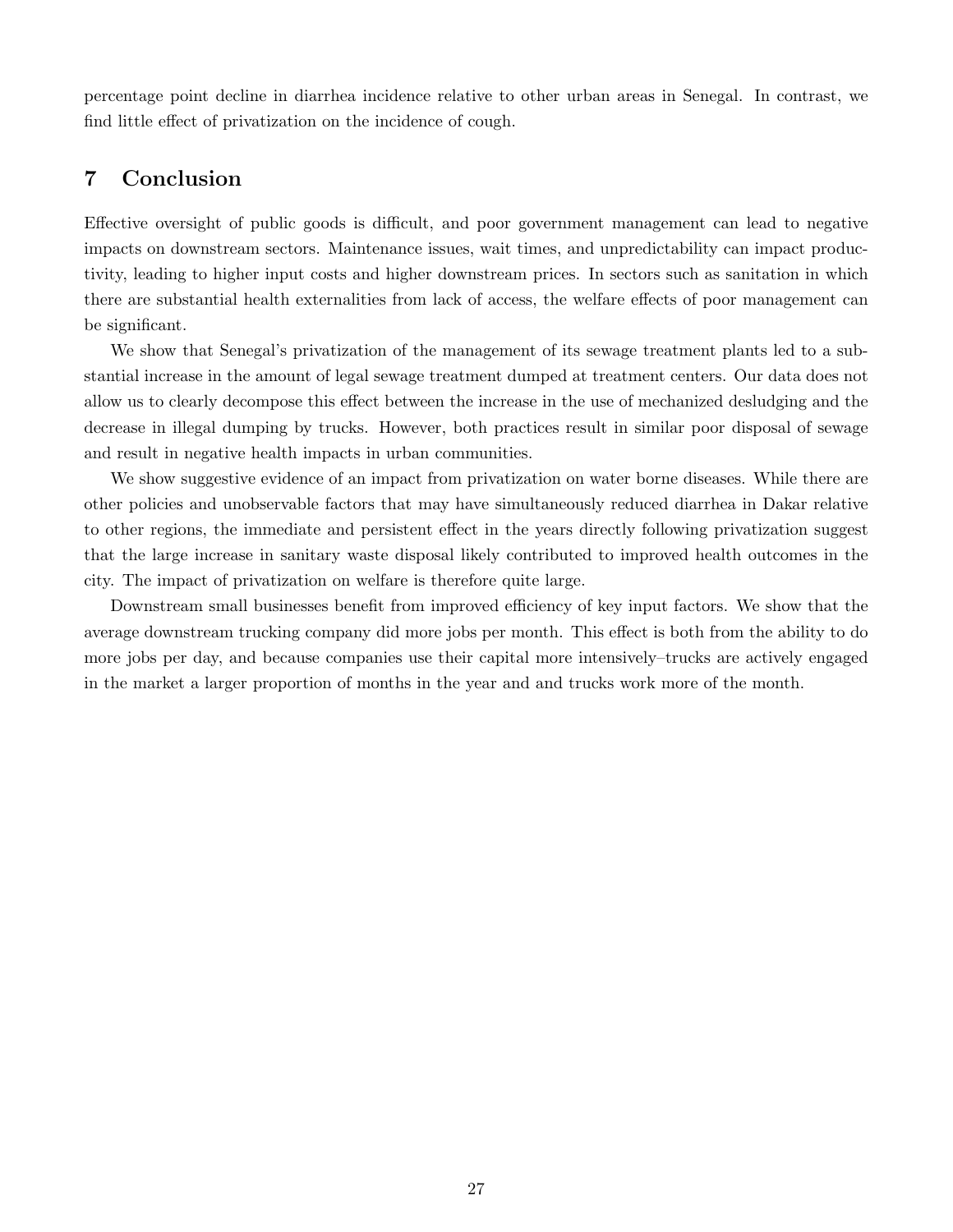<span id="page-28-0"></span>Figure 5: Illness incidence amongst children under 5 in Dakar vs other urban areas in Senegal



Panel A. Event study coefficients for diarrhea incidence





Note: Coefficients from equation [\(4\)](#page-26-1). Dependent variables are the incidence of diarrhea (Panel A) and the incidence of cough (Panel B). The omitted category is 2012, the year leading up to the 2013 privatization (indicated with a red line). The bars indicate 95% confidence intervals based on standard errors clustered by survey cluster.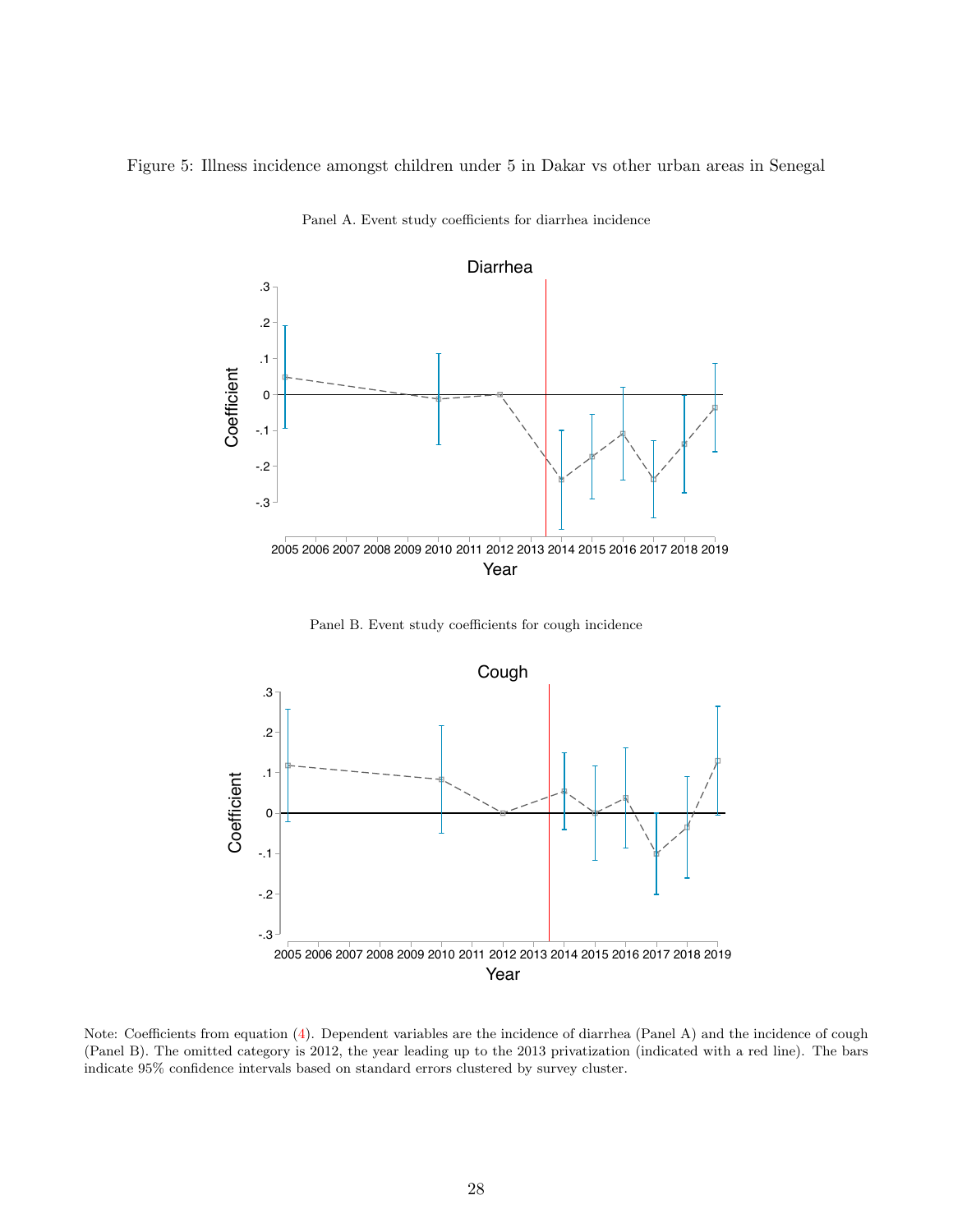## References

- <span id="page-29-14"></span>Agence Nationale de la Statistique et de la Demographie-ANSD/Senegal, e. I. D. (2019). Senegal: Enquete demographique et de sante continue-eds-continue 2005, 2010, 2012, 2014, 2015, 2016, 2017, 2018, 2019.
- <span id="page-29-3"></span>Ashraf, N., Glaeser, E. L., and Ponzetto, G. A. (2016). Infrastructure, incentives, and institutions. American Economic Review, 106(5):77–82.
- <span id="page-29-7"></span>Banerjee, A., Hanna, R., Kyle, J., Olken, B. A., and Sumarto, S. (2019). Private outsourcing and competition: Subsidized food distribution in Indonesia. Journal of Political Economy, 127(1):101–137.
- <span id="page-29-4"></span>Barberis, N., Boycko, M., Shleifer, A., and Tsukanova, N. (1996). How does privatization work? Evidence from the Russian shops. Journal of Political Economy, 104(4):764–790.
- <span id="page-29-8"></span>Bloom, E., Bhushan, I., Clingingsmith, D., Hong, R., King, E., Kremer, M., Loevinsohn, B., and Schwartz, J. B. (2006). Contracting for health: Evidence from Cambodia. Working Paper.
- <span id="page-29-2"></span>Chipty, T. (2001). Vertical integration, market foreclosure, and consumer welfare in the cable television industry. American Economic Review, 91(3):428–453.
- <span id="page-29-1"></span>Chong, A. and de Silanes, F. L. (2004). Privatization in Latin America: What does the evidence say? Economia, 4(2):37–111.
- <span id="page-29-5"></span>Deutschmann, J., Lipscomb, M., Schechter, L., and Zhu, J. (2021a). Spillovers without social interactions in urban sanitation. Working paper.
- <span id="page-29-13"></span>Deutschmann, J. W. (2022). Subsidies and the sustainability of technology adoption: Evidence from the sanitation services market in Dakar. Working paper.
- <span id="page-29-12"></span>Deutschmann, J. W., Gars, J., Houde, J., Johnson, T., Lipscomb, M., Mbeguere, M., Nehrling, S., Schechter, L., and Zhu, S. J. (2021b). Using market mechanisms to increase the take-up of improved sanitation. Working paper.
- <span id="page-29-11"></span>Diop, B. S. and Mbeguere, M. (2017). FSM innovation. Dakar: Organising the faecal sludge market. Report for the Bill and Melinda Gates Foundation.
- <span id="page-29-0"></span>Galiani, S. (2022). Public sector participation in the water sector: Opportunities and pitfalls. In Oxford Research Encyclopedia of Global Public Health. Oxford University Press.
- <span id="page-29-9"></span>Galiani, S., Gertler, P., and Schargrodsky, E. (2005). Water for life: The impact of the privatization of water services on child mortality. Journal of Political Economy, 113(1):83–120.
- <span id="page-29-6"></span>Gertler, P., Shah, M., Alzua, M. L., Cameron, L., Martinez, S., and Patil, S. (2015). How does health promotion work? Evidence from the dirty business of eliminating open defecation. Working paper.
- <span id="page-29-10"></span>Gold, M. (2014). Financing sanitation – resource recovery from faecal sludge in Dakar, Senegal. Technical Report, EAWAG.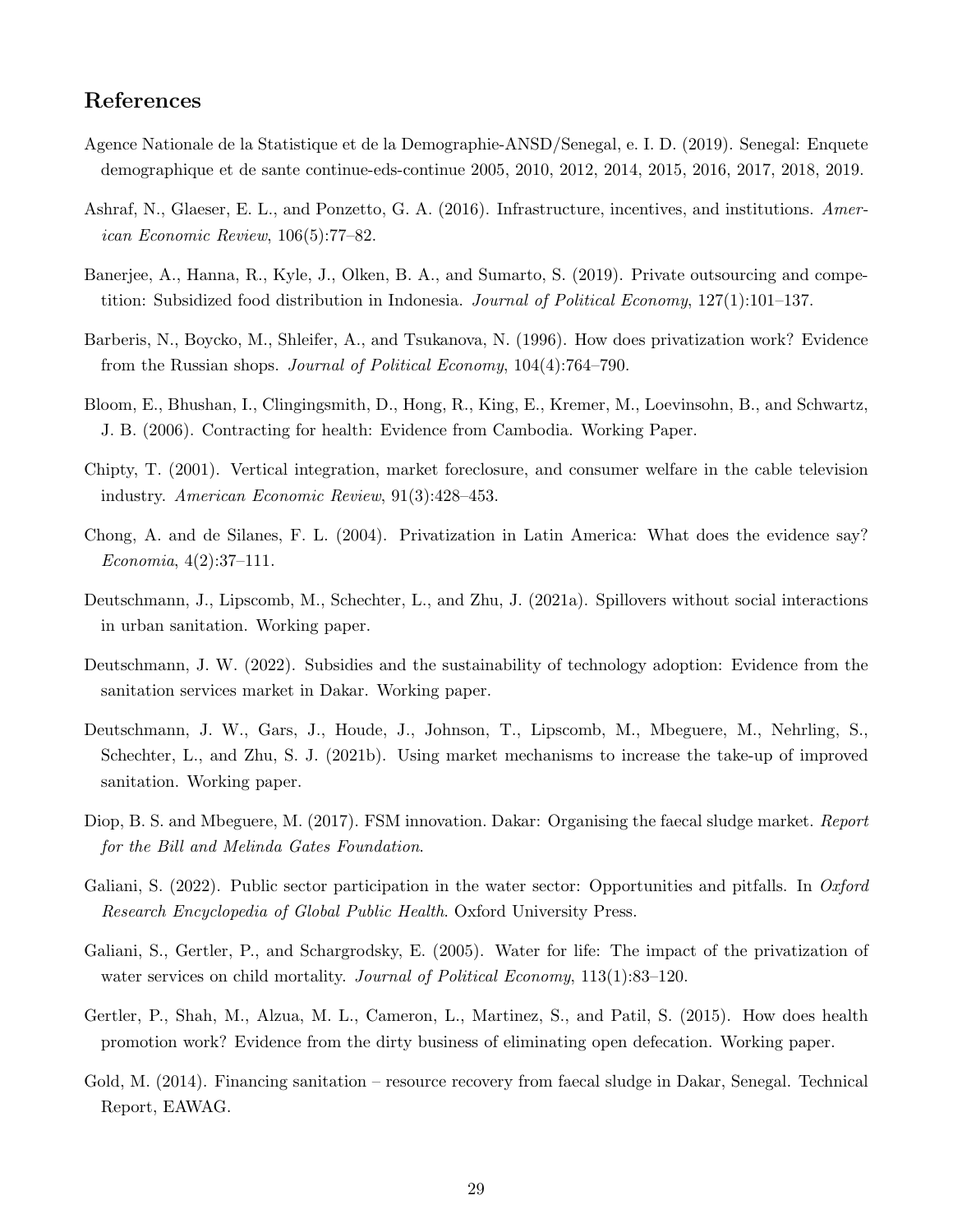- <span id="page-30-5"></span>Granados, C. and Sánchez, F. (2014). Water reforms, decentralization and child mortality in Colombia, 1990-2005. World Development, 53:68–79.
- <span id="page-30-8"></span>Hammer, J. and Spears, D. (2016). Village sanitation and child health: Effects and external validity in a randomized field experiment in rural India. Journal of Health Economics, 48:135–148.
- <span id="page-30-0"></span>Hart, O., Shleifer, A., and Vishny, R. W. (1997). The proper scope of government: Theory and an application to prisons. Quarterly Journal of Economics, 112(4):35.
- <span id="page-30-16"></span>Henderson, J. V. and Turner, M. A. (2020). Urbanization in the developing world. Journal of Economic Perspectives, 34(3):150–173.
- <span id="page-30-2"></span>Hortaçsu, A. and Syverson, C. (2007). Cementing relationships: Vertical integration, foreclosure, productivity, and prices. Journal of Political Economy, 115(2):250–301.
- <span id="page-30-15"></span>Houde, J.-F., Johnson, T., Lipscomb, M., and Schechter, L. (2021). Imperfect competition and sanitation: Evidence from randomized auctions in Senegal. Working Paper.
- <span id="page-30-13"></span>Janssens, J. G., Carron, D., and Castro, V. (2011). The affermage-lease contract in water supply and sanitation: Incentive structures and new developments. Technical Report 1(2), World Bank: PPP Insights.
- <span id="page-30-9"></span>Johnson, T. and Lipscomb, M. (2021). Pricing people into the market: Targeting through mechanism design. Working paper.
- <span id="page-30-6"></span>Kirkpatrick, C., Parker, D., and Zhang, Y.-F. (2006). An empirical analysis of state and private-sector provision of water services in Africa. World Bank Economic Review, 20(1):143–63.
- <span id="page-30-7"></span>Kosec, K. (2014). The child health implications of privatizing Africa's urban water supply. *Journal of* Health Economics, 35:1–19.
- <span id="page-30-14"></span>Lipscomb, M. and Schechter, L. (2018). Subsidies versus mental accounting nudges: Harnessing mobile payment systems to improve sanitation. Journal of Development Economics, 135:235–254.
- <span id="page-30-10"></span>Loevinsohn, B. and Harding, A. (2005). Buying results? Contracting for health service delivery in developing countries. The Lancet, 366(9486):676–681.
- <span id="page-30-1"></span>Luco, F. and Marshall, G. (2020). The competitive impact of vertical integration by multiproduct firms. American Economic Review, 110(7):2041–2064.
- <span id="page-30-11"></span>Mara, D., Lane, J., Scott, B., and Trouba, D. (2010). Sanitation and health. *PLOS Med*, 7(11).
- <span id="page-30-12"></span>Mbeguere, M., Dodane, P.-H., and Kone, D. (2011). Gestion des Boues de Vidange: optimisation de la filière. Technical Report, EAWAG.
- <span id="page-30-3"></span>McKenzie, D. and Mookherjee, D. (2003). The distributive impact of privatization in Latin America: Evidence from four countries. Economia, 3(2):161–233.
- <span id="page-30-4"></span>McRae, S. (2015). Infrastructure quality and the subsidy trap. American Economic Review, 105(1):35–66.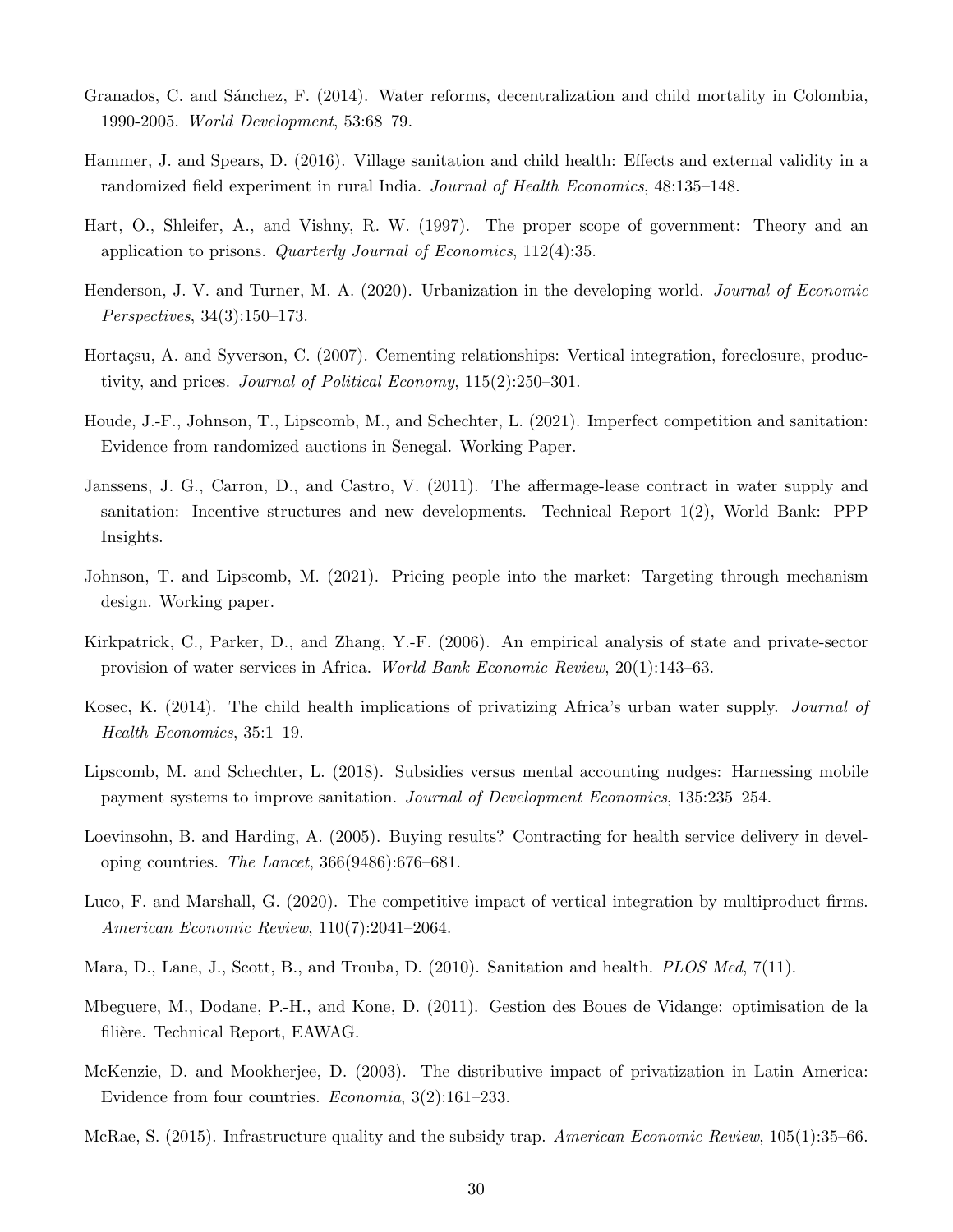- <span id="page-31-0"></span>Megginson, W. and Netter, J. M. (2001). From state to market: A survey of empirical studies of privatization. Journal of Economic Literature, 39(2):321–389.
- <span id="page-31-6"></span>Romero, M., Sandefur, J., and Sandholtz, W. A. (2020). Outsourcing education: Experimental evidence from Liberia. American Economic Review, 110(2):364–400.
- <span id="page-31-2"></span>Saiani, C. and de Azevedo, P. F. (2018). Is privatization of sanitation services good for health? Utilities Policy, 52:27–36.
- <span id="page-31-1"></span>Sene, M. (2017). Increasing financial flows for urban sanitation: Case study in Dakar, Senegal. Technical report, World Water Council.
- <span id="page-31-5"></span>United Nations (2019). World Urbanization Prospects: The 2018 Revision. Technical report, Department of Economic and Social Affairs, Population Division, New York.
- <span id="page-31-8"></span>Viscusi, W. K., Harrington, J. E., and Vernon, J. M. (2005). Economics of Regulation and Antitrust, chapter 14. MIT Press Books. The MIT Press, 4th edition.
- <span id="page-31-4"></span>Wang, H., Bhutta, Z. A., Coates, M. M., Coggeshall, M., Dandona, L., Diallo, K., Franca, E. B., Fraser, M., Fullman, N., Gething, P. W., et al. (2016). Global, regional, national, and selected subnational levels of stillbirths, neonatal, infant, and under-5 mortality, 1980–2015: A systematic analysis for the Global Burden of Disease Study 2015. The Lancet, 388(10053):1725–1774.
- <span id="page-31-3"></span>WHO (2017). The top 10 causes of death. <http://www.who.int/mediacentre/factsheets/fs310/en/>.

<span id="page-31-7"></span>World Bank (2005). WSS Utilities in Africa Survey [dataset].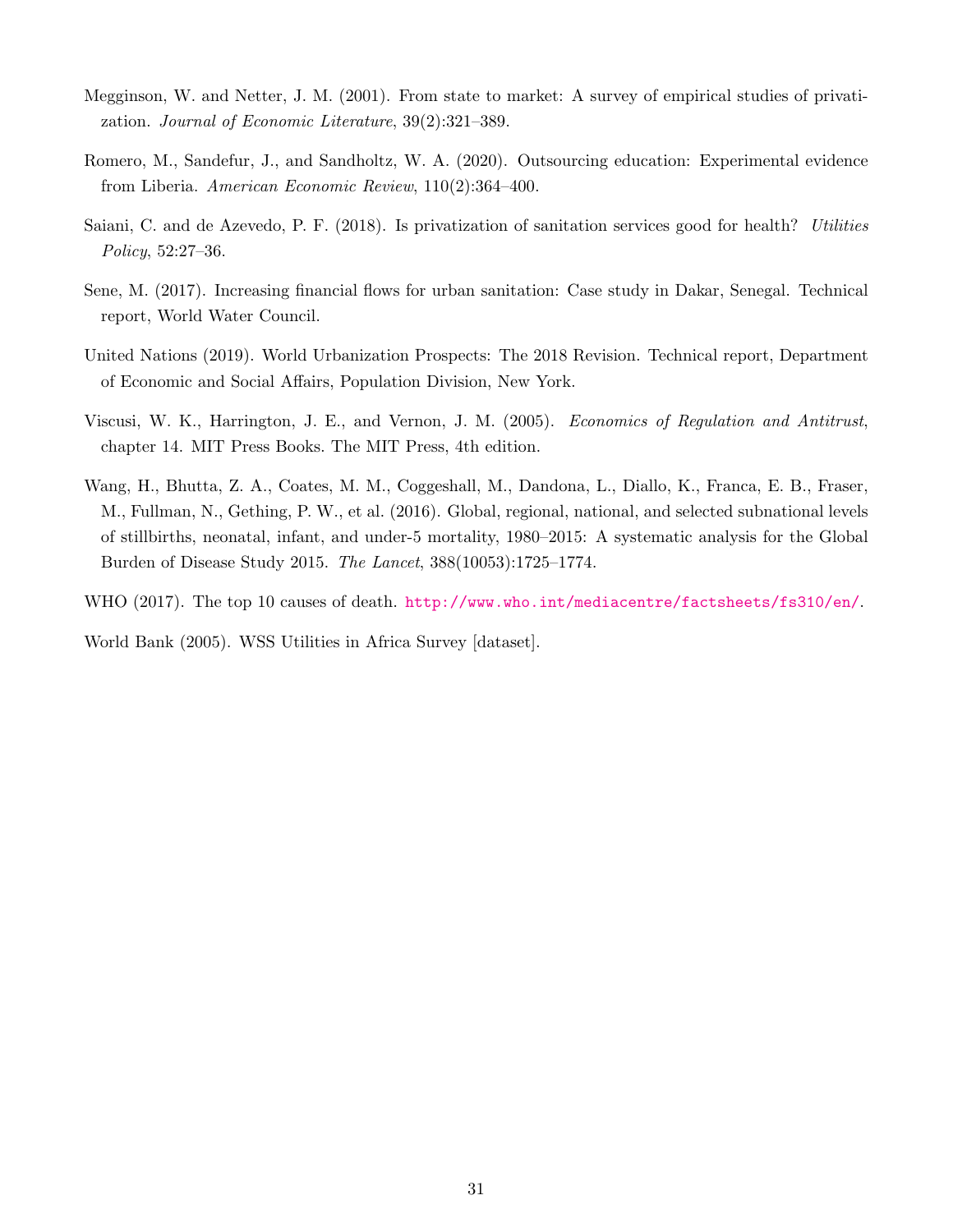# <span id="page-32-0"></span>Appendix Tables

| (1)                                     | (2)  |
|-----------------------------------------|------|
| Obs                                     | Mean |
|                                         |      |
| 203                                     | 0.77 |
| 157                                     | 0.79 |
| 157                                     | 0.71 |
|                                         | 0.19 |
| 157                                     | 0.12 |
| 157                                     | 0.06 |
|                                         |      |
| 203                                     | 0.24 |
| 48                                      | 0.31 |
| 48                                      | 0.27 |
| 48                                      | 0.21 |
| 48                                      | 0.15 |
| 48                                      | 0.06 |
| 48                                      | 0.02 |
| Panel C: Adjustments to operating hours |      |
| 204                                     | 0.80 |
| 163                                     | 0.81 |
| 163                                     | 0.75 |
| 163                                     | 0.45 |
| 163                                     | 0.01 |
|                                         | 157  |

Table A1: Trucker reports of changes after privatization

Note: Summary statistics from the survey with truck owners and operators in January and February 2015. Summary statistics are presented based on whether they noted positive changes (Panel A) or negative changes (Panel B), and how they adjusted their behavior as a result of longer operating hours (Panel C).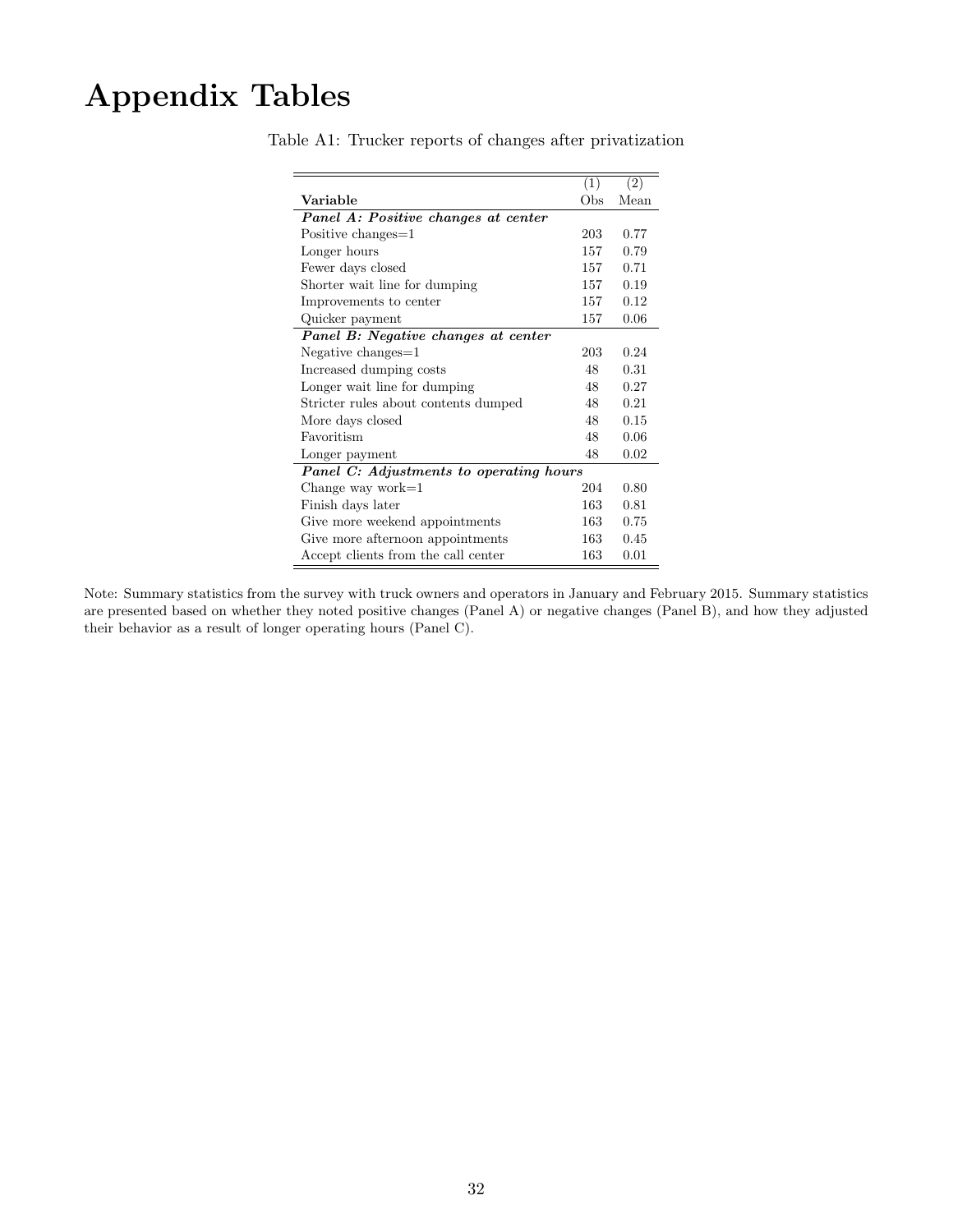<span id="page-33-0"></span>

|                                  | (1)<br><b>Trips</b> | $\left( 2\right)$<br>Ln(Trips) | $\left( 3\right)$<br>Ln(Trips) | $\left( 4\right)$<br>Ln(Trips) | (5)<br>Ln(Trips) |
|----------------------------------|---------------------|--------------------------------|--------------------------------|--------------------------------|------------------|
| Post privatization               | $1643.5***$         | $0.552***$                     | $0.516***$                     | $0.541***$                     | $0.467***$       |
|                                  | (207.3)             | (0.0525)                       | (0.0486)                       | (0.0504)                       | (0.0412)         |
| Constant                         | 2316.2***           | $7.747***$                     | $7.553***$                     | $7.551***$                     | $7.535***$       |
|                                  | (168.8)             | (0.0589)                       | (0.0804)                       | (0.0817)                       | (0.0836)         |
| Observations                     | 109                 | 109                            | 63                             | 60                             | 57               |
| $R^2$                            | 0.908               | 0.919                          | 0.880                          | 0.847                          | 0.818            |
| Sample                           | Full                | Full                           | 9 months                       | 6 months                       | 2 months         |
| Mean dep. var. pre-priv. (logs)  | 7.69                | 7.69                           | 7.69                           | 7.69                           | 7.69             |
| Mean dep. var. pre-priv (levels) | 2224.26             | 2224.26                        | 2224.26                        | 2224.26                        | 2224.26          |
| Controls                         | Х                   | X                              | X                              | X                              | X                |
| Linear timetrend                 | Х                   | X                              | X                              | X                              | X                |
| Month of year FE                 | Х                   | Х                              | X                              | X                              | X                |

Table A2: Aggregate trips per month

Note: OLS estimates of monthly aggregate trips to any treatment center. Sample in columns (1)-(2) includes all months between May 2009 and May 2018. Samples in columns (3)-(5) limited to all months between May 2009 and the 9 months, 6 months, and 2 months after privatization respectively. Dependent variables are the number of trips and the log of the number of trips made by any truck to a treatment center in month m. Observations are at the month level. Post privatization equals one for all observations after November 2013. All specifications include a linear time trend and fixed effects for month of year s. Controls include rainfall, lagged rainfall, and an indicator for observations following the dumping fee increase in January 2010. Robust standard errors in parentheses. \* Significant at 10 percent level; \*\* Significant at 5 percent level; \*\*\* Significant at 1 percent level.

<span id="page-33-1"></span>

|                                | $\left( 1\right)$ | (2)        | $\left( 3\right)$ | (4)           | (5)        | (6)        |
|--------------------------------|-------------------|------------|-------------------|---------------|------------|------------|
|                                | Ln(Trips)         | Ln(Trips)  | Ln(Trips)         | Ln(Trips)     | Ln(Trips)  | Ln(Trips)  |
| Post privatization             | $0.422***$        | $0.400***$ | $0.807***$        | $0.767***$    | $0.589***$ | $0.501***$ |
|                                | (0.0772)          | (0.0839)   | (0.0936)          | (0.0742)      | (0.0627)   | (0.0452)   |
| Constant                       | $6.699***$        | $6.438***$ | $5.341***$        | $4.823***$    | $7.207***$ | 5.937***   |
|                                | (0.117)           | (0.262)    | (0.224)           | (0.314)       | (0.0793)   | (0.191)    |
| Observations                   | 108               | 108        | 98                | 98            | 108        | 108        |
| $R^2$                          | 0.800             | 0.803      | 0.885             | 0.911         | 0.758      | 0.863      |
| Station                        | Camberene         | Camberene  | <b>Niaves</b>     | <b>Niaves</b> | Rufisque   | Rufisque   |
| Mean dep. var. before Nov 2013 | 7.183             | 7.183      | 6.673             | 6.673         | 7.048      | 7.048      |
| Controls                       | Х                 | Х          | X                 | X             | X          | X          |
| Linear timetrend               | X                 | X          | X                 | X             | X          | X          |
| Month of year FE               | X                 | X          | X                 | X             | X          | X          |
| Days open                      |                   | Х          |                   | Χ             |            | X          |

Table A3: Aggregate trips per month by station

Note: OLS estimates of monthly aggregate trips separately for the three treatment centers. Sample includes all months between May 2009 and May 2018. Dependent variable is the log of the number of trips made by any truck to that treatment center in month  $m$ . Observations are at the month level. Post privatization equals one for all observations after November 2013. All specifications include a linear time trend and fixed effects for month of year s. Controls include rainfall, lagged rainfall, and an indicator for observations following the dumping fee increase in January 2010. Robust standard errors in parentheses. \* Significant at 10 percent level; \*\* Significant at 5 percent level; \*\*\* Significant at 1 percent level.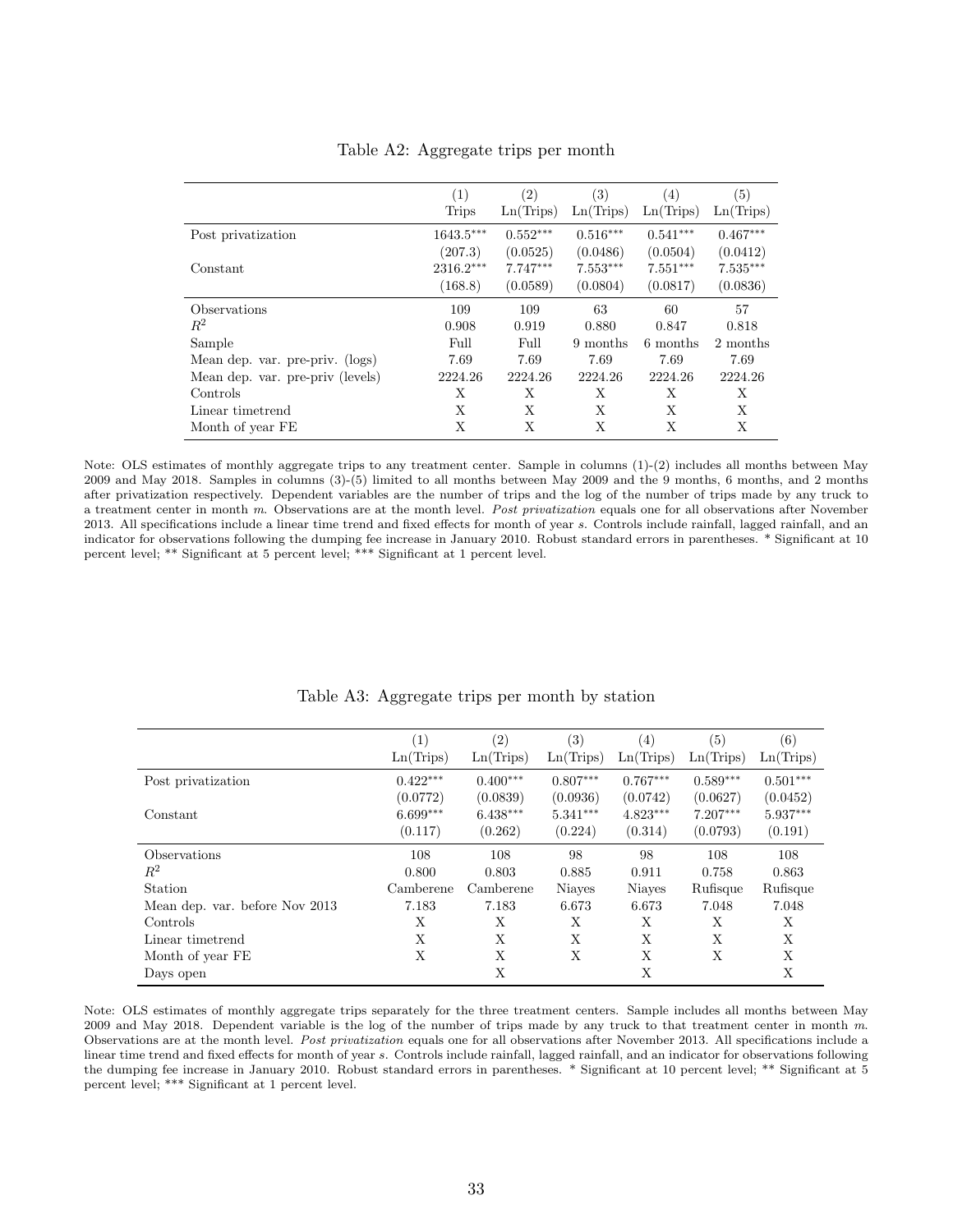|       |            | $^{\prime}2)$ | '3)        | $^{(4)}$ | '5)        | (6)           |  |
|-------|------------|---------------|------------|----------|------------|---------------|--|
|       | Dakar      |               | Urban      |          |            | <b>Cities</b> |  |
| Round | Households | Clusters      | Households | Clusters | Households | Clusters      |  |
| 2005  | 357        | 21            | 1378       | 71       | 974        | 36            |  |
| 2010  | 334        | 17            | 1433       | 72       | 812        | 29            |  |
| 2012  | 153        | 6             | 799        | 42       | 452        | 15            |  |
| 2014  | 132        | 9             | 855        | 38       | 496        | 17            |  |
| 2015  | 145        | 7             | 833        | 49       | 552        | 23            |  |
| 2016  | 155        | 6             | 812        | 42       | 532        | 16            |  |
| 2017  | 409        | 22            | 1752       | 89       | 909        | 35            |  |
| 2018  | 172        | 8             | 831        | 37       | 595        | 15            |  |
| 2019  | 146        |               | 780        | 51       | 440        | 20            |  |
| Total | 2003       |               | 9473       |          | 5762       |               |  |

<span id="page-34-0"></span>Table A4: Total number of households and clusters by DHS survey round (2005-2019)

Notes: Number of households and clusters in each round of the Demographic and Health Survey (DHS) between 2005 and 2019. Sample is limited to households with at least one child under 5. Columns (1)-(2) include households and clusters in urban areas in the region of Dakar. Columns (3)-(4) include households and clusters in urban areas outside of the region of Dakar. Columns (5)-(6) include households and clusters in urban areas that are located in large cities outside of the region of Dakar.

<span id="page-34-1"></span>

|                                                      | $\left( 1\right)$ | (2)          | (3)        | (4)        | (5)          | (6)          |
|------------------------------------------------------|-------------------|--------------|------------|------------|--------------|--------------|
|                                                      | P(Active)         | P(Active)    | Ln(Volume) | Ln(Volume) | Volume/truck | Volume/truck |
| Post privatization                                   | $0.0686**$        | $0.0704**$   | $0.482***$ | $0.492***$ | $72.18***$   | 73.07***     |
|                                                      | (0.0303)          | (0.0305)     | (0.118)    | (0.119)    | (22.50)      | (22.77)      |
| (Post privatization) x (DeltaVicas)                  |                   | $-0.0601***$ |            | $-0.286**$ |              | $-26.31$     |
|                                                      |                   | (0.0213)     |            | (0.135)    |              | (17.59)      |
| Constant                                             | $0.896***$        | $0.895***$   | $4.704***$ | $4.700***$ | $113.0***$   | $112.7***$   |
|                                                      | (0.0309)          | (0.0310)     | (0.135)    | (0.135)    | (18.75)      | (18.83)      |
| Observations                                         | 6573              | 6573         | 5834       | 5834       | 5834         | 5834         |
| $R^2$                                                | 0.214             | 0.215        | 0.588      | 0.588      | 0.438        | 0.438        |
| <i>p</i> -value Post priv. + Post priv. x Delvic = 0 |                   | 0.74         |            | 0.15       |              | 0.03         |
| Sample                                               | Full              | Full         | Full       | Full       | Full         | Full         |
| Mean dep. var. before Nov 2013 (Delvic)              | 1.00              | 1.00         | 7.04       | 7.04       | 211.43       | 211.43       |
| Mean dep. var. before Nov 2013 (Others)              | 0.85              | 0.85         | 4.86       | 4.86       | 144.65       | 144.65       |
| Controls                                             | X                 | X            | X          | X          | X            | X            |
| Linear timetrend                                     | X                 | X            | X          | X          | X            | X            |
| Month of year FE                                     | Χ                 | X            | X          | X          | X            | Χ            |
| Company FE                                           | Х                 | X            | X          | X          | X            | Χ            |

Table A5: Monthly probability of being active and volume by company

Notes: OLS estimates of equation [\(1\)](#page-18-1). Sample includes observations between May 2009 and May 2018 for companies that existed prior to privatization. Dependent variables are the probability of making at least one trip, the log of the volume dumped, and volume dumped per active truck by company  $c$  in month  $m$ . Observations are at the company-month level. Post privatization equals one for all observations after November 2013. DeltaVicas equals one if the company is Delta or Vicas (the two largest companies that manage the privatized centers). All specifications include a linear time trend and fixed effects for the month of year  $(s)$  and company  $(c)$ . Controls include rainfall, lagged rainfall, and an indicator for observations following the dumping fee increase in January 2010. We present p-values of the test that the effect of privatization on Delvic is zero (sum of the privatization and interaction coefficients). Standard errors are clustered by company and month. \* Significant at 10 percent level; \*\* Significant at 5 percent level; \*\*\* Significant at 1 percent level.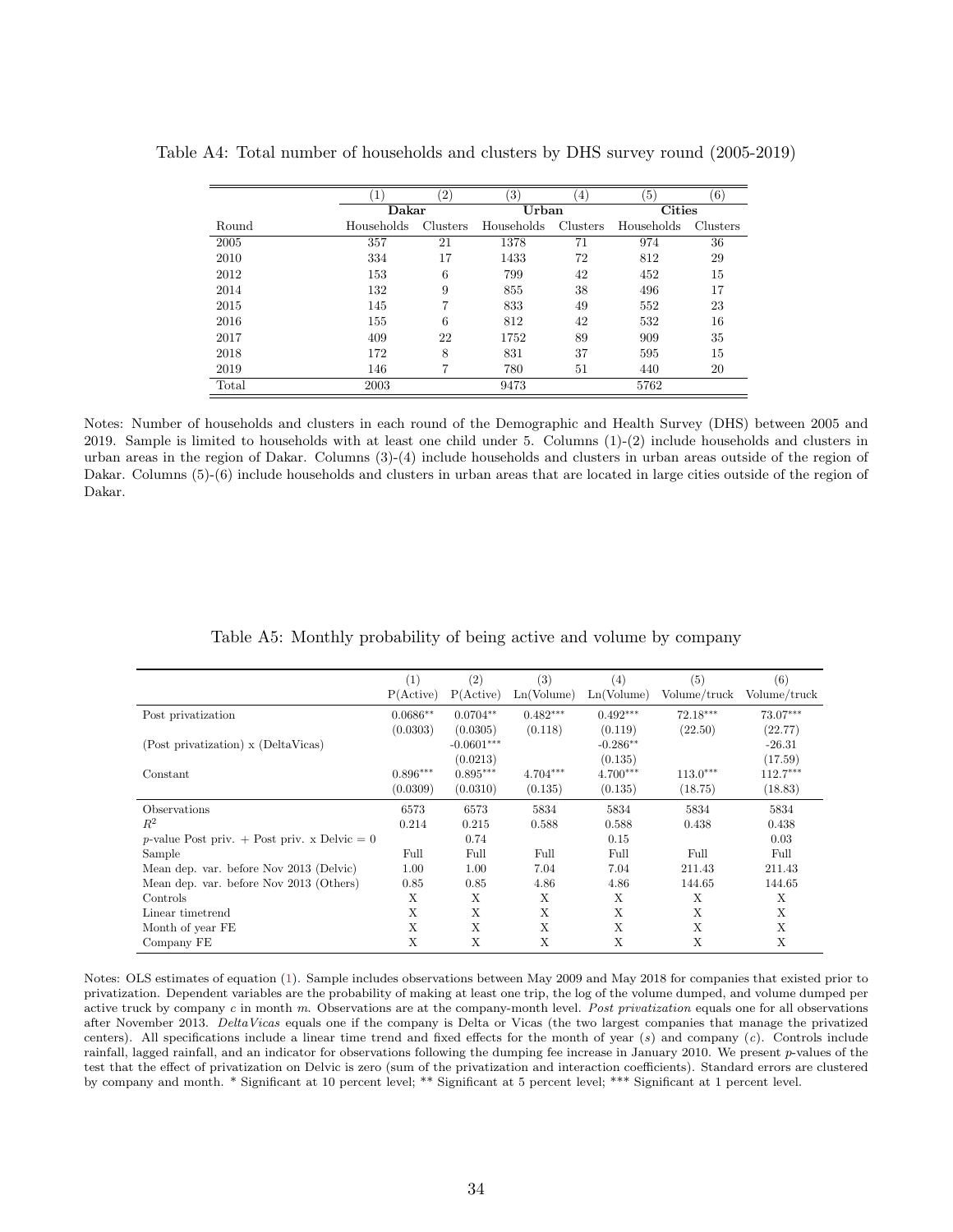<span id="page-35-0"></span>

|                                                      | (1)         | (2)         | (3)         | (4)         |
|------------------------------------------------------|-------------|-------------|-------------|-------------|
|                                                      | Log(Trucks) | Log(Trucks) | Log(Trucks) | Log(Trucks) |
| Post privatization                                   | $-0.0221$   | $-0.0330$   | $-0.0402$   | $-0.0536*$  |
|                                                      | (0.0402)    | (0.0329)    | (0.0302)    | (0.0274)    |
| (Post privatization) x (DeltaVicas)                  | $0.260***$  | 0.0979      | 0.0386      | 0.0133      |
|                                                      | (0.0786)    | (0.0683)    | (0.0963)    | (0.0825)    |
| Constant                                             | $0.219***$  | $0.157**$   | $0.155***$  | $0.153**$   |
|                                                      | (0.0586)    | (0.0596)    | (0.0582)    | (0.0574)    |
| Observations                                         | 6573        | 4108        | 3910        | 3700        |
| $R^2$                                                | 0.866       | 0.900       | 0.903       | 0.906       |
| <i>p</i> -value Post priv. + Post priv. x Delvic = 0 | 0.00        | 0.35        | 0.99        | 0.64        |
| Mean dep. var. before Nov 2013 (Delvic)              | 1.90        | 1.90        | 1.90        | 1.90        |
| Mean dep. var. before Nov 2013 (Others)              | 0.38        | 0.38        | 0.38        | 0.38        |
| Controls                                             | X           | X           | X           | X           |
| Linear timetrend                                     | X           | X           | X           | X           |
| Month of year FE                                     | X           | X           | X           | X           |
| Company FE                                           | X           | X           | X           | X           |
| Sample                                               | Full        | 9 months    | 6 months    | 2 months    |

#### Table A6: Number of trucks owned by company and month

Note: OLS estimates of equation [\(1\)](#page-18-1). Sample in columns (1)-(2) includes observations between May 2009 and May 2018 for companies that existed prior to privatization. Samples in columns (2)-(4) limit the sample to all months between May 2009 and the 9 months, 6 months, and 2 months after privatization respectively. Dependent variable is the log of the number of trucks owned by company  $i$  in month m. Observations are at the company-month level. Post privatization equals one for all observations after November 2013. DeltaVicas equals one if the company is Delta or Vicas (the two largest companies that manage the privatized centers). All specifications include a linear time trend and fixed effects for the month of year  $(s)$  and company  $(c)$ . Controls include rainfall, lagged rainfall, and an indicator for observations following the dumping fee increase in January 2010. We present p-values of the test that the effect of privatization on Delvic is zero (sum of the privatization and interaction coefficients). Standard errors are clustered by company and month. \* Significant at 10 percent level; \*\* Significant at 5 percent level; \*\*\* Significant at 1 percent level.

| Table A7: Monthly probability of being active and volume by truck |  |  |  |
|-------------------------------------------------------------------|--|--|--|
|                                                                   |  |  |  |

<span id="page-35-1"></span>

|                                                      | (1)         | (2)         | (3)        | (4)        | (5)        | (6)        |
|------------------------------------------------------|-------------|-------------|------------|------------|------------|------------|
|                                                      | P(Active)   | P(Active)   | Volume     | Volume     | Ln(Volume) | Ln(Volume) |
| Post privatization                                   | $0.0941***$ | $0.116***$  | $90.06***$ | $90.46***$ | $0.561***$ | $0.577***$ |
|                                                      | (0.0241)    | (0.0255)    | (15.54)    | (16.55)    | (0.0783)   | (0.0812)   |
| (Post privatization) x (DeltaVicas)                  |             | $-0.217***$ |            | $-3.929$   |            | $-0.150$   |
|                                                      |             | (0.0561)    |            | (45.11)    |            | (0.136)    |
| Constant                                             | $0.916***$  | $0.915***$  | $116.1***$ | $116.1***$ | $4.608***$ | $4.606***$ |
|                                                      | (0.0299)    | (0.0297)    | (18.66)    | (18.64)    | (0.123)    | (0.123)    |
| <b>Observations</b>                                  | 15308       | 15308       | 15308      | 15308      | 12371      | 12371      |
| $R^2$                                                | 0.224       | 0.229       | 0.428      | 0.428      | 0.412      | 0.412      |
| <i>p</i> -value Post priv. + Post priv. x Delvic = 0 |             | 0.06        |            | 0.04       |            | 0.00       |
| Mean dep. var. before Nov 2013 (Delvic)              | 0.89        | 0.89        | 185.20     | 185.20     | 4.98       | 4.98       |
| Mean dep. var. before Nov 2013 (Others)              | 0.76        | 0.76        | 115.84     | 115.84     | 4.52       | 4.52       |
| Controls                                             | X           | X           | X          | X          | X          | X          |
| Linear timetrend                                     | X           | X           | X          | X          | X          | X          |
| Month of year FE                                     | X           | X           | X          | X          | X          | X          |
| Truck FE                                             | X           | X           | X          | X          | X          | X          |

Notes: OLS estimates of equation [\(2\)](#page-19-1). Sample includes trucks observed between May 2009 and May 2018 that belong to companies that existed prior to privatization. Dependent variables are the probability of making at least one trip, the total volume dumped, and its log by truck  $i$  in month  $m$ . Observations are at the truck-month level. Post privatization equals one for all observations after November 2013. DeltaVicas equals one if the company is Delta or Vicas (the two largest companies that manage the privatized centers). All specifications include fixed effects for the month of year (s) and truck (i). Controls include rainfall, lagged rainfall, and an indicator for observations following the dumping fee increase in January 2010. We present  $p$ -values of the test that the effect of privatization on Delvic is zero (sum of the privatization and interaction coefficients). Standard errors are clustered by company and month. \* Significant at 10 percent level; \*\* Significant at 5 percent level; \*\*\* Significant at 1 percent level.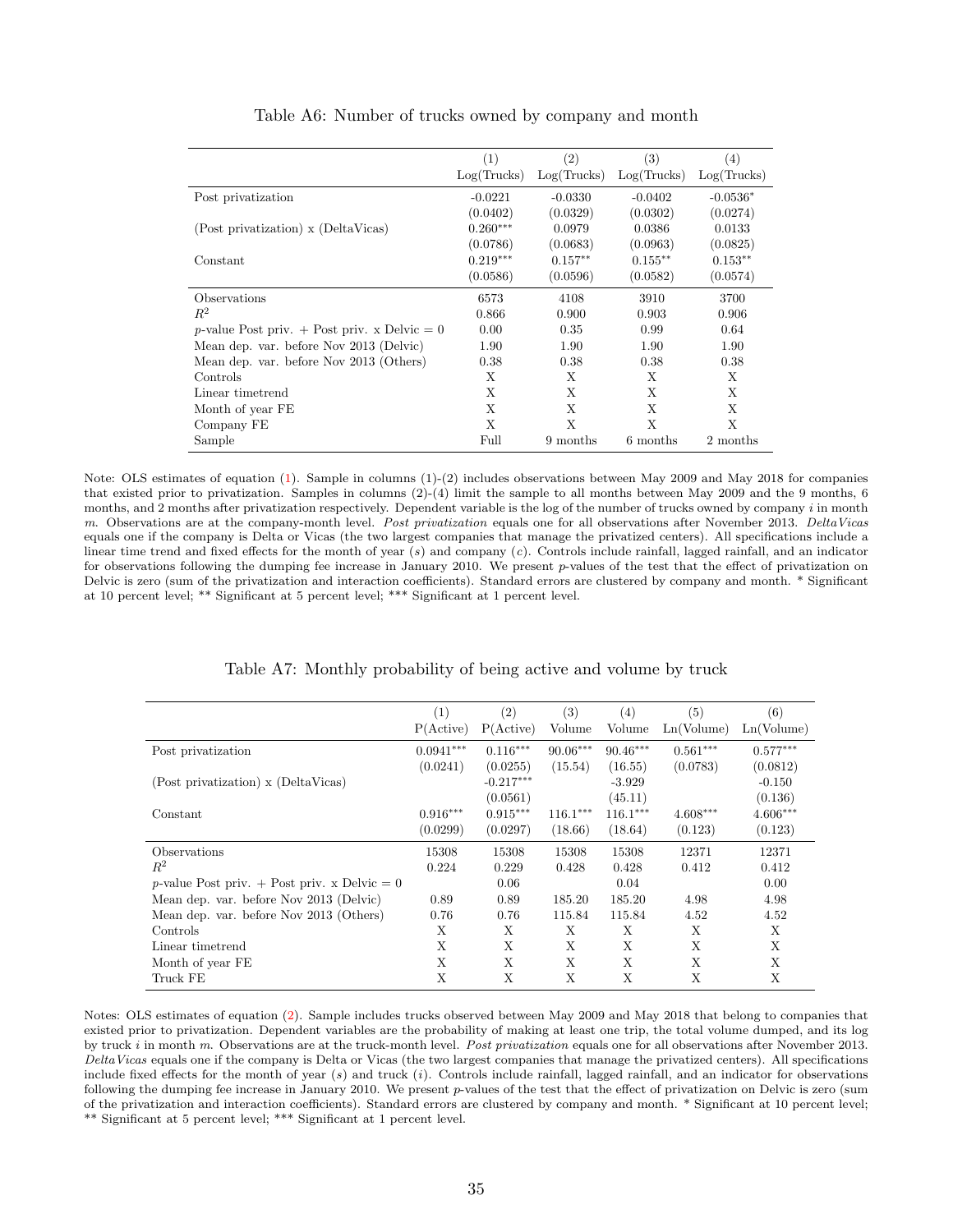|                            | (1)<br>Diarrhea        | (2)<br>Diarrhea    |
|----------------------------|------------------------|--------------------|
|                            |                        |                    |
| Post privatization         | $-0.126**$             | $-0.149**$         |
| Constant                   | (0.0637)<br>$0.383***$ | (0.0637)<br>0.0994 |
|                            | (0.0497)               | (0.0627)           |
| Observations               | 2003                   | 2003               |
| $R^2$                      | 0.046                  | 0.144              |
| Mean dep. var. before 2014 | 0.35                   | 0.35               |
| Month FE                   | X                      | X                  |
| Controls                   |                        | Х                  |

<span id="page-36-0"></span>Table A8: Diarrhea incidence amongst children under 5 in Dakar

Note: OLS estimates of diarrhea incidence amongst households with children under 5 years of age. Sample includes all households in Dakar with at least one child under 5. Data includes 9 waves of Senegal's DHS data (2005, 2010, 2012, 2014, 2015, 2016, 2017, 2018, and 2019). Post privatization equals one for all observations after the 2012 wave. All specifications include a linear time trend and month of year s. Controls include the number of children under 5, the household's water source, toilet type, if the toilet is shared with other families, the age and education of the household head, and an index of household wealth. Standard errors are clustered at the cluster (census district) level. \* Significant at 10 percent level; \*\* Significant at 5 percent level; \*\*\* Significant at 1 percent level.

|                            | (1)          | (2)          | (3)         | (4)        | (5)        | (6)        |
|----------------------------|--------------|--------------|-------------|------------|------------|------------|
|                            | Diarrhea     | Diarrhea     | Diarrhea    | Cough      | Cough      | Cough      |
| Dakar $x$ 2005             | 0.00547      | 0.0176       | 0.0436      | 0.0990     | 0.0993     | 0.119      |
|                            | (0.0406)     | (0.0392)     | (0.0550)    | (0.0661)   | (0.0671)   | (0.0812)   |
| Dakar $x$ 2010             | 0.0493       | 0.0295       | $-0.0181$   | 0.0700     | 0.0561     | 0.0782     |
|                            | (0.0295)     | (0.0326)     | (0.0354)    | (0.0620)   | (0.0635)   | (0.0682)   |
| Dakar x 2014               | $-0.158***$  | $-0.216***$  | $-0.236***$ | 0.0575     | 0.0207     | 0.0577     |
|                            | (0.0271)     | (0.0299)     | (0.0270)    | (0.0565)   | (0.0565)   | (0.0578)   |
| Dakar $x$ 2015             | $-0.175***$  | $-0.186***$  | $-0.175***$ | $-0.0374$  | $-0.0290$  | $-0.00479$ |
|                            | (0.0212)     | (0.0195)     | (0.0224)    | (0.0611)   | (0.0637)   | (0.0654)   |
| Dakar $x$ 2016             | $-0.0680***$ | $-0.0981***$ | $-0.114***$ | $-0.00234$ | $-0.0178$  | 0.0388     |
|                            | (0.0159)     | (0.0173)     | (0.0194)    | (0.0602)   | (0.0649)   | (0.0667)   |
| Dakar x 2017               | $-0.218***$  | $-0.249***$  | $-0.239***$ | $-0.136**$ | $-0.143**$ | $-0.0929$  |
|                            | (0.0360)     | (0.0413)     | (0.0422)    | (0.0542)   | (0.0558)   | (0.0592)   |
| Dakar x 2018               | $-0.111***$  | $-0.125***$  | $-0.142***$ | $-0.0234$  | $-0.0321$  | $-0.0328$  |
|                            | (0.0186)     | (0.0146)     | (0.0267)    | (0.0613)   | (0.0624)   | (0.0666)   |
| Dakar $x$ 2019             | $-0.00103$   | $-0.0215$    | $-0.0340$   | 0.0889     | 0.0751     | $0.134*$   |
|                            | (0.0357)     | (0.0347)     | (0.0470)    | (0.0720)   | (0.0735)   | (0.0797)   |
| Observations               | 11476        | 11476        | 8160        | 11476      | 11476      | 8160       |
| $R^2$                      | 0.031        | 0.102        | 0.102       | 0.070      | 0.104      | 0.102      |
| Mean dep. var. before 2014 | 0.28         | 0.28         | 0.29        | 0.32       | 0.32       | 0.35       |
| Strata FE                  | X            | X            | X           | X          | X          | Χ          |
| Year FE                    | X            | X            | X           | X          | X          | X          |
| Month FE                   | X            | X            | X           | X          | X          | X          |
| Controls                   |              | X            | X           |            | X          | X          |
| Cities                     |              |              | Χ           |            |            | X          |

<span id="page-36-1"></span>Table A9: Illness incidence amongst children under 5 in Dakar vs other urban areas in Senegal

Note: OLS estimates of illness incidence amongst households with children under 5 years of age. Sample includes all households with at least one child under 5. Sample in columns (1)-(2) and (4)-(5) include all households classified as urban by the DHS. Sample in columns (3) and (6) limits the sample to clusters located within large cities in Senegal. Data includes 9 waves of Senegal's DHS data (2005, 2010, 2012, 2014, 2015, 2016, 2017, 2018, and 2019). Post privatization equals one for all observations after the 2012 wave. All specifications include fixed effects for strata (region)  $r$ , year  $t$ , and month of year  $s$ . Controls include the number of children under  $5$ , the household's water source, toilet type, if the toilet is shared with other families, the age and education of the household head, and an index of household wealth. Standard errors are clustered at the strata (region) level. \* Significant at 10 percent level; \*\* Significant at 5 percent level; \*\*\* Significant at 1 percent level.